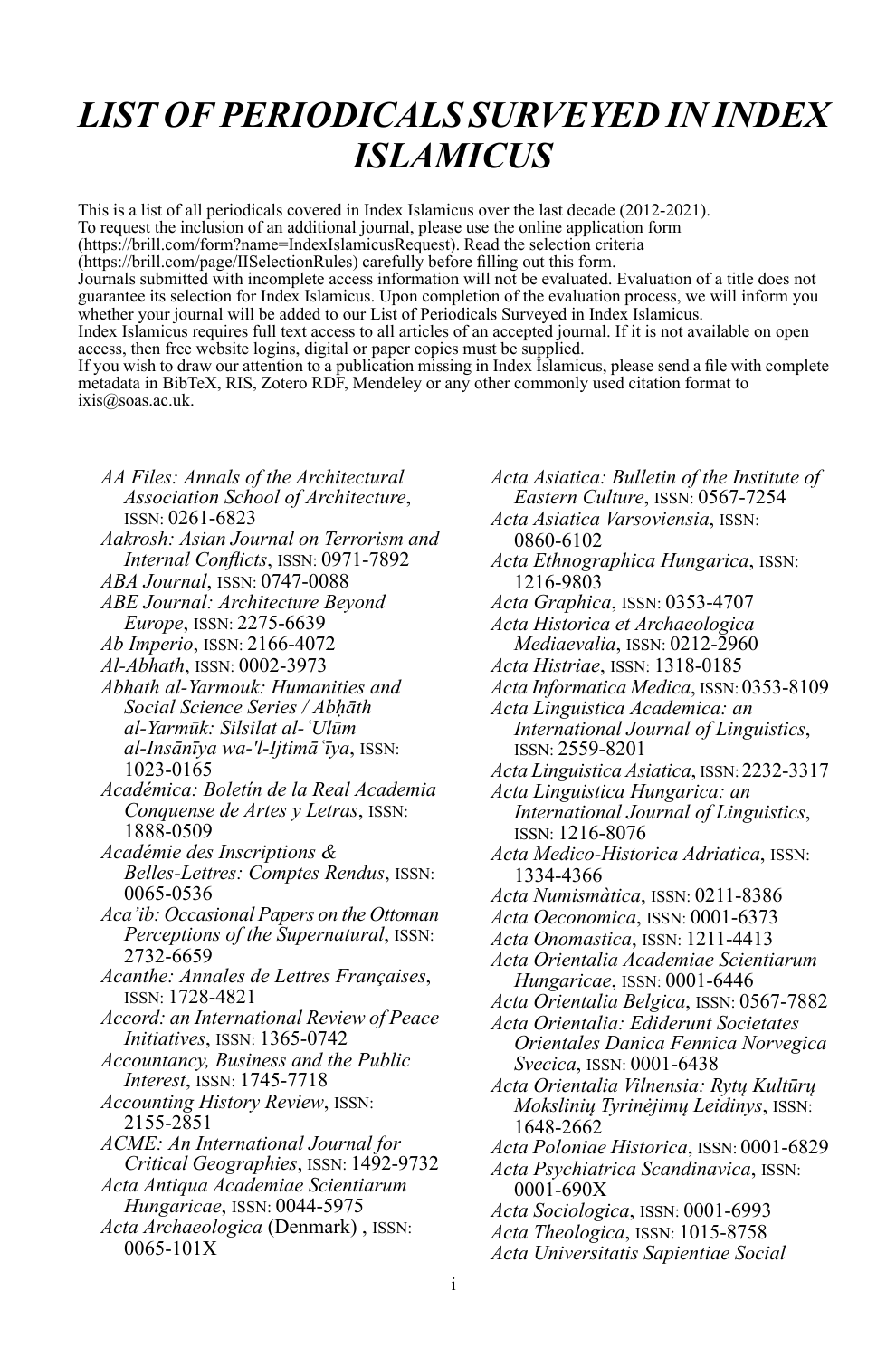*Analysis*, ISSN: 2069-7449 *Actas de los Simposios de la Sociedad Española de Estudios Árabes*, ISSN: 2444-5665 *Actes d'Història de la Ciència i de la Tècnica*, ISSN: 2013-1666 *Actes de la Recherche en Sciences Sociales*, ISSN: 0335-5322 *Al-Adab Journal*, ISSN: 1994-473X *Ādāb al-Baṣrah*, ISSN: 1814-8212 *Adalah's Review*, ISSN: 1565-1096 *Addiction*, ISSN: 0965-2140 *Advances in Anthropology*, ISSN: 2163-9353 *Advances in Historical Studies*, ISSN: 2327-0438 *Advances in Management and Applied Economics*, ISSN: 1792-7544 *Al-Aḍwāʾ: Research Journal for Islamic Social Sciences*, ISSN: 1995-7904 *Aegyptus: Rivista Italiana di Egittologia e di Papirologia*, ISSN: 0001-9046 *Aethiopica*, ISSN: 1430-1938 *Afghanistan: Journal of the American Institute of Afghanistan Studies*, ISSN: 2399-357X *Al-Afkar: Journal forIslamic Studies*, ISSN: 2614-4883 *Afkar / Ideas: Revista Trimestral para el Diálogo entre el Magreb, España y Europa*, ISSN: 1697-0403 *Afkār: Jurnal Akidah dan Pemikiran Islam. Journal of ʿAqīdah and Islamic Thought*, ISSN: 1511-8819 *Afkar: The Undergraduate Journal of Middle East Studies Africa Conflict Monitor*, ISSN: 2311-6943 *Africa: Journal of the International African Institute*, ISSN: 0001-9720 *Africa Quarterly*, ISSN: 0001-9828 *Africa: Rivista Trimestrale di Studi e Documentazione dell'Istituto Italiano perl'Africa e l'Oriente*, ISSN: 0001-9747 *Africa Today*, ISSN: 0001-9887 *Africa: fouilles, monuments et collections archéologiques enTunisie (Tunis)*, ISSN: 0568-1057 *African Affairs*, ISSN: 0001-9909 *African Archaeological Review*, ISSN: 0263-0338 *African Arts*, ISSN: 0001-9933 *African Diaspora*, ISSN: 1872-5457 *African Diaspora Archaeology Newsletter*, ISSN: 1933-8651 *African Economic History*, ISSN: 0145-2258

*African Health Sciences*, ISSN: 1680-6905

*African Human Rights Law Journal*, ISSN: 1609-073X *African Identities*, ISSN: 1472-5843 *African Journal of Agricultural Research*, ISSN: 1991-637X *African Journal of Business Management*, ISSN: 1993-8233 *African Journal of Criminology and Justice Studies*, ISSN: 1554-3897 *African Journal of Ecology*, ISSN: 0141-6707 *African Journal of Environmental Assessment and Management*, ISSN: 1438-7890 *African Journal of Food, Agriculture, Nutrition and Development*, ISSN: 1684-5358 *African Journal of International and Comparative Law*, ISSN: 0954-8890 *African Journal of Reproductive Health*, ISSN: 1118-4841 *African Journal of Science and Technology*, ISSN: 1607-9949 *African Journal of Science, Technology, Innovation and Development*, ISSN: 2042-1338 *African Journal on Conflict Resolution*, ISSN: 1562-6997 *African Journalism Studies*, ISSN: 2374-3670 *African Music*, ISSN: 0065-4019 *African Renaissance*, ISSN: 1744-2532 *African Review of Money Finance and Banking*, ISSN: 1124-3163 *African Studies*, ISSN: 0002-0184 *African Studies Quarterly*, ISSN:1093-2658 *African Studies Review* [USA] , ISSN: 0002-0206 *African and Asian Studies*, ISSN:1569-2094 *African and Asian Studies*, ISSN:1512-1054 *Africana Bulletin*, ISSN: 0002-029X *Africana: Rivista di Studi Extraeuropei*, ISSN: 1592-9639 *Africana (Universidade Portucalense, Centro de Estudos Africanos)*, ISSN: 0871-2336 *Afriche e Orienti: Rivista di Studi ai Confini tra Africa, Mediterraneo e Medio Oriente*, ISSN: 1592-6753 *Afrika Spektrum*, ISSN: 0002-0397 *Afrika und Übersee*, ISSN: 0002-0427 *Afrique Contemporaine*, ISSN: 0002-0478 *Afriques*, ISSN: 2108-6796 *Afro Asian Journal of Social Sciences*, ISSN: 2229-5313

- *Afro Eurasian Studies*, ISSN: 2147-110X
- *Afro-Ásia*, ISSN: 0002-0591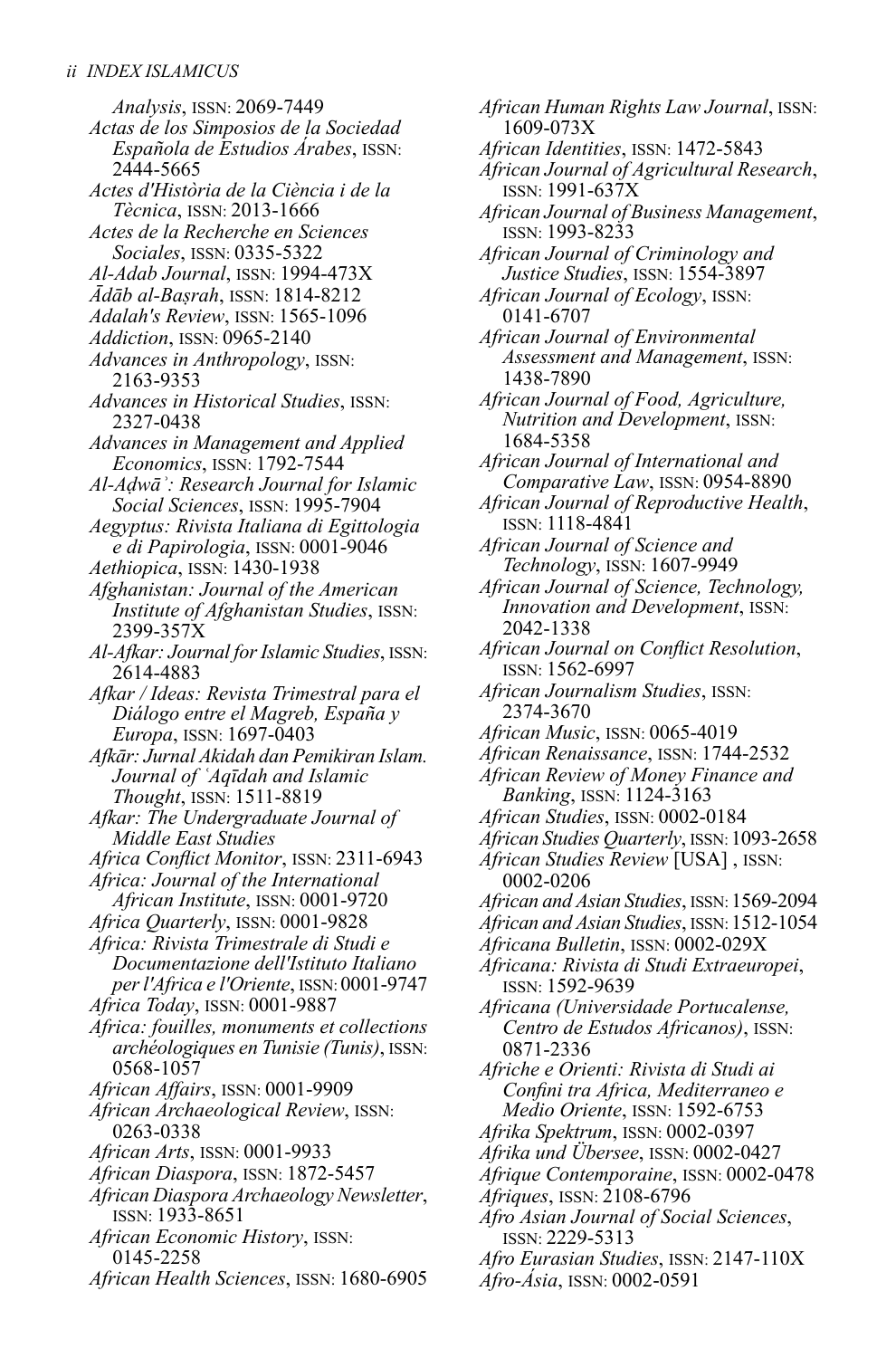*Afterfall: a Journal of Art, Context and Enquiry*, ISSN: 1465-4253 *Ageing International*, ISSN: 0163-5158 *Aggression and Violent Behavior*, ISSN: 1359-1789 *Aggressive Behavior*, ISSN: 0096-140X *Agricultural History*, ISSN: 0002-1482 *Ahfad Journal*, ISSN: 0255-4070 *Air Power History*, ISSN: 1044-016X *AJAMES: Annals of Japan Association for Middle East Studies*, ISSN: 0913-7858 *Ajia Afurika Gengo Bunka Kenkyū: Journal of Asian and African Studies*, ISSN: 0387-2807 *Akademik Araştırmalar Dergisi. Journal of Academic Studies*, ISSN: 1302-2431 *Akademik Bakış: Uluslararası Hakemli Sosyal Bilimler E-Dergisi*, ISSN: 1694-528X *Akademik Orta Doğu*, ISSN: 1307-0207 *Akademik İncemeleri Dergisi*, ISSN: 1306-7885 *Akademika: Jurnal Sains Kemasyarakatan dan Kemanusiaan Asia Tenggara. Journal of the Southeast Asia Social Sciences and Humanities*, ISSN: 0126-5008 *Akademik Siyer Dergisi*, ISSN: 2687-5810 *Akros: la Revista del Museo*, ISSN: 1579-0959 *Al-Abhath*, ISSN: 0002-3973 *Al-Ehsan: Literary and Research Journal / Al-Iḥsān*, ISSN: 2410-1834 *Al-Hikmat*, ISSN: 1993-3789 *Al-Madrassa al-Maghribiya*, ISSN: 2028-0947 *Al-Tafseer / Al-Tafsīr*, ISSN: 1815-5389 *Albahri: Revista Independiente de Estudios Históricos*, ISSN: 2444-0515 *Alberca: Revista de la Asociación de Amigos del Museo Arqueológico de Lorca*, ISSN: 1697-2708 *Alberri: Quaderns d'Investigació del Centre d'Estudis Contestans*, ISSN: 1131-9275 *Aldaba*, ISSN: 0213-7925 *Aleph: Historical Studies in Science & Judaism*, ISSN: 1565-1525 *Alexandria: the Journal of National and International Library and Information Issues*, ISSN: 0955-7490 *Algérie Littérature / Action*, ISSN: 1270-9131 *Alhadra*, ISSN: 2444-5282 *Alif: Journal of Comparative Poetics*, ISSN: 1110-8673 *Aljamía: Anuario de Información*

*Bibliográfica*, ISSN: 1135-7290 *Aljaranda: Revista de Estudios Tarifeños*, ISSN: 1130-7986 *Almajar: Revista de Historia, Arqueología y Patrimonio de Villamartín y la Sierra de Cádiz*, ISSN: 1696-6244 *Almanah: Časopisza Proučavanje,Zaštitu i Prezentaciju Kulturno-Istorijske Baštine Bošnjaka/Muslimana*, ISSN: 0354-5342 *Alphaville: Journal of Film and Screen Media*, ISSN: 2009-4078 *Alternatif Politika*, ISSN: 1309-0593 *Alternatives: Global,Local, Political*, ISSN: 0304-3754 *Alternatives: Turkish Journal of International Relations*, ISSN: 1303-5525 *Amasya İlahiyat Dergisi / Amasya Theology Journal*, ISSN: 2667-7326 *Ambix*, ISSN: 0002-6980 *Al-Ameed*, ISSN: 2227-0345 *American Anthropologist*, ISSN: 0002-7294 *American Archivist*, ISSN: 0361-9081 *American Archivist*, ISSN: 0360-9081 *American Behavioral Scientist*, ISSN: 0002-7642 *American Ethnologist*, ISSN: 0094-0496 *American Historical Review*, ISSN: 0002-8762 *American Journal of Archaeology*, ISSN: 0002-9114 *American Journal of Climate Change*, ISSN: 2167-9495 *American Journal of Comparative Law*, ISSN: 0002-919X *American Journal of Economics and Sociology*, ISSN: 0002-9246 *American Journal of Islamic Social Sciences*, ISSN: 0742-6763 *American Journal of Numismatics*, ISSN: 1053-8356 *American Journal of Physical Anthropology*, ISSN: 0002-9483 *American Journal of Sociology*, ISSN: 0002-9602 *American Political Science Review*, ISSN: 0003-0554 *American Society of International Law Proceedings*, ISSN: 0272-5037 *American Sociological Review*, ISSN: 0003-1224 *American Sociologist*, ISSN: 0003-1232 *Ammentu*, ISSN: 2240-7596 *Anadolu (Anatolia)*, ISSN: 0570-0116 *Anadolu Üniversitesi Sosyal Bilimler Dergisi. Anadolu University Journal of*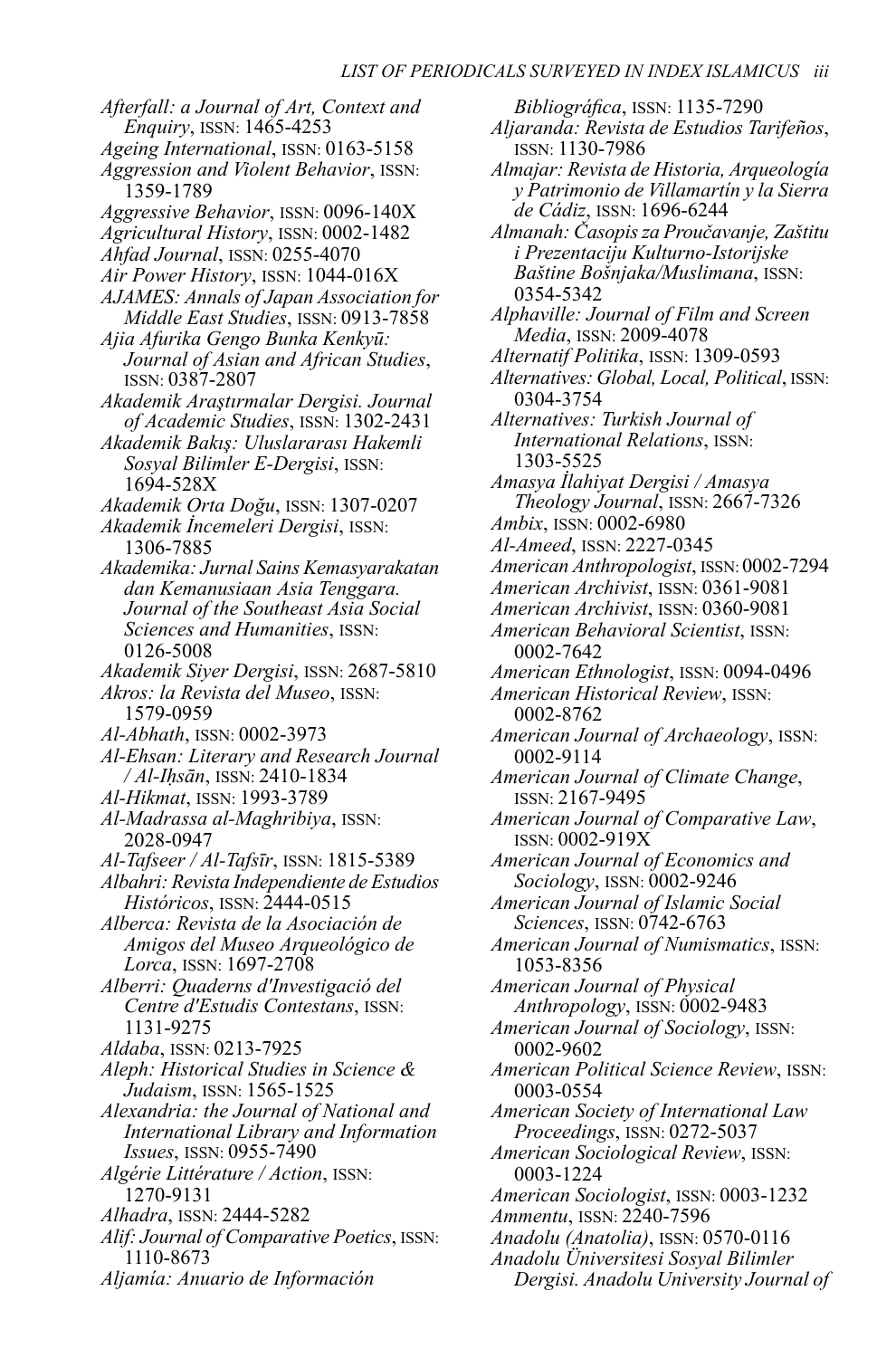*Social Sciences*, ISSN: 1303-0876 *Anales Toledanos*, ISSN: 0538-1983 *Anales de Arqueología Cordobesa*, ISSN: 1130-9741 *Anales de Derecho (Universidad de Murcia)*, ISSN: 0210-539X *Anales de Historia Contemporánea*, ISSN: 0210-6559 *Anales de Historia del Arte*, ISSN: 0214-6452 *Anales de Prehistoria y Arqueología*, ISSN: 0213-5663 *Anales de la Universidad de Alicante: Historia Medieval*, ISSN: 0212-2480 *Anales del Instituto de Estudios Madrileños*, ISSN: 0584-6374 *Anales del Seminario de Historia de la Filosofía*, ISSN: 0211-2337 *Anali Gazi Husrev-Begove Biblioteke*, ISSN: 0350-1418 *Anali Zavoda za Povijesne Znanosti Hrvatske Akademije Znanosti i Umjetnosti u Dubrovniku*, ISSN: 1330-0598 *Analisa: Journal of Social Science and Religion*, ISSN: 2502-5465 *Analysis and Metaphysics*, ISSN:1584-8574 *Anaquel de Estudios Árabes*, ISSN: 1130-3964 *Anarchist Developments in Cultural Studies*, ISSN: 1923–5615 *Anatoli*, ISSN: 2111-4064 *Anatolian Studies: Journal of the British Institute at Ankara*, ISSN: 0066-1546 *Anatolica*, ISSN: 0066-1554 *Ancient Civilizations from Scythia to Siberia*, ISSN: 0929-077X *Ancient Near Eastern Studies*, ISSN: 1378-4641 *Al-Andalus Magreb: Revista Editada por el Area de Estudios Arabes e Islámicos de la Universidad de Cádiz*, ISSN: 1133-8571 *Anejos de Anales de Arqueología Cordobesa*, ISSN: 1888-7449 *Anemon Muş Alparslan Üniversitesi Sosyal Bilimler Dergisi / Journal of Social Sciences of Mus Alparslan University*, ISSN: 2149-4622 *Anglistik*, ISSN: 0947-0034 *Ankara Avrupa Çalışmaları Dergisi*, ISSN: 1303-2518 *Ankara Üniversitesi İlâhiyat Fakültesi Dergisi*, ISSN: 1309-2057 *Ankara Üniversitesi Dil veTarih-Çoğrafya Fakültesi Dergisi*, ISSN: 1015-182X *Ankara Üniversitesi Siyasal Bilgiler*

*Fakültesi Dergisi*, ISSN: 0378-2921 *Ankara Üniversitesi Türk İnkılâp Tarihi Enstitüsü Atatürk Yolu Dergisi*, ISSN: 1303-5290 *Ankara Üniversitesi İlâhiyat Fakültesi Dergisi*, ISSN: 1301-0522 *ANMO: África del Norte y Medio Oriente*, ISSN: 1853-4988 *Annales Archéologiques Arabes Syriennes / al-Ḥawlīyāt al-Atharīya al-ʿArabīya*, ISSN: 0570-1554 *Annales de Démographie Historique*, ISSN: 0066-2062 *Annales d'Éthiopie*, ISSN: 0066-2127 *Annales de Géographie*, ISSN: 0003-4010 *Annales de Philosophie et des Sciences Humaines (USEK)*, ISSN: 1015-7263 *Annales du Patrimoine / Majallat Ḥawlīyāt al-Turāth*, ISSN: 1112-5020 *Annales: Histoire, Sciences Sociales*, ISSN: 0395-2649 *Annales Islamologiques / Ḥawlīyāt Islāmīya*, ISSN: 0570-1716 *Annali (Istituto Italiano di Numismatica)*, ISSN: 0578-9923 *Annali dell'Istituto storico italo-germanico in Trento*, ISSN: 0392-0011 *Annali di Ca' Foscari*, ISSN: 1125-3762 *Annali di Ca' Foscari. Serie Orientale*, ISSN: 1125-3789 *Annali di Scienze Religiose*, ISSN: 2031-5929 *Annali: Sezione Orientale*, ISSN:0393-3180 *Annals of Global Health*, ISSN: 2214-9996 *Annals of Public & Cooperative Economics*, ISSN: 1370-4788 *Annals of Science*, ISSN: 0003-3790 *Annals of Tourism Research*, ISSN: 0160-7383 *Annals of the American Academy of Political and Social Science*, ISSN: 0002-7162 *Annals of the Association of American Geographers*, ISSN: 0004-5608 *Annals of the Faculty of Arts (Ain Shams University) / Ḥawlīyāt Kullīyat al-Ādāb (Jāmiʿat ʿAyn Shams)*, ISSN: 1110-7227 *Annals of the Náprstek Museum*, ISSN: 0231-844X *L'Année du Maghreb*, ISSN: 1952-8108 *Année Sociologique*, ISSN: 0066-2399 *Annuaire des Pays de l'Océan Indien*, ISSN: 0247-400X *Annual Review of Anthropology*, ISSN: 0084-6570 *Annual Review of Sociology*, ISSN:

0360-0572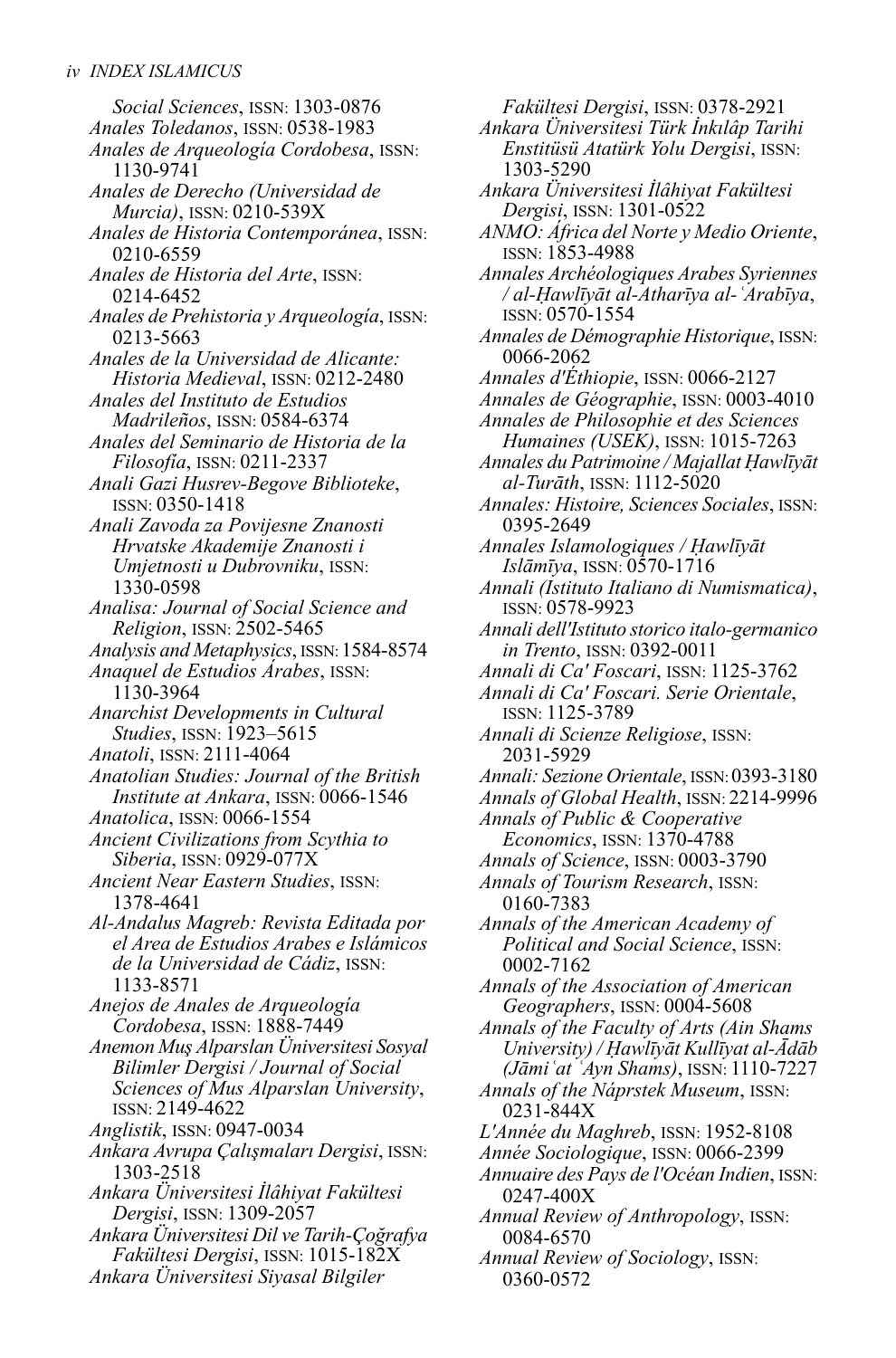*Annual of Urdu Studies*, ISSN: 0734-5348 *Annual of the American Schools of Oriental Research*, ISSN: 0066-0035 *ANPERE: Anthropological Perspectives on Religion*, ISSN: 1653-6455 *Anthropological Journal of European Cultures*, ISSN: 1755-2923 *Anthropological Linguistics*, ISSN: 0003-5483 *Anthropological Notebooks*, ISSN: 1408-032X *Anthropological Science*, ISSN: 0918-7960 *Anthropologie et Sociétés*, ISSN: 0702-8997 *Anthropologist*, ISSN: 0972-0073 *Anthropology & Education Quarterly*, ISSN: 0161-7761 *Anthropology & Medicine*, ISSN: 1364-8470 *Anthropology Today*, ISSN: 0268-540X *Anthropology and Humanism*, ISSN: 0193-5615 *Anthropology of East Europe Review*, ISSN: 1054-4720 *Anthropology of Food*, ISSN: 1609-9168 *Anthropology of the Contemporary Middle East and Central Eurasia*, ISSN: 2211-5722 *Anthropology of the Middle East*, ISSN: 1746-0719 *Anthropos (Anthropos-Institut)*, ISSN: 0257-9774 *Anthropos: Huellas del Conocimiento*, ISSN: 1137-3636 *Anthropozoologica*, ISSN: 0761-3032 *Antiquaries Journal*, ISSN: 0003-5815 *Antiquité Tardive*, ISSN: 1250-7334 *Antiquity*, ISSN: 0003-598X *Antiquorum Philosophia*, ISSN: 1973-5030 *Antiqvitas*(Museo Histórico Municipal de Priego de Córdoba) , ISSN: 1133-6609 *ANTYAJAA: Indian Journal of Women and Social Change*, ISSN: 2455-6327 *Anuari de Filologia: Secció E. Estudis Hebreus i Arameus*, ISSN: 1131-8597 *Anuario Filosófico*, ISSN: 0066-5215 *Anuario Jurídico y Económico Escurialense*, ISSN: 1133-3677 *Anuario de Estudios Atlánticos*, ISSN: 0570-4065 *Anuario de Estudios Medievales*, ISSN: 0066-5061 *Anuario de Lingüística Hispánica*, ISSN: 0213-053X *Anuario del Departamento de Historia y Teoría del Arte*, ISSN: 1130-5517 *Aperture*, ISSN: 0003-6420 *Apollo: the International Magazine of the*

*Arts*, ISSN: 0003-6356 *Appetite*, ISSN: 0195-6663 *Applied Clay Science*, ISSN: 0169-1317 *Applied Economics*, ISSN: 0003-6846 *Applied Geography*, ISSN: 0143-6228 *Applied Linguistics Research Journal*, ISSN: 2651-2629 *Applied Mechanics and Materials*, ISSN: 1660-9336 *Applied Psycholinguistics*, ISSN:0142-7164 *Applied Research in Quality of Life*, ISSN: 1871-2584 *Applied Vegetation Science*, ISSN: 1654-109X *Apuntes del Alcázar de Sevilla*, ISSN: 1578-0619 *AQ: Anthropological Quarterly*, ISSN: 0003-5491 *Arab Historical Review for Ottoman Studies / Al-Majalla al-Tārīkhīya al-ʿArabīya li-l-Dirāsāt al-ʿUthmānīya*, ISSN: 0330-8081 *Arab Journal for the Humanities / Al-Majalla al-ʿArabīya li-l-ʿUlūm al-Insānīya*, ISSN: 1026-9576 *Arab Journal of Applied Linguistics (AJAL)*, ISSN: 2490-4198 *Arab Law Quarterly*, ISSN: 0268-0556 *Arab Media & Society*, ISSN: 1687-7721 *Arab Studies Journal*, ISSN: 1083-4753 *Arab Studies Quarterly*, ISSN: 0271-3519 *Arab Water Council Journal*, ISSN: 1996-5699 *Arab World English Journal*, ISSN: 2229-9327 *Arab World Geographer. Le Géographe du Monde Arabe*, ISSN: 1480-6800 *Arabi: Journal of Arabic Studies*, ISSN: 2548-6616 *Arabian Archaeology and Epigraphy*, ISSN: 0905-7196 *Arabian Epigraphic Notes*, ISSN: 2451-8875 *Arabian Humanities*, ISSN: 2308-6122 *Arabian Journal for Science and Engineering*, ISSN: 2193-567X *Arabic Sciences and Philosophy*, ISSN: 0957-4239 *Arabica*, ISSN: 0570-5398 *The Arabist: Budapest Studies in Arabic*, ISSN: 0239-1619 *Arabiyat: Jurnal Pendidikan Bahasa Arab dan Kebahasaaraban*, ISSN: 2356-153X *Al-ʿArabiyya: Journal of the American Association ofTeachers of Arabic*, ISSN: 0889-8731

*Aragón en la Edad Media*, ISSN:0213-2486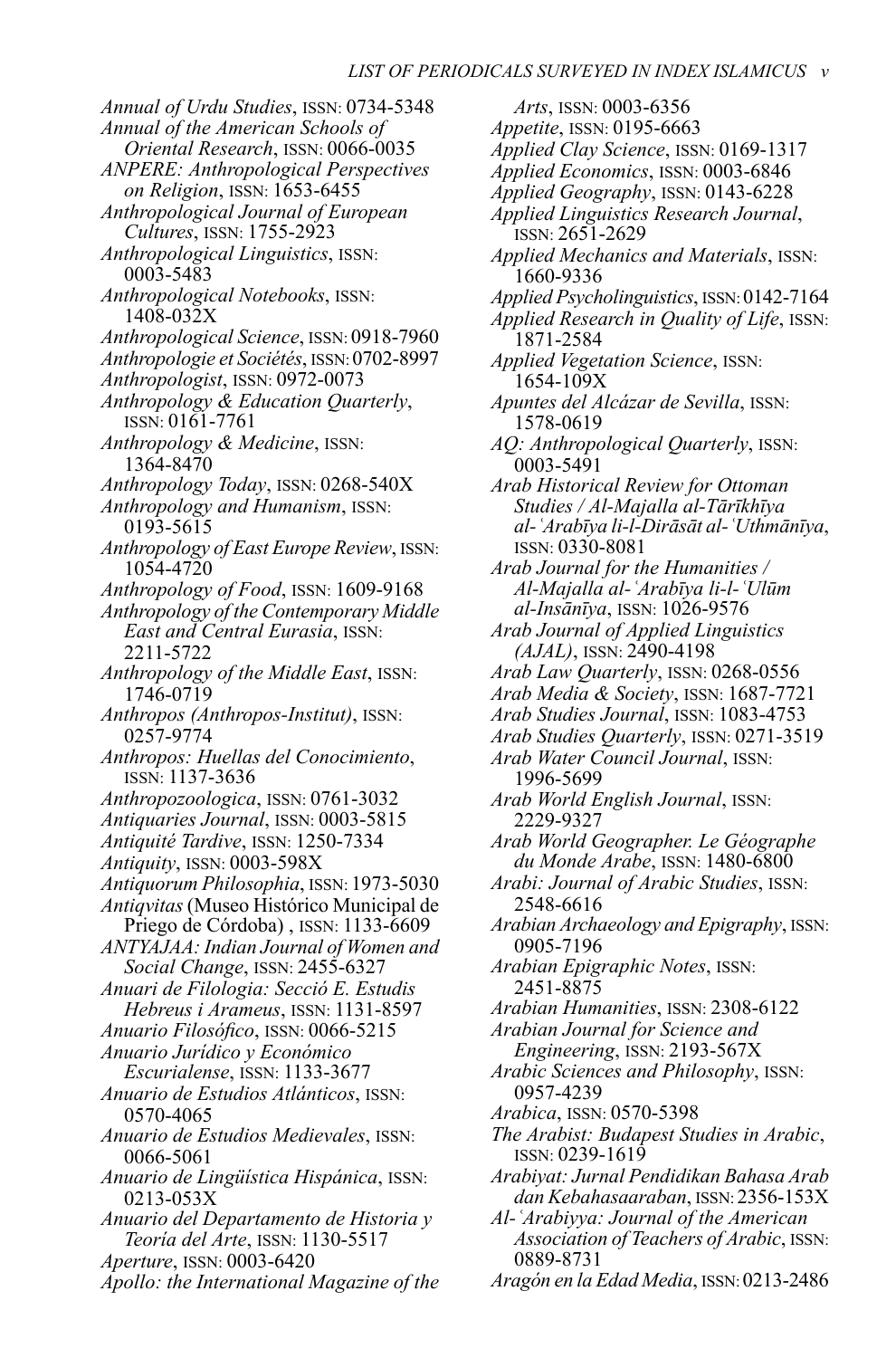*Araucaria*, ISSN: 1575-6823 *arbido: Die Fachzeitschrift für Archiv, Bibliothek und Dokumentation Arbor: Ciencia, Pensamiento y Cultura*, ISSN: 0210-1963 *Arcadia: Zeitschrift für vergleichende Literaturwissenschaft*, ISSN: 0003-7982 *ArchNet: International Journal of Architectural Research*, ISSN: 1994-6961 *Archaeologia Maritima Mediterranea: an International Journal on Underwater Archaeology*, ISSN: 1724-6091 *Archaeological Research in Asia*, ISSN: 2352-2267 *Archaeology, Ethnology & Anthropology of Eurasia*, ISSN: 1563-0110 *Archaeology International*, ISSN: 1463-1725 *Archaeometry*, ISSN: 0003-813X *Archai: The Origins of Western Thought*, ISSN: 2179-4960 *Archäologische Mitteilungen ausIran und Turan*, ISSN: 1434-2758 *Archéologia*, ISSN: 0570-6270 *Archeologia Medievale: Cultura Materiale, Insediamenti, Territorio*, ISSN: 0390-0592 *Arches Quarterly*, ISSN: 1756-7335 *Archipel: Études Interdisciplinaires sur le Monde Insulindien*, ISSN: 0044-8613 *Architectura: Zeitschrift für Geschichte der Baukunst. Journal of the History of Architecture*, ISSN: 0044-863X *Architectural Design*, ISSN: 0003-8504 *Architectural Engineering and Design Management*, ISSN: 1745-2007 *Architectural History: the Journal of the Society of Architectural Historians, Great Britain*, ISSN: 0066-622X *Architectural Record*, ISSN: 0003-858X *Architectural Review*, ISSN: 0003-861X *Architectural Theory Review*, ISSN: 1326-4826 *Archiv Orientální: Quarterly Journal of African and Asian Studies*, ISSN: 0044-8699 *Archiv für Papyrusforschung und Verwandte Gebiete*, ISSN: 0066-6459 *Archiv für Religionsgeschichte*, ISSN: 1436-3038 *Archivaria: the Journal of the Association of Canadian Archivists*, ISSN:0318-6954 *Archive for History of Exact Sciences*, ISSN: 0003-9519 *Archives d'Histoire Doctrinale etLittéraire du Moyen Age*, ISSN: 0373-5478

*Archives de Sciences Sociales des Religions*, ISSN: 0335-5985 *Archives Européennes de Sociologie. European Journal of Sociology*, ISSN: 0003-9756 *Archives Internationales d'Histoire des Sciences*, ISSN: 0003-9010 *Archives of Asian Art*, ISSN: 0066-6637 *Archives of Iranian Medicine*, ISSN: 1029-2977 *Archives of Women's Mental Health*, ISSN: 1434-1816 *Archivo Español de Arqueología*, ISSN: 0066-6742 *Archivo Español de Arte*, ISSN: 0004-0428 *Archivo Hispalense*, ISSN: 0210-4067 *Archivo de Filología Aragonesa*, ISSN: 0210-5624 *Archivum Eurasiae Medii Aevi*, ISSN: 0724-8822 *Archivum Ottomanicum*, ISSN: 0378-2808 *Archéosciences: Revue d'Archéometrie*, ISSN: 1960-1360 *Area*, ISSN: 0004-0894 *ARENA: Journal of Architectural Research*, ISSN: 2397-0820 *Argensola: Revista de Ciencias Sociales del Instituto de Estudios Altoaragoneses*, ISSN: 0518-4088 *Argos: Revista de la División de Ciencias Sociales y Humanidades de la Universidad Simón Bolívar*, ISSN: 0254-1637 *Aries: Journal for the Study of Western Esotericism*, ISSN: 1567-9896 *Armed Forces & Society*, ISSN: 0095-327X *Arms & Armour*, ISSN: 1741-6124 *Arms Control Today*, ISSN: 0196-125X *Arq: Architectural Research Quarterly*, ISSN: 1359-1355 *Arqueologia Medieval / Campo Arqueológico de Mértola*, ISSN: 0872-2250 *Arqueología de la Arquitectura*, ISSN: 1695-2731 *Arqueología, historia y viajes sobre el mundo medieval*, ISSN: 1698-0387 *Arqueología yTerritorio*, ISSN: 1698-5664 *Arqueología y Territorio Medieval*, ISSN: 1134-3184 *Arqueomurcia: Revista Electrónica de Arqueología de la Región de Murcia*, ISSN: 1696-974X *Ar-Raniry*, ISSN: 2355-7885 *Ars (Bratislava)*, ISSN: 0044-9008 *Ars Decorativa*, ISSN: 0133-6673

*Ars Orientalis*, ISSN: 0571-1371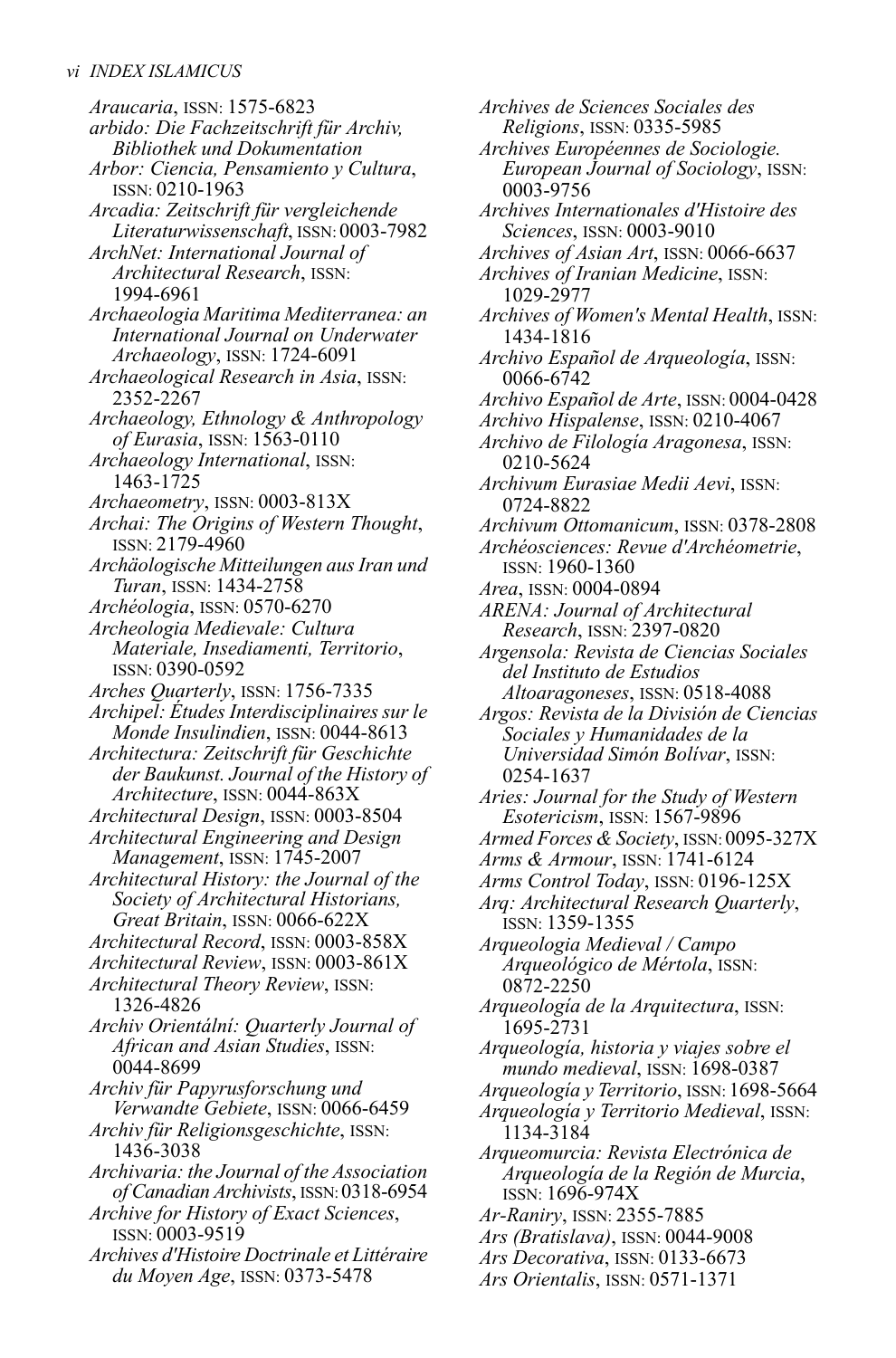*ARSP: Archiv für Rechts- und Sozialphilosophie*, ISSN: 0001-2343 *Ars Textrina: a Journal of Textiles and Costume*, ISSN: 0824-9091 *Art & Thought. Fikrun wa Fann*, ISSN: 0015-0932 *Art Antiquity and Law*, ISSN: 1362-2331 *Art AsiaPacific*, ISSN: 1039-3625 *Art Bulletin*, ISSN: 0004-3079 *Art History: Journal of the Association of Art Historians*, ISSN: 0141-6790 *Art India: the Art News Magazine of India*, ISSN: 0972-2947 *Art Journal*, ISSN: 0004-3249 *Art Libraries Journal*, ISSN: 0307-4722 *ARTMargins*, ISSN: 2162-2574 *Art Papers*, ISSN: 0278-1441 *Art Quarterly: AQ*, ISSN: 0967-4349 *Art and Design Review*, ISSN: 2332-1997 *Art in Translation*, ISSN: 2380-5722 *Art-Sanat*, ISSN: 2148-3582 *Arte Medievale*, ISSN: 0393-7267 *Arte y Políticas de Identidad*, ISSN: 1889-979X *Arte, Arqueología e Historia*, ISSN: 1133-9918 *Artecontexto: Arte, Cultura, Nuevos Medios*, ISSN: 1697-2341 *Artforum*, ISSN: 0004-3532 *Arth Prabandh: a Journal of Economics and Management*, ISSN: 2278-0629 *Artibus Asiae*, ISSN: 0004-3648 *Artificial Intelligence Review*, ISSN: 0269-2821 *Artigrama: Revista de Departamento de Historia de Arte de la Universidad de Zaragoza*, ISSN: 0213-1498 *Artl@s Bulletin*, ISSN: 2264-2668 *Arts Asiatiques*, ISSN: 0004-3958 *Arts and Social Sciences Journal*, ISSN: 2151-6200 *Arts of Asia*, ISSN: 0004-4083 *Asclepio*, ISSN: 0210-4466 *ASEAN Economic Bulletin*, ISSN: 0127-4472 *Aséanie: Sciences Humaines en Asie du Sud-Est*, ISSN: 0859-9009 *Asfar e-Journal*, ISSN: 2055-7957 *Asia Pacific Business Review*, ISSN: 1360-2381 *Asia-Pacific Development Journal*, ISSN: 1020-1246 *Asia Pacific Journal of Anthropology*, ISSN: 1444-2213 *Asia-Pacific Journal of Public Health*, ISSN: 1010-5395

*Asia-Pacific Journal on Human Rights and the Law*, ISSN: 1388-1906 *Asia PacificLaw Review*, ISSN: 1019-2557 *Asia Pacific Viewpoint*, ISSN: 1360-7456 *Asia Pacific World*, ISSN: 2042-6143 *Asia-Europe Journal*, ISSN: 1610-2932 *Asia-Pacific Journal of Risk and Insurance*, ISSN: 2194-606X *Asia-Pacific Review*, ISSN: 1343-9006 *Asian Affairs (Dhaka)*, ISSN: 0254-4199 *Asian Affairs: Journal of the Royal Society for Asian Affairs*, ISSN: 0306-8374 *Asian and African Studies (Bratislava)*, ISSN: 1335-1257 *Asian Anthropology*, ISSN: 1683-478X *Asian Culture and History*, ISSN: 1916-9655 *Asian Ethnicity*, ISSN: 1463-1369 *Asian Journal of Chemistry*, ISSN: 0970-7077 *Asian Journal of Comparative Law*, ISSN: 2194-6078 *Asian Journal of Criminology*, ISSN: 1871-0131 *Asian Journal of Humanities and Social Studies*, ISSN: 2321-2799 *Asian Journal of Law and Economics*, ISSN: 2154-4611 *Asian Journal of Religion and Society*, ISSN: 2093-4556 *Asian Journal of Research in Banking and Finance*, ISSN: 2249-7323 *Asian Journal of Research in Business Economics and Management*, ISSN: 2250-1673 *Asian Journal of Research in Marketing*, ISSN: 2277-6621 *Asian Journal of Research in Social Sciences and Humanities*, ISSN: 2250-1665 *Asian Journal of Social Psychology*, ISSN: 1367-2223 *Asian Journal of Social Science*, ISSN: 1568-4849 *Asian Journal of Women's Studies*, ISSN: 1225-9276 *Asian Music: Journal of the Society for Asian Music*, ISSN: 0044-9202 *Asian Perspective*, ISSN: 0258-9184 *Asian Philosophy*, ISSN: 0955-2367 *Asian Politics & Policy*, ISSN: 1943-0779 *Asian Population Studies*, ISSN: 1744-1730 *Asian Research Trends*, ISSN: 1880-7313 *Asian Review of World Histories*, ISSN: 2287-965X *Asian Studies Review*, ISSN: 1035-7823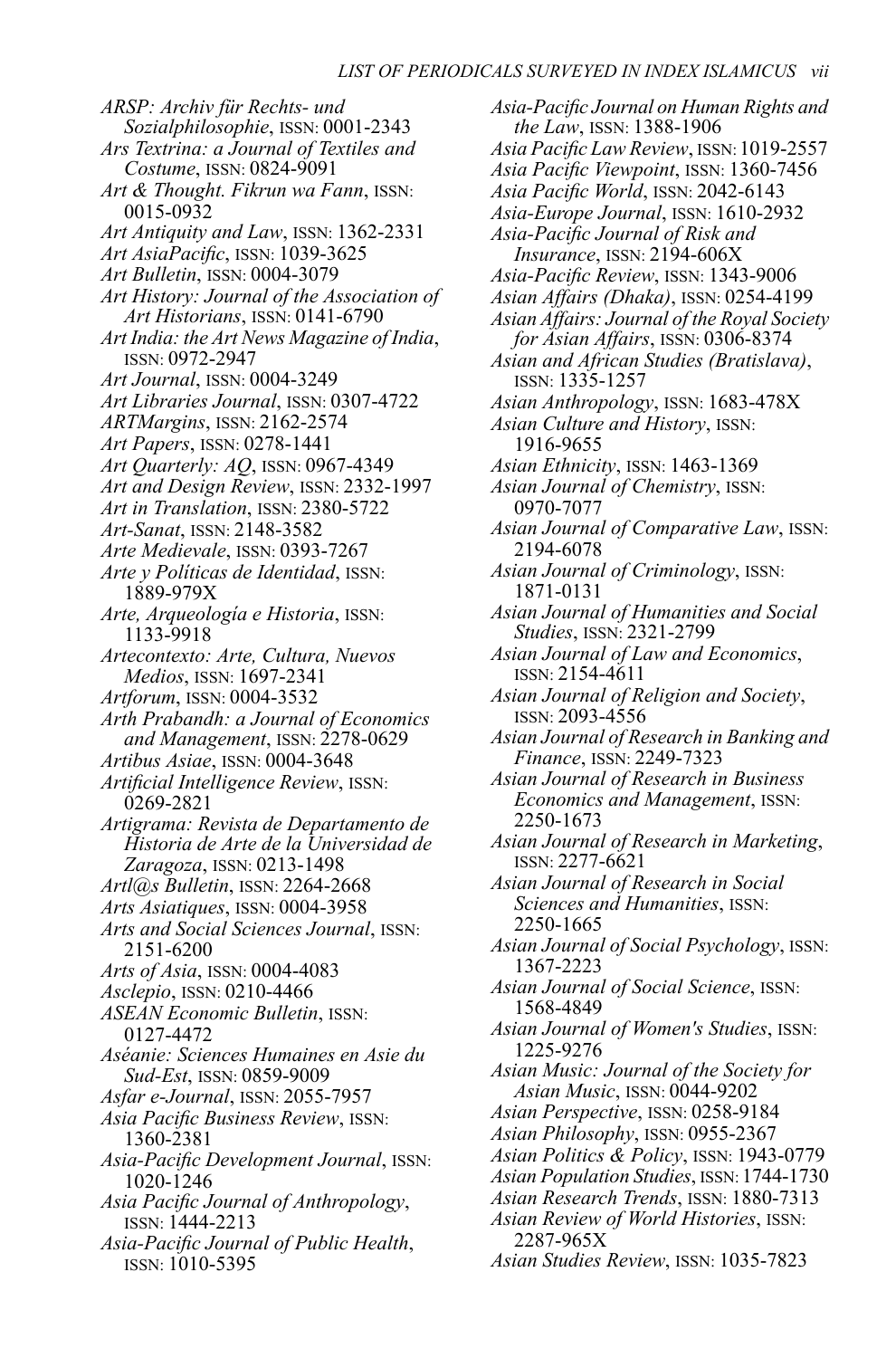*Asian Survey*, ISSN: 0004-4687 *Asian Theatre Journal*, ISSN: 0742-5457 *The Asian Yearbook of Human Rights and Humanitarian Law*, ISSN: 2452-0578 *Asiatic: IIUM Journal of English*

- *Language and Literature*, ISSN: 1985-3106
- *Asiatische Studien. Études Asiatiques. Zeitschrift der Schweizerischen Asiengesellschaft. Revue de la Société Suisse-Asie*, ISSN: 0004-4717
- *Asien*, ISSN: 0721-5231
- *Asinag*, ISSN: 2028-5663
- *Aspasia: International Yearbook of Central, Eastern, and Southeastern European Women's and Gender History*, ISSN: 1933-2882
- *ASRI. Arte y Sociedad: Revista de Investigación*, ISSN: 2174-7563
- *Assaph: Studies in Art History. Section B*, ISSN: 0333-6476
- *Association for Jewish Studies Review*, ISSN: 0364-0094
- *ASTENE Association for the Study of Travel in Egypt and the Near East Bulletin: Notes and Queries*, ISSN: 1461-4316
- *Astérion: Philosophie, Histoire des Idées, Pensée Politique*, ISSN: 1762-6110
- *Ateneo Veneto: Rivista di Scienze, Lettere ed Arti*, ISSN: 0004-6558
- *Athens Journal of Architecture*, ISSN: 2407-9472
- *Athens Journal of Mediterranean Studies*, ISSN: 2407-9480
- *Aula Orientalis: Revista de Estudios del Próximo Oriente Antiguo*, ISSN: 0212-5730
- *Australian Feminist Studies*, ISSN: 0816-4649
- *Australian Journal of Anthropology*, ISSN: 1035-8811
- *Australian Journal of Humanities and Islamic Studies Research*, ISSN: 2206-1010
- *Australian Journal of Islamic Studies*, ISSN: 2207-4414
- *Australian Journal of Politics and History*, ISSN: 0004-9522
- *Australian Law Journal*, ISSN: 0004-9611 *Austrian History Yearbook*, ISSN:
	- 0067-2378
- *Autonomie Locali e Servizi Sociali*, ISSN: 0392-2278
- *Autrepart*, ISSN: 1278-3986
- *Avicenna*, ISSN: 2220-2749
- *Avrasya İncelemeleri Dergisi (AVİD).*

*Journal of Eurasian Studies*, ISSN: 2147-0847 *Awal: Cahiers d'Études Berbères*, ISSN: 0764-7573 *Awraq: Revista de Análisis y Pensamiento sobre el Mundo Árabe e Islámico Contemporáneo*, ISSN: 0214-834X *Axa: Conservatorism Politic, Cultură Mărturisitoare şi Spirituală*, ISSN: 1857-3495 *Axerquia: Revista de Estudios Cordobeses*, ISSN: 0211-1500 *A/Z: ITU Journal of Faculty of Architecture*, ISSN: 1302-8324 *Azania: Archaeological Research in Africa*, ISSN: 0067-270X *Al-Azhār: Bi-Annual Research Journal of Islamic Studies*, ISSN: 2519-6707 *Azufre Rojo*, ISSN: 2341-1368 *Babel*, ISSN: 0521-9744 *BABELOA: Electronic Journal for Ancient and Oriental Studies*, ISSN: 2034-9491 *Babylon: Nordisk tidsskrift for Midtøstenstudier*, ISSN: 2535-3098 *Baetica: Estudios de Arte, Geografía e Historia*, ISSN: 0212-5099 *Bagh-e Nazar*, ISSN: 1735-9635 *Baha'i Studies Review*, ISSN: 1354-8697 *El-Bahith Review*, ISSN: 2437-0843 *Balcanica: Annual of the Institute for Balkan Studies*, ISSN: 0350-7653 *Balkan Studies*, ISSN: 0005-4313 *Balkanistica*, ISSN: 0360-2206 *Balkanologie*, ISSN: 1279-7952 *Bandue: Revista de la Sociedad Española de Ciencias de las Religiones*, ISSN: 1888-346X *Bangladesh Development Studies*, ISSN: 0304-095X *Bangladesh E-Journal of Sociology*, ISSN: 1819-8465 *Bangladesh Journal of Political Economy*, ISSN: 2227-3182 *Banipal: Magazine of Modern Arab Literature*, ISSN: 1461-5363 *Barataria. Revista Castellano-Manchega de Ciencias Sociales*, ISSN: 1575-0825 *Barry Law Review*, ISSN: 2333-4053 *Al Bashaer Economic Journal*, ISSN: 2437-0932 *Al Basirah*, ISSN: 2222-4548 *Al-Basit: Revista de Estudios Albacetenses*, ISSN: 0212-8632 *Bastetania: Revista del Centro de Estudios de Arqueología Bastetana*, ISSN: 2255-3614

*Bautechnik: Zeitschrift für den Gesamten*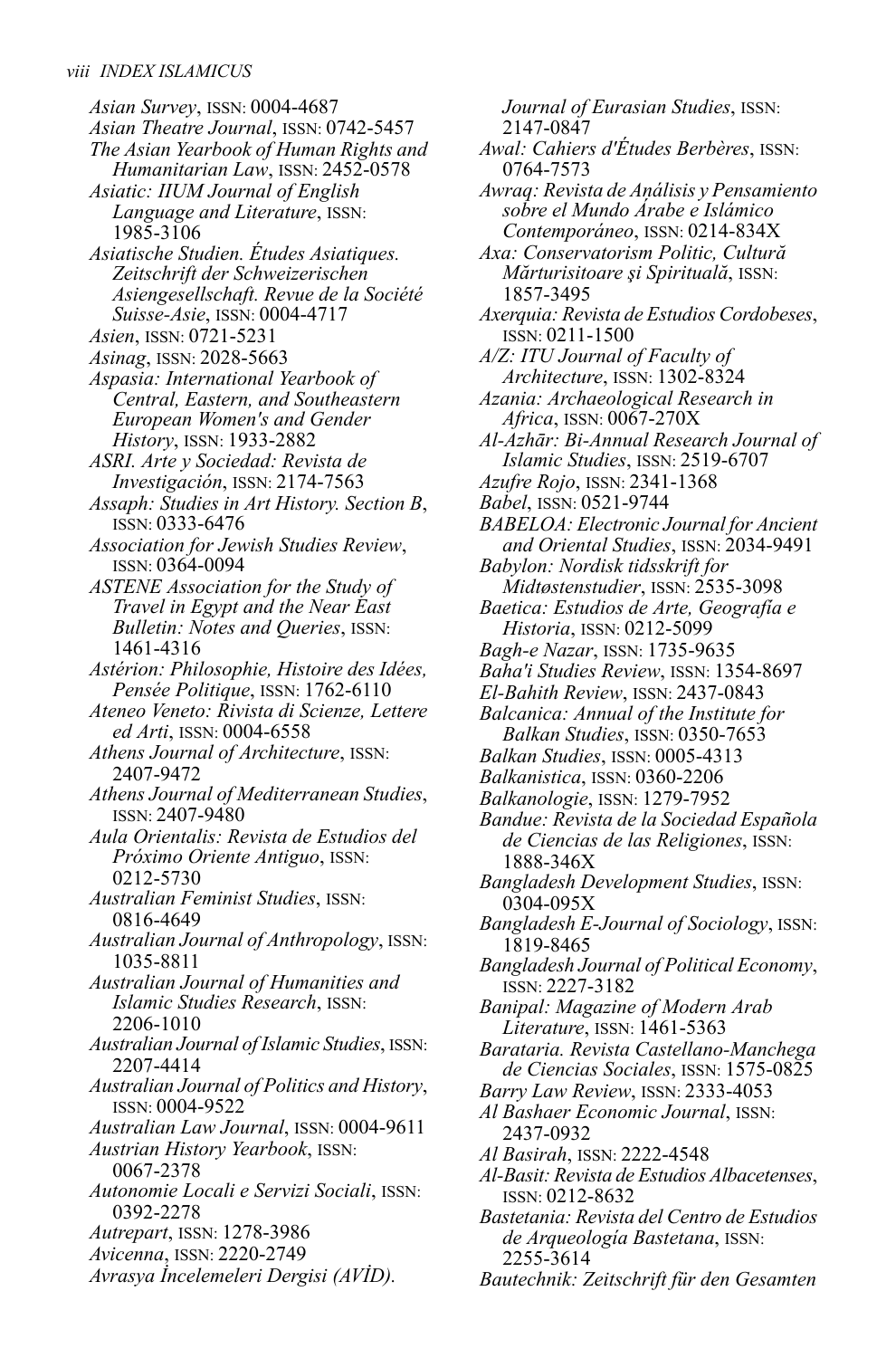*Ingenieurbau*, ISSN: 0932-8351

- *Al-Bayan: Journal of Quran and Hadith Studies*, ISSN: 2232-1950
- *Beharistan: Journal for Iranian and Islamic Studies*, ISSN: 1512-9314
- *Beijing Law Review*, ISSN: 2159-4627 *Beiträge zur Islamischen Kunst und*
- *Archäologie*, ISSN: 1866-8550
- *Beiträge zur Namenforschung*, ISSN: 0005-8114
- *Belgeo*, ISSN: 1377-2368
- *Belleten (Türk Tarih Kurumu)*, ISSN: 0041-4255
- *Bengal Past and Present: a Journal of Modern Indian and Asian History*, ISSN: 0005-8807
- *Beoiberística*, ISSN: 2560-4163
- *Berkeley Journal of Middle Eastern & Islamic Law*, ISSN: 1941-4951
- *Berliner Beiträge zur Archäometrie*, ISSN: 0344-5089
- *Berytus: Archaeological Studies*, ISSN: 0067-6195
- *Beykent Üniversitesi Fen ve Mühendislik Bilimleri Dergisi (Beykent University Journal of Science and Technology)*, ISSN: 1307-3818
- *Beykent Üniversitesi Sosyal Bilimler Dergisi (Beykent University Journal of Social Sciences)*, ISSN: 1307-5063
- *Beykent Üniversitesi Stratejik Araştırmalar Dergisi (Beykent University Journal of Strategic Studies)*, ISSN: 1307-6108
- *Beytulhikme*, ISSN: 1303-8303
- *bfo-Journal*, ISSN: 2297-7260
- *Bianco e Nero*, ISSN: 0394-008X
- *Bibliotheca Orientalis*, ISSN: 0006-1913
- *Bibliotheksmagazin: Mitteilungen aus der Staatsbibliothek zu Berlin*, ISSN: 1861-8375
- *Bibliothèque d'Humanisme et Renaissance: Travaux et Documents*, ISSN: 0006-1999
- *Bibliothèque de l'Ecole des Chartes*, ISSN: 0373-6237
- *Biblis: Kvartalstidskrift för Bokvänner*, ISSN: 1403-3313
- *Bidoun: Arts and Culture from the Middle East*, ISSN: 1551-4048
- *Bienes Culturales: Revista del Patrimonio Histórico Español*, ISSN: 1695-9698
- *Bijdragen tot de Taal-, Land- en Volkenkunde*, ISSN: 0006-2294
- *Bilgi Dünyası: Information World*, ISSN: 1302-3217
- *Bilgi: Sosyal Bilimler Dergisi*, ISSN: 1302-1761
- *Bilig: Türk Dünyası Sosyal Bilimler*

*Dergisi*, ISSN: 1301-0549 *Bilimname: Düşünce Platformu*, ISSN: 1304-1878 *Bilingualism: Language and Cognition*, ISSN: 1366-7289 *Biography: an Interdisciplinary Quarterly*, ISSN: 0162-4962 *Bizantinistica: Rivista di Studi Bizantini e Slavi*, ISSN: 1124-3953 *Blueprint (the Leading Magazine of Architecture and Design)*, ISSN: 0268-4926 *BMGN -Low Countries Historical Review*, ISSN: 0165-0505 *Bochumer Philosophisches Jahrbuch für Antike und Mittelalter*, ISSN: 1384-6663 *BodleianLibrary Record*, ISSN: 0067-9488 *Body and Religion*, ISSN: 2057-5823 *Boletim Meridiano 47*, ISSN: 1518-1219 *Boletín de Arqueología Medieval*, ISSN: 0213-6090 *Boletín de Arte*, ISSN: 0211-8483 *Boletín de la Asociación Española de Orientalistas*, ISSN: 0571-3692 *Boletín de la Sociedad Española de Iranología (SEI)*, ISSN: 2172-5497 *Boletín del Instituto de Estudios Almerienses. Letras*, ISSN: 0211-7541 *Boletín del Instituto de Estudios Giennenses*, ISSN: 0561-3590 *Boletín Arkeolan*, ISSN: 1137-2052 *Boletín de la Real Academia de la Historia*, ISSN: 0034-0626 *Boletín del Archivo Epigráfico*, ISSN: 2603-9117 *Boletín del Museo Arqueológico Nacional*, ISSN: 0212-5544 *Bollettino di Italianistica*, ISSN: 0168-7298 *Book History*, ISSN: 1098-7371 *Book and Paper Group Annual*, ISSN: 0887–8978 *Bookbird*, ISSN: 0006 7377 *Boston University International Law Journal*, ISSN: 0737-8947 *Brill's Journal of Afroasiatic Languages and Linguistics*, ISSN: 1876-6633 *British Academy Review*, ISSN: 2047-1866 *British Food Journal*, ISSN: 0007-070X *British Journal for the History of Philosophy*, ISSN: 0960-8788 *British Journal for the History of Science*, ISSN: 0007-0874 *British Journal of Criminology*, ISSN: 0007-0955 *British Journal of Middle Eastern Studies*, ISSN: 1353-0194

*British Journal of Photography*, ISSN: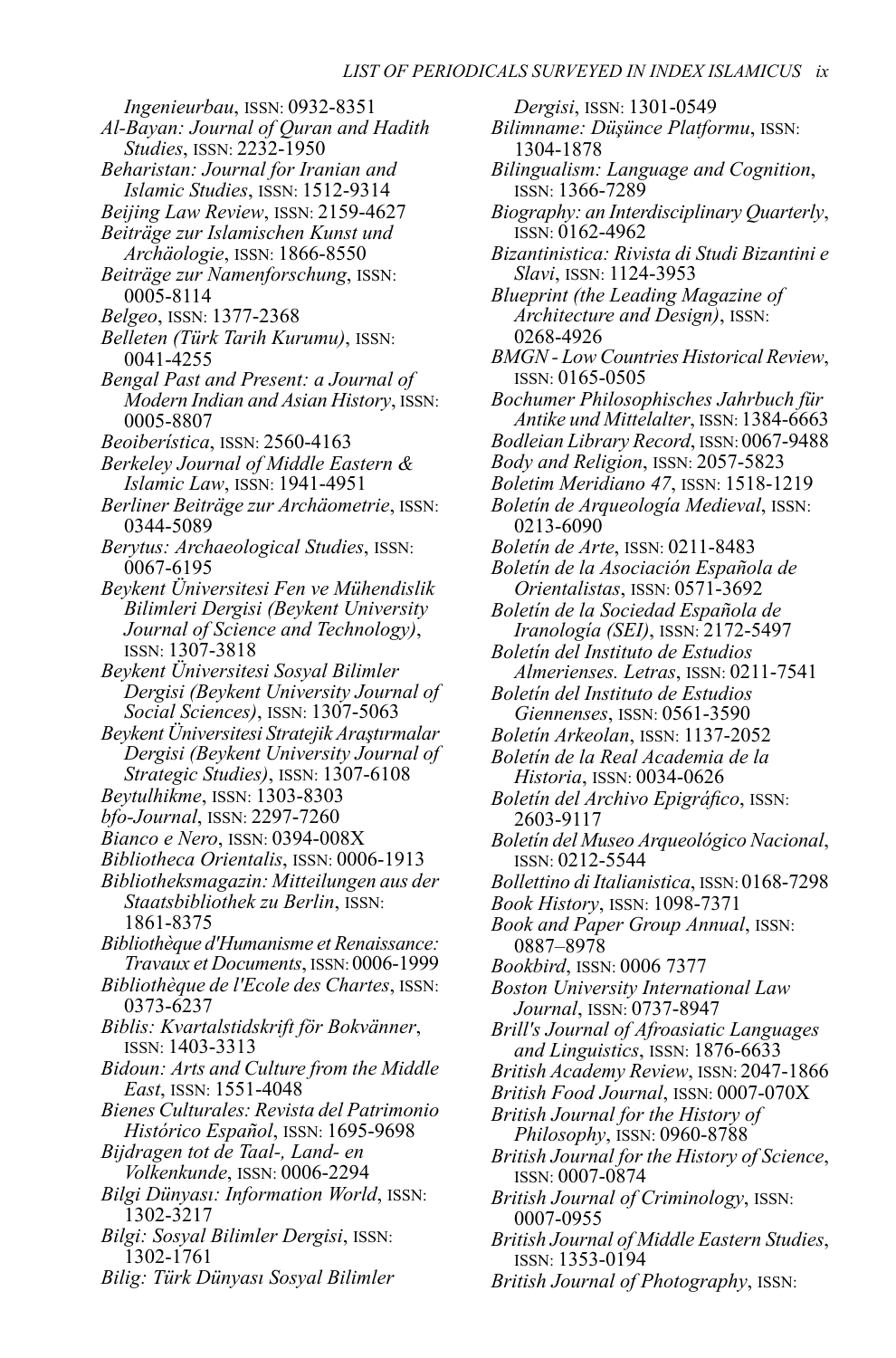0007-1196 *British Journal of Politics and International Relations*, ISSN: 1369-1481 *British Journal of Social Psychology*, ISSN: 0144-6665 *British Journal of Social Work*, ISSN: 0045-3102 *British Journal of Sociology*, ISSN: 0007-1315 *British Museum Studies in Ancient Egypt and Sudan*, ISSN: 2049-5021 *British Year Book of International Law*, ISSN: 0068-2691 *British Yemeni Society Journal*, ISSN: 1356-0229 *Brown Journal of World Affairs*, ISSN: 1080-0786 *Building Research and Information*, ISSN: 0961-3218 *Building Services Engineering Research & Technology*, ISSN: 0143-6244 *Buildings & Landscapes: Journal of the Vernacular Architecture Forum*, ISSN: 1936-0886 *Bulgarian Historical Review. Revue Bulgare d'Histoire*, ISSN: 0204-8906 *Bulletin Critique des Annales Islamologiques*, ISSN: 0259-7373 *Bulletin d'Archéologie Marocaine / Al-Nashra al-Atharīya al-Maghribīya*, ISSN: 0068-4015 *Bulletin d'Études Orientales*, ISSN: 0253-1623 *Bulletin de Philosophie Médiévale*, ISSN: 0068-4023 *Bulletin des Bibliothèques de France*, ISSN: 0006-2006 *Bulletin du Centre de Recherche Français à Jérusalem*, ISSN: 2075-5287 *Bulletin Hispanique*, ISSN: 0007-4640 *Bulletin of Hispanic Studies*, ISSN: 1475-3839 *Bulletin of Indonesian Economic Studies*, ISSN: 0007-4918 *Bulletin of Spanish Studies*, ISSN: 1475-3820 *Bulletin of the American Schools of Oriental Research*, ISSN: 0003-097X *Bulletin of the American Society of Papyrologists*, ISSN: 0003-1186 *Bulletin of the Asia Institute: New Series*, ISSN: 0890-4464 *Bulletin of the Association for the Study of Travel in Egypt and the Near East: Notes and Queries*, ISSN: 1361-4316 *Bulletin of the History of Medicine*, ISSN:

0007-5140 *Bulletin of the John RylandsLibrary*, ISSN: 2054-9318 *Bulletin of the Royal Institute for Inter-Faith Studies*, ISSN: 1466-2361 *Bulletin of the School of Oriental and African Studies*, ISSN: 0041-977X *Burlington Magazine*, ISSN: 0007-6287 *Business History Review*, ISSN: 0007-6805 *Business and Economics Research Journal. İşletme ve Ekonomi Araştırmaları Dergisi (BERJ)*, ISSN: 1309-2448 *Business and Politics*, ISSN: 1369-5258 *Bustan: the Middle East Book Review*, ISSN: 1878-5301 *Bylye Gody - Russian Historical Journal / Былые Годы*, ISSN: 2073-9745 *Byzantine and Modern Greek Studies*, ISSN: 0307-0131 *ByzantinischeZeitschrift*, ISSN: 0007-7704 *Byzantinoslavica: Revue Internationale des Études Byzantines*, ISSN: 0007-7712 *Byzantion: Revue Internationale des Études Byzantines*, ISSN: 0378-2506 *Caert-Thresoor*, ISSN: 0167-4994 *Cætaria: Revista del Museo Municipal de Algeciras*, ISSN: 1695-2200 *Cahiers Archéologiques: Fin de l'Antiquité et Moyen Age*, ISSN: 0068-4945 *Cahiers Balkaniques*, ISSN: 0290-7402 *Cahiers d'EMAM: Études sur le Monde Arabe et la Méditerranée*, ISSN: 1969-248X *Cahiers d'Ethnomusicologie*, ISSN: 1662-372X *Cahiers d'Outre-Mer*, ISSN: 0373-5834 *Cahiers d'Études Africaines*, ISSN: 0008-0055 *Cahiers d'Études Hispaniques Médiévales*, ISSN: 1779-4684 *Cahiers d'Études du Religieux: Recherches Interdisciplinaires*, ISSN: 1760-5776 *Cahiers d'Asie Centrale*, ISSN: 1270-9247 *Cahiers de Civilisation Médiévale*, ISSN: 0007-9731 *Cahiers de Littérature Orale*, ISSN: 0396-891X *Cahiers de MusiquesTraditionnelles*, ISSN: 1015-5775 *Cahiers de recherches médiévales et humanistes / Journal of Medieval and Humanistic Studies*, ISSN: 2115-6360 *Cahiers de Saint-Michel de Cuxa*, ISSN: 1140-7530 *Cahiers de Tunisie: Revue de Sciences Humaines / Al-Kurrāsāt al-Tūnisīya*,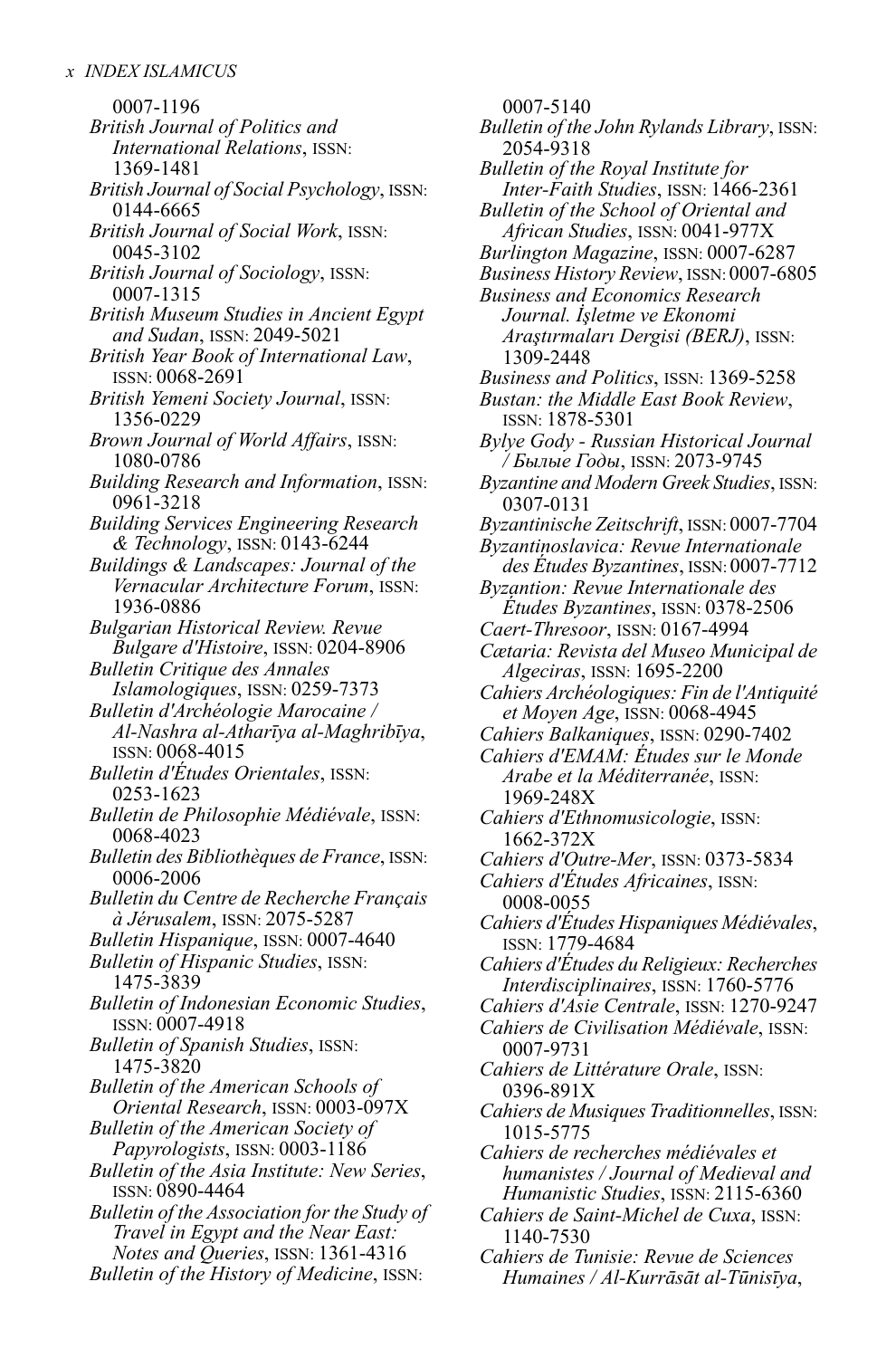ISSN: 0008-0012 *Cahiers de l'Orient*, ISSN: 0767-6468 *Cahiers de la Céramique Égyptienne*, ISSN: 0259-7381 *Cahiers de la Méditerranée*, ISSN: 0395-9317 *Cahiers Internationaux de Sociologie*, ISSN: 0008-0276 *Cahiers numismatiques*, ISSN: 0008-0373 *Cahiers philosophiques*, ISSN: 0241-2799 *Cairo Papers in Social Science / Buḥūth al-Qāhira fī 'l-ʿUlūm al-Ijtimāʿīya*, ISSN: 1110-659X *Callaloo: a Journal of African Diaspora Arts and Letters*, ISSN: 0161-2492 *Cambridge Journal of Economics*, ISSN: 0309-166X *Cambridge Journal of Postcolonial Literary Inquiry*, ISSN: 2052-2614 *CambridgeLaw Journal*, ISSN: 0008-1973 *Cambridge Review of International Affairs*, ISSN: 0955-7571 *Camera Obscura: Feminism, Culture and Media Studies*, ISSN: 0270-5346 *Canadian Journal of African Studies. Revue Canadienne des Études Africaines*, ISSN: 0008-3968 *Canadian Journal of Development Studies. Revue Canadienne d'Études du Développement*, ISSN: 0225-5189 *Canadian Journal of Linguistics / Revue Canadienne de Linguistique*, ISSN: 0008-4131 *Canadian Journal of Philosophy*, ISSN: 0045-5091 *Canadian Journal of Political Science. Revue Canadienne de Science Politique*, ISSN: 0008-4239 *Canadian Yearbook of International Law. Annuaire Canadien de Droit International*, ISSN: 0069-0058 *Çanakkale Araştırmaları Türk Yıllığı. Turkish Yearbook of Gallipoli Studies*, ISSN: 2148-0877 *Çankaya University Journal of Arts and Sciences*, ISSN: 1304-7442 *Çankaya University Journal of Humanities and Social Sciences*, ISSN: 1309-6761 *Çankırı Karatekin Üniversitesi İktisadi ve İdari Bilimler Fakültesi Dergisi / Journal of the Faculty of Economics & Administrative Sciences*, ISSN: 1308-5549 *Canvas: Art and Culture from the Middle East and Arab World*, ISSN: 1814-7062

*Capital & Class*, ISSN: 0309-8168

*Cartas de La Goleta*, ISSN: 1737-8699

*Le Carte e la Storia*, ISSN: 1123-5624 *Case Western Reserve Journal of International Law*, ISSN: 0008-7254 *Castillos de España*, ISSN: 0008-7505 *Catalan Historical Review*, ISSN: 2013-407X *Cataloging & Classification Quarterly*, ISSN: 0163-9374 *Catholic Historical Review*, ISSN: 0008-8080 *Caucasian Review of International Affairs*, ISSN: 1865-6773 *Caucasus International*, ISSN: 2222-1433' *Caucasus Survey*, ISSN: 2376-1199 *CBRL: Bulletin of the Council for British Research in theLevant*, ISSN: 1752-7260 *CCAR Journal: The Reform Jewish Quarterly*, ISSN: 1058-8760 *CDNLAO Newsletter (Conference of Directors of National Libraries in Asia and Oceania)*, ISSN: 1344-722X *CELAAN*, ISSN: 1547-1942 *Centaurus: an International Magazine of the History of Mathematics, Science and Technology*, ISSN: 0008-8994 *Central Asia and the Caucasus: Journal of Social and Political Studies*, ISSN: 1404-6091 *Central Asian Affairs*, ISSN: 2214-2282 *Central Asian Survey*, ISSN: 0263-4937 *Central Asiatic Journal: International Periodical for the Languages, Literature, History and Archaeology of Central Asia*, ISSN: 0008-9192 *Central Eurasian Studies Review*, ISSN: 1538-5043 *Centropa: a Journal of Central European Architecture and Related Arts*, ISSN: 1532-5563 *Ceramics Monthly*, ISSN: 0009-0328 *Cervantes: Bulletin of the Cervantes Society of America*, ISSN: 0277-6995 *Change Over Time*, ISSN: 2153-053X *Chicago Journal of International Law*, ISSN: 1529-0816 *Child and Adolescent Social Work Journal*, ISSN: 0738-0151 *Child: Care, Health and Development*, ISSN: 0305-1862 *Children's Literature in Education*, ISSN: 0045-6713 *Chilufim. Zeitschrift für Jüdische Kulturgeschichte*, ISSN: 1817-9223 *China Journal*, ISSN: 1324-9347 *China Nonprofit Review*, ISSN: 1876-5092 *China Quarterly*, ISSN: 0009-4439

*China and Eurasia Forum Quarterly*, ISSN: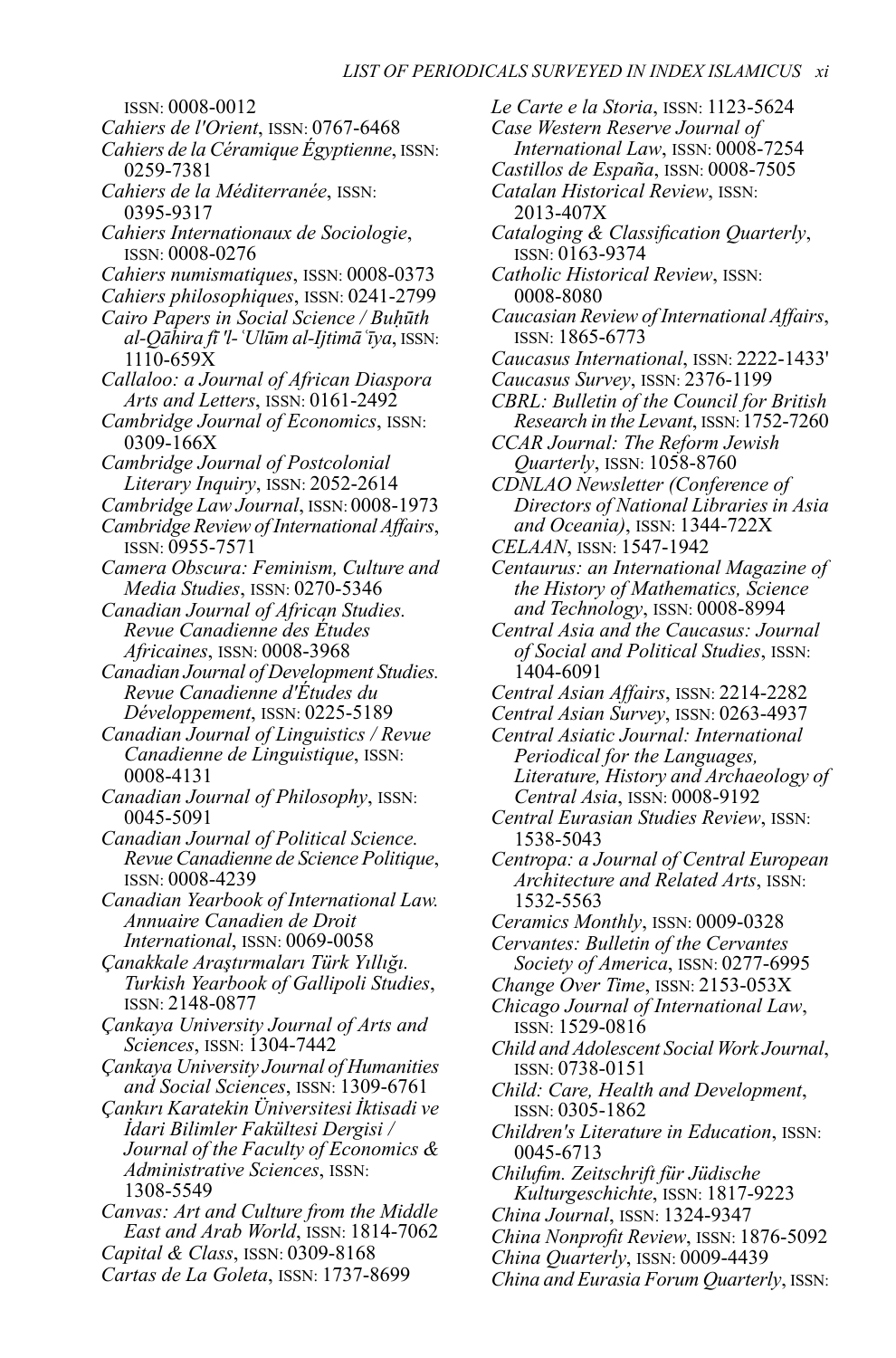1653-4212 *Chinese Medicine*, ISSN: 2151-1918 *Chitrolekha International Magazine on Art and Design*, ISSN: 2231-4822 *Christ Church Library Newsletter*, ISSN: 1756-6797 *Chronicon: an Electronic History Journal*, ISSN: 1393-5259 *Chronique d'Egypte*, ISSN: 0009-6067 *Chroniques Yéménites*, ISSN: 1996-4978 *Chroniques du Manuscrit auYémen*, ISSN: 2116-0813 *Chronos: Revue d'Histoire de l'Université de Balamand*, ISSN: 1608-7526 *Chôra: Revue d'Études Anciennes et Médiévale*, ISSN: 1583-8617 *CIDOB, Afers Internacionals*, ISSN: 1133-6595 *Cities: the International Journal of Urban Policy and Planning*, ISSN: 0264-2751 *City & Society*, ISSN: 0893-0465 *City, Culture and Society*, ISSN: 1877-9166 *Ciudad de Dios*, ISSN: 0009-7756 *Civil Engineering & Environmental Systems*, ISSN: 1028-6608 *Civil Wars*, ISSN: 1369-8249 *Civilacademy: Journal of Social Sciences. Sosyal Bilimler Dergisi*, ISSN: 1303-9887 *Civilisations*, ISSN: 0009-8140 *Civiltà del Mediterraneo*, ISSN: 1120-9860 *CLINA*, ISSN: 2444-1961 *Clinical Linguistics & Phonetics*, ISSN: 0269-9206 *Clio: Histoire, Femmes et Sociétés*, ISSN: 1252-7017 *Clio: Rivista Trimestrale di Studi Storici*, ISSN: 0578-5251 *Clio@Themis*, ISSN: 2105-0929 *Codices Manuscripti & Impressi*, ISSN: 0379-3621 *Cogent Arts & Humanities*, ISSN: 2331-1983 *Collatio: Estudios Académicos / Estudos Acadêmicos*, ISSN: 1516-5132 *Collectanea Christiana Orientalia*, ISSN: 1697-2104 *College English*, ISSN: 0010-0994 *Colloquia*, ISSN: 1223-5261 *Color Research and Application*, ISSN: 0361-2317 *Comitatus: a Journal of Medieval and Renaissance Studies*, ISSN: 0069-6412 *Common Knowledge*, ISSN: 0961-754X *Commonwealth: Essays and Studies*, ISSN: 0395-6989 *Communautés et Sociétés: Annales de*

*Sociologie et d'Anthropologie*, ISSN: 1729-6951 *Communist and Post-Communist Studies*, ISSN: 0967-067x *Communist and Post-Communist Studies*, ISSN: 0967-067X *Community Development Journal*, ISSN: 0010-3802 *Comparativ*, ISSN: 0940-3566 *Comparative Civilizations Review*, ISSN: 0733-4540 *Comparative Critical Studies: the Journal of the British Comparative Literature Association*, ISSN: 1744-1854 *Comparative Education Review*, ISSN: 0010-4086 *Comparative Islamic Studies*, ISSN: 1740-7125 *Comparative Literature*, ISSN: 0010-4124 *Comparative Literature Studies*, ISSN: 0010-4132 *Comparative Migration Studies*, ISSN: 2214-8590 *Comparative Oriental Manuscript Studies Newsletter*, ISSN: 2078-3841 *Comparative Philosophy*, ISSN: 2151-6014 *Comparative Political Studies*, ISSN: 0010-4140 *Comparative Politics*, ISSN: 0010-4159 *Comparative Sociology*, ISSN: 1569-1322 *Comparative Studies in Society and History: an International Quarterly*, ISSN: 0010-4175 *Comparative Studies of South Asia, Africa and the Middle East*, ISSN: 1089-201X *Compare: a Journal of Comparative and International Education*, ISSN: 0305-7925 *Compàs d'Amalgama*, ISSN: 2696-0982 *Computational Water, Energy, and Environmental Engineering*, ISSN: 2168-1562 *Computer Vision and Image Understanding*, ISSN: 1077-3142 *COMSATS Journal of Islamic Finance*, ISSN: 2519-707X *COMSt Bulletin*, ISSN: 2410-0951 *Concordia: Internationale Zeitschrift für Philosophie*, ISSN: 0179-0846 *Conflict Management and Peace Science*, ISSN: 0738-8942 *Conflict, Security, and Development*, ISSN: 1467-8802 *Confluences Méditerranée*, ISSN: 1148-2664 *Conradiana*, ISSN: 0010-6356 *Conservation Science in Cultural Heritage*,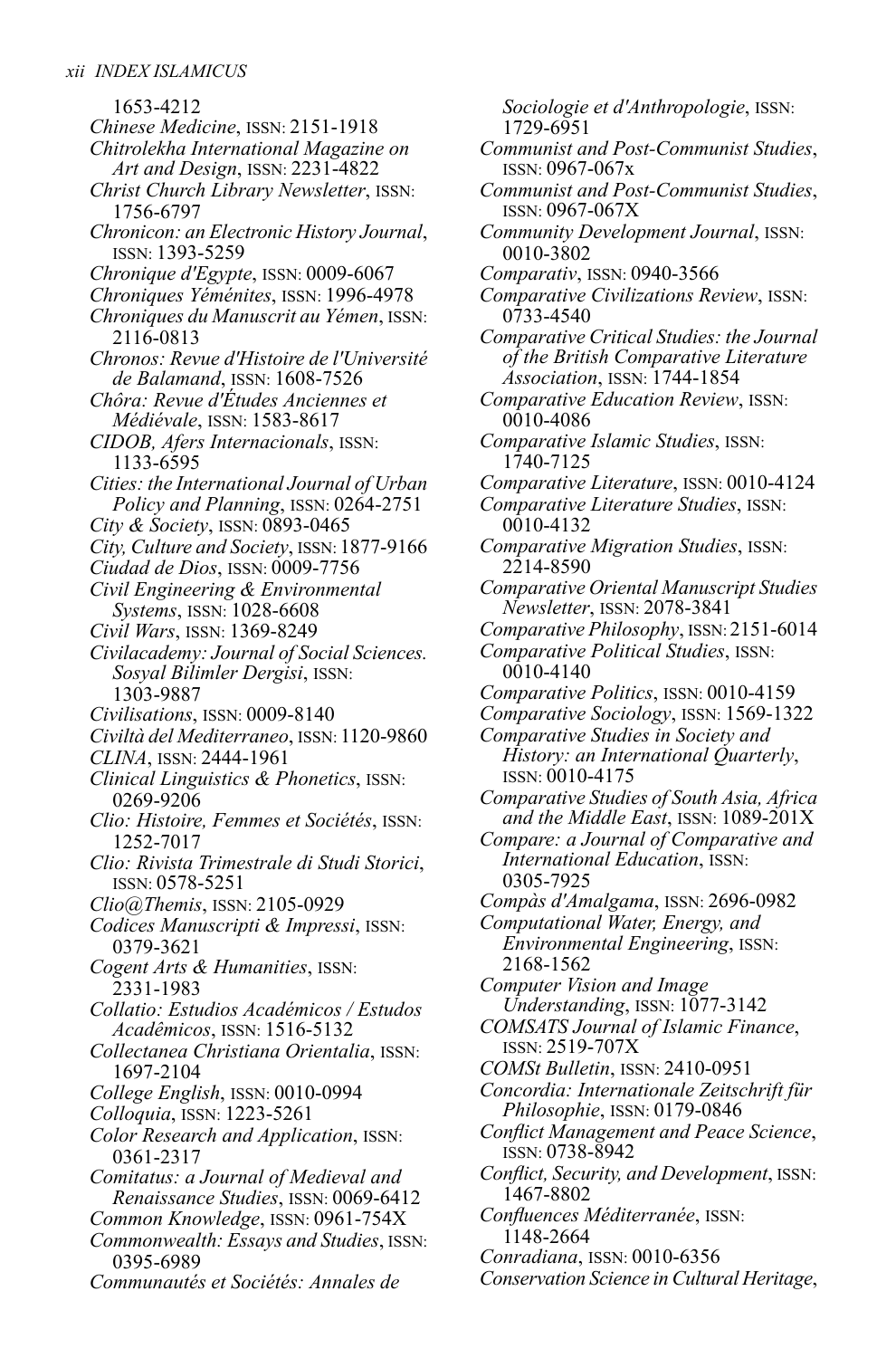ISSN: 1974-4951 *Conservation and Management of Archaeological Sites*, ISSN: 1350-5033 *Construction History*, ISSN: 0267-7768 *Construction Management and Economics*, ISSN: 0144-6193 *Contemporanea*, ISSN: 1127-3070 *Contemporaneity: Historical Presence in Visual Culture*, ISSN: 2153-5914 *Contemporary Aesthetics*, ISSN: 1932-8478 *Contemporary Arab Affairs*, ISSN: 1755-0912 *Contemporary Central Asia*, ISSN: 0973-5690 *Contemporary Family Therapy*, ISSN: 0892-2764 *Contemporary French and Francophone Studies*, ISSN: 1740-9292 *Contemporary Islam*, ISSN: 1872-0218 *Contemporary Islamic Studies*, ISSN: 2220-2757 *Contemporary Jurisprudence Research Journal: a Journal concerned with Islamic Jurisprudence / Majallat al-Buḥūth al-Fiqhīya al-Muʿāṣira*, ISSN: 1319-0792 *Contemporary Levant*, ISSN: 2058-1831 *ContemporaryLiterature*, ISSN: 0010-7484 *Contemporary Physics*, ISSN: 0010-7514 *Contemporary Politics*, ISSN: 1356-9775 *Contemporary ReadingsinLaw and Social Justice*, ISSN: 1948-9137 *Contemporary Security Policy*, ISSN: 1352-3260 *Contemporary South Asia*, ISSN:0958-4935 *Contemporary Southeast Asia: a Journal of International and Strategic Affairs*, ISSN: 0129-797X *Contemporary Theatre Review*, ISSN: 1048-6801 *Continuity and Change: a Journal of Social Structure,Law and Demography in Past Societies*, ISSN: 0268-4160 *Contributions to Indian Sociology*, ISSN: 0069-9667 *Contributions to the History of Concepts*, ISSN: 1807-9326 *Convivium*, ISSN: 2336-3452 *Cooperation and Conflict: Journal of the Nordic International Studies Association*, ISSN: 0010-8367 *Copenhagen Journal of Asian Studies*, ISSN: 1395-4199 *La Corónica*, ISSN: 0193-3892 *Cosmos: the Journal of the Traditional Cosmology Society*, ISSN: 0269-8773 *Costume: the Journal of the Costume*

*Society*, ISSN: 0590-8876 *Creative Education*, ISSN: 2151-4755 *Crime, Law and Social Change*, ISSN: 0925-4994 *Critical Asian Studies*, ISSN: 1467-2715 *Critical Inquiry inLanguage Studies*, ISSN: 1542-7587 *Critical Interventions: Journal of African Art History and Visual Culture*, ISSN: 1930-1944 *Critical Muslim*, ISSN: 2048-8475 *Critical Research on Religion*, ISSN: 2050-3032 *Critical Studies on Terrorism*, ISSN: 1753-9153 *Critical Survey*, ISSN: 0011-1570 *Critique: Critical Middle Eastern Studies*, ISSN: 1066-9922 *Critique Internationale*, ISSN: 1290-7839 *Critique d'Art*, ISSN: 1246-8258 *Critique of Anthropology*, ISSN:0308-275X *Critique: Studiesin Contemporary Fiction*, ISSN: 0011-1619 *Cromohs: Cyber Review of Modern Historiography*, ISSN: 1123-7023 *Cross-Cultural Communication*, ISSN: 1712-8358 *Cross-Currents: East Asian History and Culture Review*, ISSN: 2158-9674 *Crossings: Journal of Migration & Culture*, ISSN: 2040-4344 *Crusader*, ISSN: 2410-9126 *Crusades*, ISSN: 1476-5276 *Crystallography Reviews*, ISSN:0889-311X *Cuaderna*, ISSN: 1134-8895 *Cuadernos de Arte de la Universidad de Granada*, ISSN: 0210-962X *Cuadernos de Estrategia*, ISSN: 1697-6924 *Cuadernos de Historia Contemporánea*, ISSN: 0214-400X *Cuadernos de Historia Moderna*, ISSN: 0214-4018 *Cuadernos de Investigación Filológica*, ISSN: 0211-0547 *Cuadernos de Madīnat al-Zahrā'*, ISSN: 1139-9996 *Cuadernos de Prehistoria y Arqueología*, ISSN: 0211-1608 *Cuadernos de la Alhambra*, ISSN: 0590-1987 *Cuadernos del Archivo Central de Ceuta*, ISSN: 0214-4883 *Cuadernos del CEMYR*, ISSN: 1135-125X *Çukurova Üniversitesi Sosyal Bilimler Enstitüsü Dergisi*, ISSN: 1304-8880 *Cultura: Revista de História e Teoria das*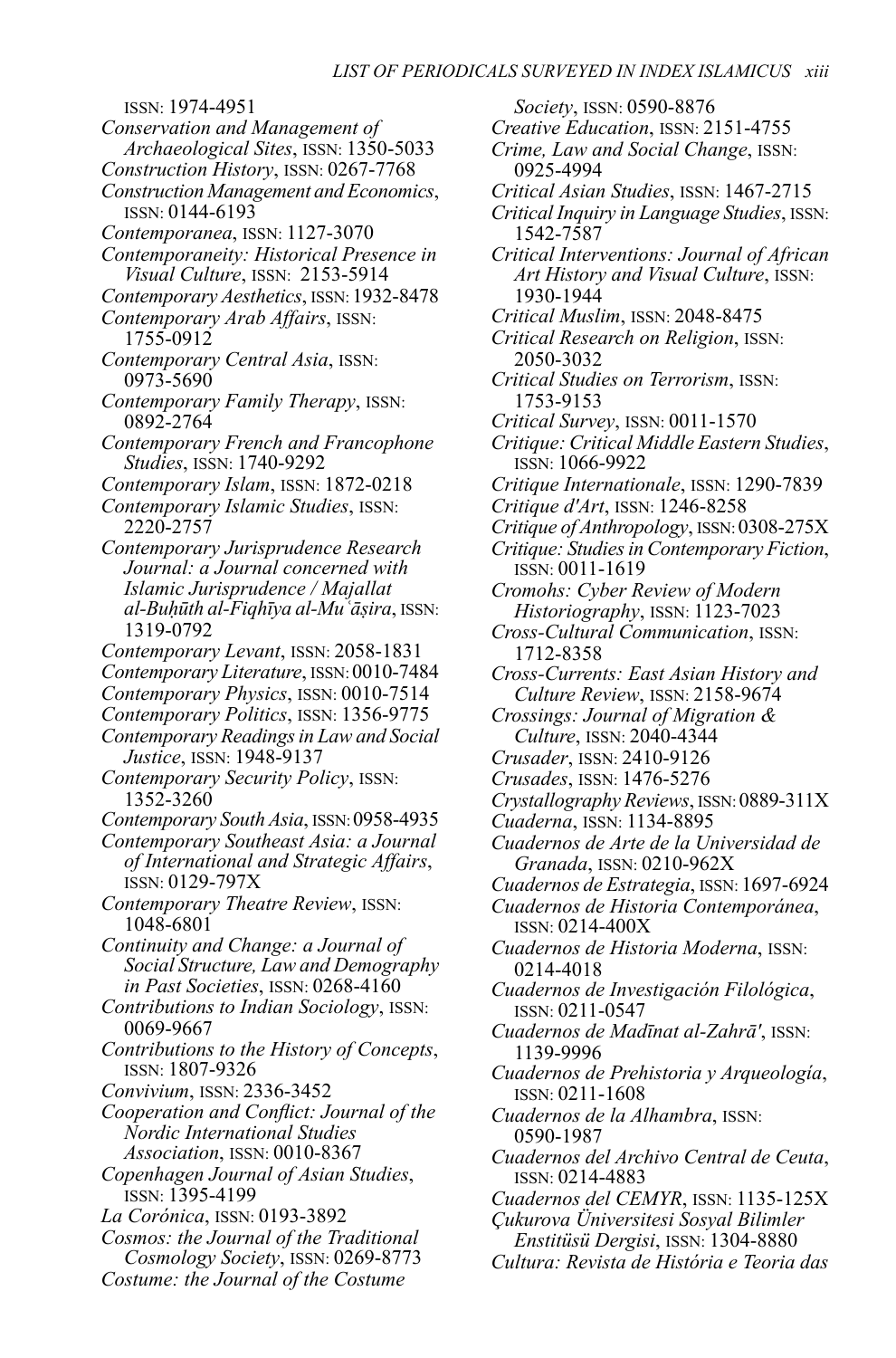*Ideias*, ISSN: 0870-4546 *Cultural Anthropology*, ISSN: 0886-7356 *Cultural Dynamics*, ISSN: 0921-3740 *Cultural Geographies*, ISSN: 1474-4740 *Cultural History*, ISSN: 2045-290X *Cultural Studies*, ISSN: 0950-2386 *Culturas: Revista de Análisis y Debate sobre Oriente Próximo y el Mediterráneo*, ISSN: 1888-7104 *Culture and Dialogue*, ISSN: 2222-3282 *Culture and Religion*, ISSN: 1475-5610 *Culture del Testo e del Documento*, ISSN: 1593-5698 *Culture, Medicine and Psychiatry*, ISSN: 0165-005X *Culture, Theory and Critique*, ISSN: 1473-5784 *Cultures & Conflits: Sociologie Politique de l'International*, ISSN: 1157-996X *Cumhuriyet Tarihi Araştırmaları Dergisi. Journal of Modern Turkish History Studies*, ISSN: 1305-1458 *Cumhuriyet Theology Journal*, ISSN: 2528-9861 *Cumhuriyet Üniversitesi Sosyal Bilimler Dergisi*, ISSN: 1303-0329 *Curator: The Museum Journal*, ISSN: 0011-3069 *Current Anthropology*, ISSN: 0011-3204 *Current History: a Journal of Contemporary World Affairs*, ISSN: 0011-3530 *Current Issues in Language Planning*, ISSN: 1466-4208 *Current Science*, ISSN: 0011-3891 *Current Sociology*, ISSN: 0011-3921 *Current Trends in Islamist Ideology*, ISSN: 1940-834X *Current Urban Studies*, ISSN: 2328-4900 *Cyber, Intelligence, and Security*, ISSN: 2519-6677 *CyberOrient: Online Journal for the Virtual Middle East*, ISSN: 1804-3194 *Dædalus: Journal of the American Academy of Arts & Sciences*, ISSN: 0011-5266 *Dalhousie French Studies*, ISSN:2562-8704 *Damaszener Mitteilungen*, ISSN:0176-2354 *Daphnis*, ISSN: 0300-693X *Darulfunun Ilahiyat*, ISSN: 2630-6069 *Deccan Studies*, ISSN: 0973-2292 *Defence against Terrorism Review*, ISSN: 1307-9190 *Defence and Peace Economics*, ISSN: 1024-2694 *Deleuze Studies*, ISSN: 1750-2241

*Deleuze and Guattari Studies*, ISSN: 2398-9777 *De Medio Aevo*, ISSN: 2255-5889 *Democratization*, ISSN: 1351-0347 *Demography*, ISSN: 0070-3370 *Descubrir el Arte*, ISSN: 1578-9047 *Design Principles and Practices: an International Journal*, ISSN: 1833-1874 *Design and Culture: the Journal of the Design Studies Forum*, ISSN: 1754-7075 *Developing Economies*, ISSN: 0012-1533 *Development Policy Review*, ISSN: 0078-7116 *Development in Practice*, ISSN: 0961-4524 *Déviance et Société*, ISSN: 0378-7931 *Deviant Behavior*, ISSN: 0163-9625 *Diabetes Research and Clinical Practice*, ISSN: 0168-8227 *Dialectical Anthropology*, ISSN: 0304-4092 *Dialog: a Journal of Theology*, ISSN: 0012-2033 *The Dialogue: a Quarterly Research Journal*, ISSN: 1819-6470 *Dialogue: Canadian Philosophical Review / Revue Canadienne de Philosophie*, ISSN: 0012-2173 *Dibur: Literary Journal*, ISSN: 2228-3552 *Dictionaries: Journal of the Dictionary Society of North America*, ISSN: 0197-6745 *DIFI Family Research and Proceedings*, ISSN: 2309-3927 *Digital Journalism*, ISSN: 2167-0811 *Digital Scholarship in the Humanities*, ISSN: 2055-7671 *Dil Dergisi. Language Journal*, ISSN: 1300-3542 *Dilbilim*, ISSN: 0255-674X *DINIKA: Academic Journal of Islamic Studies*, ISSN: 2503-4219 *Diogenes*, ISSN: 0392-1921 *Diplomacy & Statecraft*, ISSN: 0959-2296 *Dirāsāt Hispānicas*, ISSN: 2286-5977 *Dirasat: Human and Social Sciences*, ISSN: 1026-3721 *Disability & Society*, ISSN: 0968-7599 *Disasters: the Journal of Disaster Studies, Policy and Management*, ISSN: 0361-3666 *Discourse & Society*, ISSN: 0957-9265 *Discussions in Egyptology*, ISSN: 0268-3083 *Dîvân: Disiplinlerarası Çalısmalar Dergisi*, ISSN: 1309-6834 *Diversities*, ISSN: 2079-6595

*Docomomo Journal*, ISSN: 1380-3204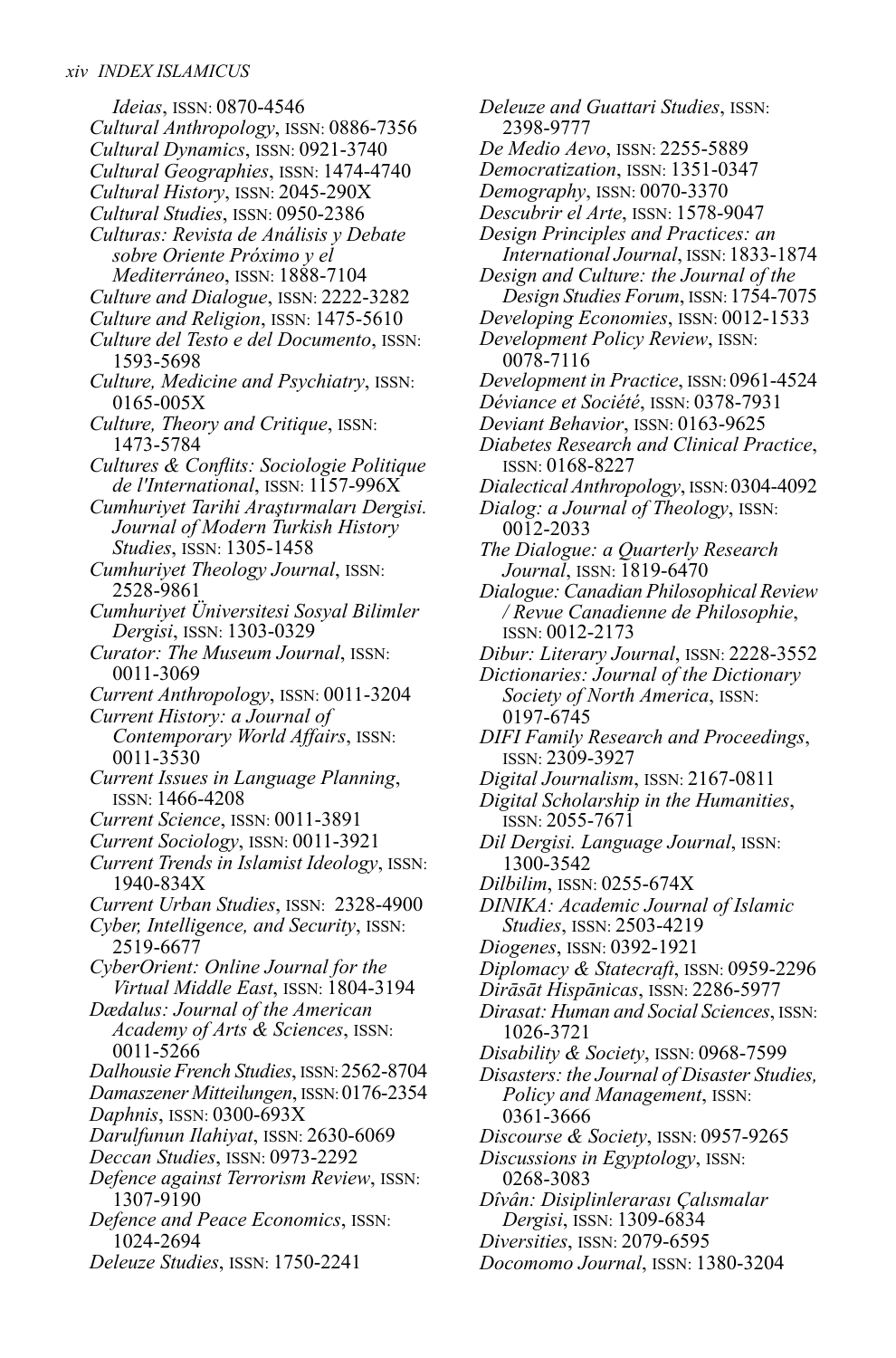*Documentaliste - Sciences de l'Information*, ISSN: 0012-4508

- *Documenti e Studi sulla Tradizione*
- *Filosofica Medievale*, ISSN: 1122-5750 *Doğu Araştırmaları: Doğu Dil, Edebiyat, Tarih, Sanat ve Kültür Araştırmaları Dergisi. A Journal of Oriental Studies*,
- ISSN: 1307-6256 *Doğuş Üniversitesi Dergisi*, ISSN:
	- 1302-6739
- *Doitsugoken-kenkyū / Studien desInstituts für die Kultur der Deutschsprachigen Länder*, ISSN: 0289-7199
- *DOMES: Digest of Middle East Studies*, ISSN: 1060-4367
- *Donauraum*, ISSN: 0012-5415
- *Dossiers d'Archéologie*, ISSN: 1141-7137
- *Downside Review*, ISSN: 0012-5806
- *Droit et Cultures*, ISSN: 0247-9788
- *Droit et Société*, ISSN: 0769-3362
- *DSQ: Disability Studies Quarterly*, ISSN: 1041-5718
- *Dubrovnik Annals*, ISSN: 1331-3878
- *Dumbarton Oaks Papers*, ISSN: 0070-7546
- *Dynamis: Acta Hispanica ad Medicinae Scientiarumque Historiam Illustrandam*, ISSN: 0211-9536
- *Early Music*, ISSN: 0306-1078
- *Early Music History: Studies in Medieval and Early Modern Music*, ISSN: 2061-1279
- *Early Science and Medicine: a Journal for the Study of Science, Technology and Medicine in the Pre-Modern Period*, ISSN: 1383-7427
- *East Central Europe*, ISSN: 0094-3037
- *East European Politics and Societies*, ISSN: 0888-3254
- *East European Quarterly*, ISSN: 0012-8449 *East and West*, ISSN: 0012-8376
- *Eastern Anthropologist*, ISSN: 0012-8686
- *Eastern Art Report*, ISSN: 0269-8484
- *Eastern Christian Art in its Late Antique and Islamic Contexts*, ISSN: 1781-0930
- *Eastern Mediterranean Health Journal*, ISSN: 1020-3397
- *Ecological Indicators*, ISSN: 1470-160X *Economic Development and Cultural*
- *Change*, ISSN: 0013-0079 *Economic History Review*, ISSN:0013-0117
- *Economic Notes*, ISSN: 0391-5026
- *Economics, Management, and Financial Markets*, ISSN: 1842-3191
- *Ecumene: a Journal of Environment - Culture - Meaning*, ISSN: 0967-4608 *Ecumenical Review*, ISSN: 0190-4043 *Edad Media: Revista de Historia*, ISSN:

1138-9621 *Education, Business and Society: Contemporary Middle Eastern Issues*, ISSN: 1753-7983 *Educational Action Research (an International Journal)*, ISSN: 0965-0792 *Educational Research*, ISSN: 0013-1881 *Educational Research for Policy and Practice*, ISSN: 1570-2081 *Egitto e Vicino Oriente*, ISSN: 0392-6885 *Egypte Contemporaine*, ISSN: 0013-239X *Egypte / Monde Arabe*, ISSN: 0752-4412 *Egypte / Monde Arabe*, ISSN: 1110-5097 *Egyptian Archaeology: Bulletin of the Egypt Exploration Society*, ISSN: 0962-2837 *Egyptian Journal of Archaeological and Restoration Studies*, ISSN: 2090-4932 *Egyptian Journal of Biology*, ISSN: 1110-6859 *Al-Ehsan: Literary and Research Journal / Al-Iḥsān*, ISSN: 2410-1834 *eHumanista / IVITRA*, ISSN: 1540-5877 *Eighteenth-Century Studies*, ISSN: 0013-2586 *Eikón Imago*, ISSN: 2254-8718 *Einsicht: Bulletin des Fritz BauerInstituts*, ISSN: 1868-4211 *EJIMEL: Electronic Journal of Islamic and Middle Eastern Law*, ISSN: 2504-1940 *E-Journal of Arabic Studies & Islamic Civilization*, ISSN: 2289-6759 *El-Bahith Review*, ISSN: 2437-0843 *El Croquis*, ISSN: 0212-5633 *Electoral Studies*, ISSN: 0261-3794 *Electronic Journal of International History*, ISSN: 1471-1443 *Electronic Library: the International Journal for the Application of Technology in Information Environments*, ISSN: 0264-0473 *Elite*, ISSN: 2355-0821 *Emergences: Journal for the Study of Media and Composite Cultures*, ISSN: 1045-7224 *Emérita: Revista deLinguística y Filología Clásica*, ISSN: 0013-6662 *e-Migrinter*, ISSN: 1961-9685 *Emotions and Society*, ISSN: 2631-6897 *Employee Relations*, ISSN: 0142-5455 *En la España Medieval*, ISSN: 0214-3038 *Encounters: an International Journal for*

- *the Study of Culture and Society*, ISSN: 2075-048X
- *Endowment / Awqāf*, ISSN: 1609-4662 *Endowment Studies*, ISSN: 2468-595X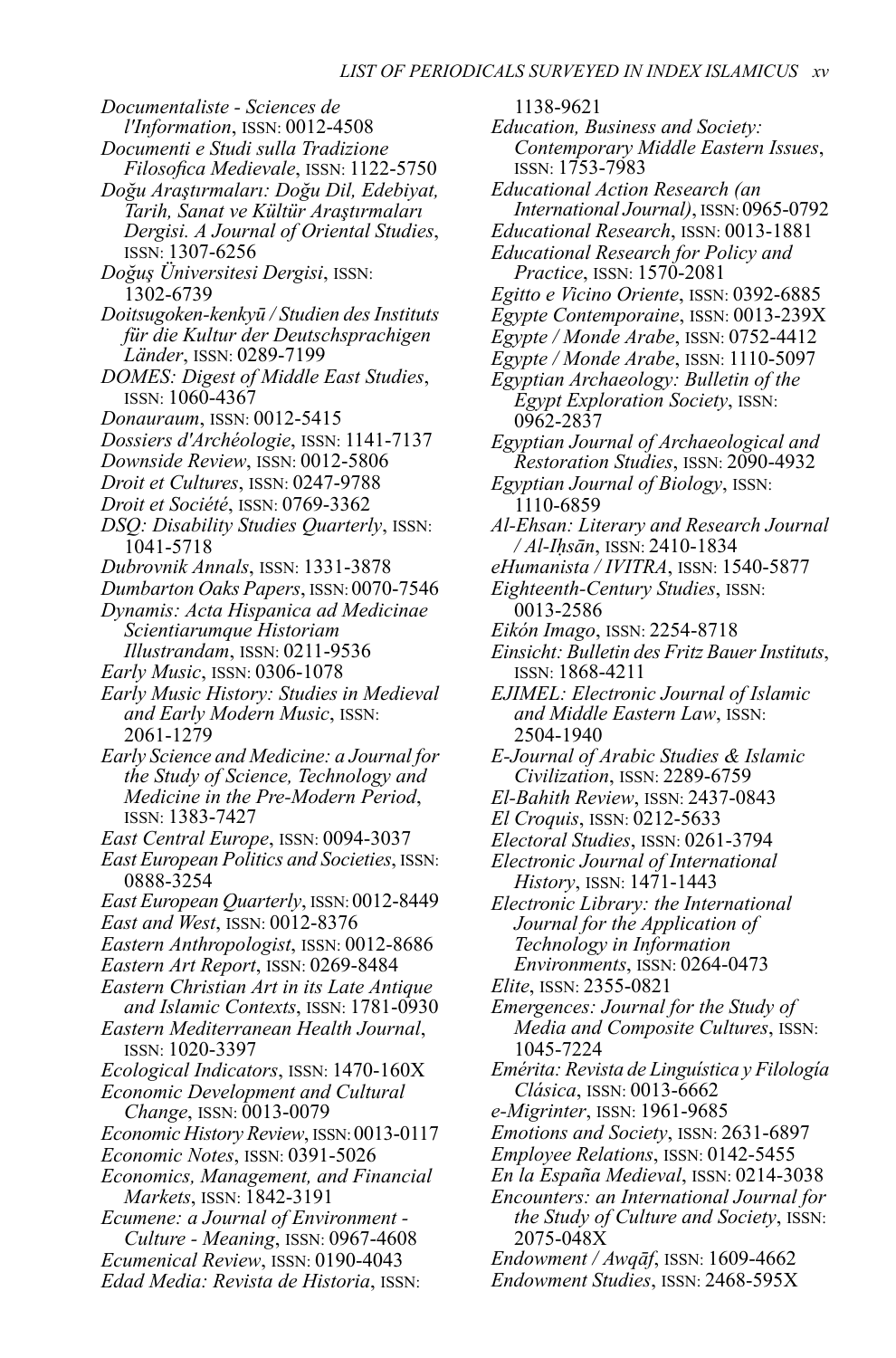*Energy Journal*, ISSN: 0195-6574 *Energy Policy*, ISSN: 0301-4215 *Energy Procedia*, ISSN: 1876-6102 *Engineering, Construction and Architectural Management*, ISSN: 0969-9988 *English Language Teaching (ELT)*, ISSN: 1916-4742 *English Literary Renaissance*, ISSN: 0013-8312 *Entangled Religions*, ISSN: 2363-6696 *Entre Ríos: Revista de Artes yLetras*, ISSN: 1699-3047 *Entremons*, ISSN: 2014-5217 *Environment & Urbanization*, ISSN: 0956-2478 *Environment and Behavior*, ISSN: 0013-9165 *Environment and Planning A*, ISSN: 0308-518X *Environment, Development and Sustainability*, ISSN: 1387-585X *Environmental Management*, ISSN: 0364-152X *Ephemerides Theologicae Lovanienses*, ISSN: 0013-9513 *Episteme: Jurnal Pengembangan Ilmu Keislaman*, ISSN: 1907-7491 *Erde: Zeitschrift der Gesellschaft für Erdkunde zu Berlin*, ISSN: 0013-9998 *Ergonomics*, ISSN: 0014-0139 *Erytheia*, ISSN: 0213-1986 *Eskişehir Osmangazi Üniversitesi Sosyal Bilimler Dergisi*, ISSN: 1302-9703 *Espace Géographique*, ISSN: 0046-2497 *L'Espace Politique. Revue en ligne de géographie politique et de géopolitique*, ISSN: 1958-5500 *Espaces et Sociétés*, ISSN: 0014-0481 *Espacio, Tiempo y Forma. Serie III: Historia Medieval*, ISSN: 0214-9745 *Español Actual*, ISSN: 1135-867X *Esprit Créateur*, ISSN: 0014-0767 *Estoa*, ISSN: 1390-7263 *Estudios Bizantinos*, ISSN: 2014-9999 *Estudios Filosóficos*, ISSN: 0210-6086 *Estudios de Asia y África*, ISSN: 0185-0164 *Estudios de Dialectología Norteafricana y Andalusí*, ISSN: 1137-7968 *Estudios de Historia de España*, ISSN: 0328-0284 *Estudios sobre Patrimonio, Cultura y Ciencias Medievales*, ISSN: 1575-3840 *Ethics & International Affairs*, ISSN: 0892-6794 *Ethnic and Racial Studies*, ISSN: 0141-9870

*Ethnicities*, ISSN: 1468-7968 *Ethnicity & Health*, ISSN: 1355-7858 *Ethnography*, ISSN: 1466-1381 *Ethnohistory*, ISSN: 0014-1801 *Ethnologie Française*, ISSN: 0046-2616 *Ethnology*, ISSN: 0014-1828 *Ethnomusicology Forum*, ISSN: 1741-1912 *Ethnomusicology: Journal for the Study of Ethnomusicology*, ISSN: 0014-1836 *Ethnos (Folkens Museum Etnografiska Stockholm)*, ISSN: 0014-1844 *Ethos: Journal of the Society for Psychological Anthropology*, ISSN: 0091-2131 *Etnografia Polska*, ISSN: 0071-1861 *Etnografia e Ricerca Qualitativa*, ISSN: 1973-3194 *Etnográfica*, ISSN: 0873-6561 *Études Arabes: Dossiers*, ISSN: 1722-943X *Études Arméniennes Contemporaines*, ISSN: 2269-5281 *Études Balkaniques*, ISSN: 0324-1654 *Études de Lettres*, ISSN: 0014-2026 *Études et Documents Balkaniques et Méditerranéens* , ISSN: 1269-1720 *Études et Documents Berbères*, ISSN: 0295-5245 *Études Francophones*, ISSN: 1093-9334 *ÉtudesInternationales/ Dirāsāt Duwalīya*, ISSN: 0330-8758 *Études Internationales (Quebec)*, ISSN: 0014-2123 *Études Kurdes: Revue Semestrielle de Recherches*, ISSN: 1626-7745 *Études Littéraires*, ISSN: 0014-214X *Études Mongoles et Sibériennes, Centrasiatiques et Tibétaines*, ISSN: 0766-5075 *Études Océan Indien*, ISSN: 0246-0092 *Études Photographiques*, ISSN: 1270-9050 *Études Rurales*, ISSN: 0014-2182 *Eurasian Geography and Economics*, ISSN: 1538-7216 *Eurasian Journal of Anthropology*, ISSN: 2166-7411 *Eurasian Journal of Business and Economics*, ISSN: 1694-5948 *Eurasian Studies (Journal for Balkan, Eastern Mediterranean, Anatolian, Middle Eastern, Iranian and Central Asian Studies)*, ISSN: 1722-0750 *Eurasian Studies Yearbook*, ISSN: 0042-0786 *Europe-Asia Studies*, ISSN: 0966-8136 *European History Quarterly*, ISSN:

0265-6914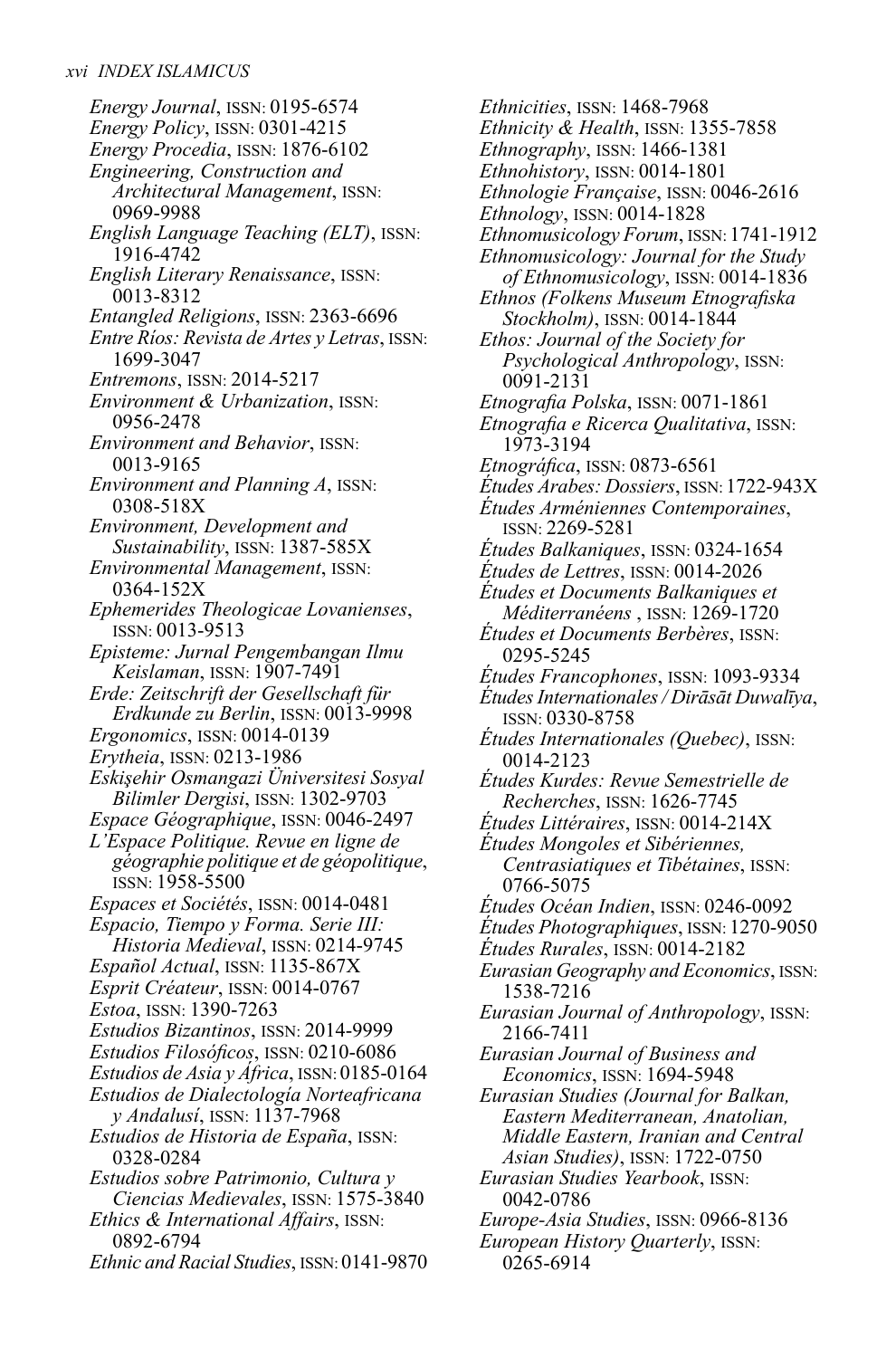*European Journal for Philosophy of Religion*, ISSN: 1689-8311 *European Journal of Cultural Studies*, ISSN: 1367-5494 *European Journal of East Asian Studies*, ISSN: 1568-0584 *European Journal of Economic and Political Studies (EJEPS)*, ISSN: 1307-6000 *European Journal of Economics, Finance and Administrative Sciences*, ISSN: 1450-2275 *European Journal of International Law*, ISSN: 0938-5428 *European Journal of International Relations*, ISSN: 1354-0661 *European Journal of Jewish Studies*, ISSN: 1025-9996 *European Journal ofLaw and Economics*, ISSN: 0929-1261 *European Journal of Mineralogy*, ISSN: 0935-1221 *European Journal of Political Research*, ISSN: 0304-4130 *European Journal of Population. Revue Européenne de Démographie*, ISSN: 0168-6577 *European Journal of Public Health*, ISSN: 1101-1262 *European Journal of Science and Theology*, ISSN: 1841-0464 *European Journal of Social Sciences*, ISSN: 1450-2267 *European Journal of Special Needs Education*, ISSN: 0885-6257 *European Journal ofTurkish Studies*, ISSN: 1773-0546 *European Journal of Women's Studies*, ISSN: 1350-5068 *European Judaism*, ISSN: 0014-3006 *European Management Journal*, ISSN: 0263-2373 *European Planning Studies*, ISSN: 0965-4313 *European Review*, ISSN: 1062-7987 *European Review of History. Revue Européenne d'Histoire*, ISSN: 1350-7486 *European Urban and Regional Studies*, ISSN: 0969-7764 *European Yearbook of Minority Issues*, ISSN: 1570-7865 *Evolution and Human Behavor*, ISSN: 1090-5138 *Exchange: Journal of Contemporary Christianities in Context*, ISSN: 0166-2740 *Exemplaria: A Journal of Theory in*

*Medieval and Renaissance Studies*, ISSN: 1041-2573 *Expressions Maghrébines*, ISSN:1540-0085 *Eye: the International Review of Graphic Design*, ISSN: 0960-779X *Fabrications: the Journal of the Society of Architectural Historians, Australia & New Zealand*, ISSN: 1033-1867 *Fabula*, ISSN: 0014-6242 *Faenza: Bollettino del Museo Internazionale delle Ceramiche in Faenza*, ISSN: 0014-679X *Faits de Langues*, ISSN: 1244-5460 *Far East Journal of Psychology and Business*, ISSN: 2219-5440 *Fashion Theory: the Journal of Dress, Body & Culture*, ISSN: 1362-704X *Faventia*, ISSN: 0210-7570 *Fe Dergi: Feminist Eleştiri*, ISSN: 1309-128X *Féeries*, ISSN: 1766-2842 *Feminist Formations*, ISSN: 2151-7363 *Feminist Media Studies*, ISSN: 1468-0777 *Feminist Review*, ISSN: 0141-7789 *Feminist Studies*, ISSN: 0046-3663 *Feminist Theology*, ISSN: 0966-7350 *Fieldwork in Religion*, ISSN: 1743-0615 *Film and Philosophy*, ISSN: 1073-0427 *Film Studies*, ISSN: 1469-0314 *Finnisch-Ugrische Mitteilungen*, ISSN: 0341-7816 *Finno-Ugrische Forschungen*, ISSN: 0355-1253 *First World War Studies*, ISSN: 1947-5020 *Focas: Forum on Contemporary Art & Society*, ISSN: 0219-5054 *Focus on International Library and Information Work*, ISSN: 0305-8468 *Folia Archaeologica*, ISSN: 0133-2023 *Folia Linguistica: Acta Societatis Linguisticae Europaeae*, ISSN: 0165-4004 *Folia Orientalia*, ISSN: 0015-5675 *Folk: Journal of the Danish Ethnographic Society*, ISSN: 0085-0756 *Folklore (Folklore Society)*, ISSN: 0015-587X *Folklore: Electronic Journal of Folklore*, ISSN: 1406-0957 *Fondation Max van Berchem Bulletin*, ISSN: 2296-5556 *Fontanus: from the Collections of McGill University*, ISSN: 0838-2026 *Food Control*, ISSN: 0956-7135 *Food, Culture & Society*, ISSN: 1552-8014 *Food Policy*, ISSN: 0306-9192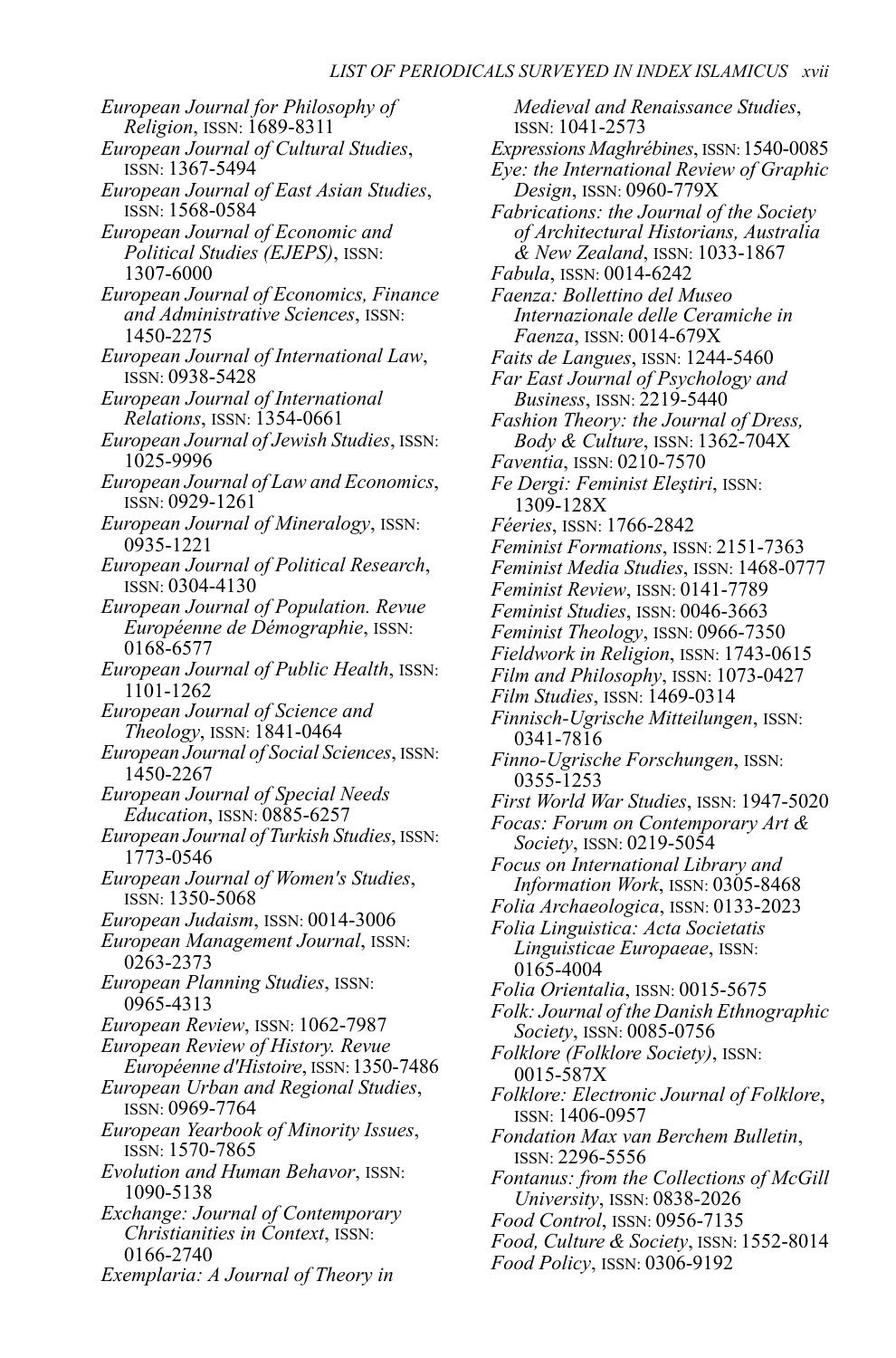*For the Learning of Mathematics: an International Journal of Mathematics Education*, ISSN: 0228-0671 *Forced Migration Review*, ISSN:1460-9819 *Fordham InternationalLaw Journal*, ISSN: 0747-9395 *Foreign Affairs*, ISSN: 0015-7120 *Foreign Language Annals*, ISSN: 0015-718X *Foreign Policy*, ISSN: 0015-7228 *Foreign Policy Analysis*, ISSN: 1743-8586 *Fort: the International Journal of Fortification and Military Architecture*, ISSN: 0261-586X *Forum for ModernLanguage Studies*, ISSN: 0015-8518 *Fragments: Interdisciplinary Approaches to the Study of Ancient and Medieval Pasts*, ISSN: 2161-8585 *Français dans le Monde: Recherches et Applications*, ISSN: 0015-9395 *Franciscan Studies*, ISSN: 0080-5459 *Francofonía: Revista del Grupo "Estudios de Francofonía"*, ISSN: 1132-3310 *Francofonia: Studi e Ricerche sulle Letterature di Lingua Francese*, ISSN: 1121-953X *Frankfurter Afrikanistische Blätter*, ISSN: 0937-3039 *FreiburgerZeitschrift für Philosophie und Theologie*, ISSN: 0016-0725 *FreiburgerZeitschrift für Philosophie und Theologie*, ISSN: 0016-0725 *French Cultural Studies*, ISSN: 0957-1558 *French Historical Studies*, ISSN: 1166-1071 *French Politics, Culture & Society*, ISSN: 1537-6370 *Frieze: Contemporary Art and Culture*, ISSN: 0962-0672 *Frontiers of Architectural Research*, ISSN: 2095-2635 *Frontiers: a Journal of Women Studies*, ISSN: 0160-9009 *Future Anterior: Journal of Historic Preservation, History, Theory, and Criticism*, ISSN: 1549-9715 *Fırat Üniversitesi Orta Doğu Araştırmaları Dergisi*, ISSN: 1303-9075 *Gaceta Numismática*, ISSN: 0210-2137 *GAIR-Mitteilungen*, ISSN: 2192-6050 *Galen Medical Journal*, ISSN: 2588-2767 *Galpin Society Journal*, ISSN: 0072-0127 *GAMER: Ankara Üniversitesi Güneydoğu Avrupa Çalışmaları Uygulama ve Araştırma Merkezi*, ISSN: 2146-054X *Gandhāran Studies*, ISSN: 1996-9120 *Garden History: the Journal of the Garden*

*History Society*, ISSN: 0307-1243 *Gazette du Livre Médiéval*, ISSN: 0753-5015 *Gazi Akademik Bakış Dergisi. Journal of Gazi Academic View*, ISSN: 1307-9778 *GEMA Online Journal of Language Studies*, ISSN: 1675-8021 *Gender and Development*, ISSN:1355-2074 *Gender and Education*, ISSN: 0954-0253 *Gender in Management*, ISSN: 1754-2413 *Gender Issues*, ISSN: 1098-092X *Gender, Place and Culture*, ISSN: 0966-369X *Gender & Society*, ISSN: 0891-2432 *Gender, Technology and Development*, ISSN: 0971-8524 *Gender, Work & Organization*, ISSN: 0968-6673 *Genre & Histoire*, ISSN: 2102-5886 *Genèses: Sciences Sociales et Histoire*, ISSN: 1155-3219 *GeoJournal: an International Journal on Human Geography*, ISSN: 0343-2521 *Geoarchaeology*, ISSN: 0883-6353 *Geoforum*, ISSN: 0016-7185 *Geographical Journal*, ISSN: 0016-7398 *Geographical Review*, ISSN: 0016-7428 *Geographische Rundschau*, ISSN: 0016-7460 *Geography*, ISSN: 0016-7487 *Geography Compass*, ISSN: 1749-8198 *Geopolitics*, ISSN: 1465-0045 *Geopolitics of the Middle East*, ISSN: 1974-5281 *Geopolitics, History and International Relations*, ISSN: 1948-9145 *Georgetown Journal of International Affairs*, ISSN: 1526-0054 *Géosphères: Annales de Géographie*, ISSN: 1729-6943 *GermanLife andLetters*, ISSN: 0016-8777 *Gesta: International Center of Medieval Art*, ISSN: 0016-920X *Getty Research Journal*, ISSN: 1944-8740 *Ghereh: International Carpet & Textile Review*, ISSN: 1124-335X *Ginzei Qedem*, ISSN: 1565-7353 *Gladius: Estudios sobre Armas Antiguas, Armamento, Arte Militar y Vida Cultural en Oriente y Occidente / Études sur les Armes Anciennes, l'Armament, l'Art Militaire et la Vie Culturelle en Orient et Occident*, ISSN: 0436-029X *Glasnik Zemaljskog Muzeja Bosne i Hercegovina u Sarajevu: Arheologija*,

ISSN: 0581-7501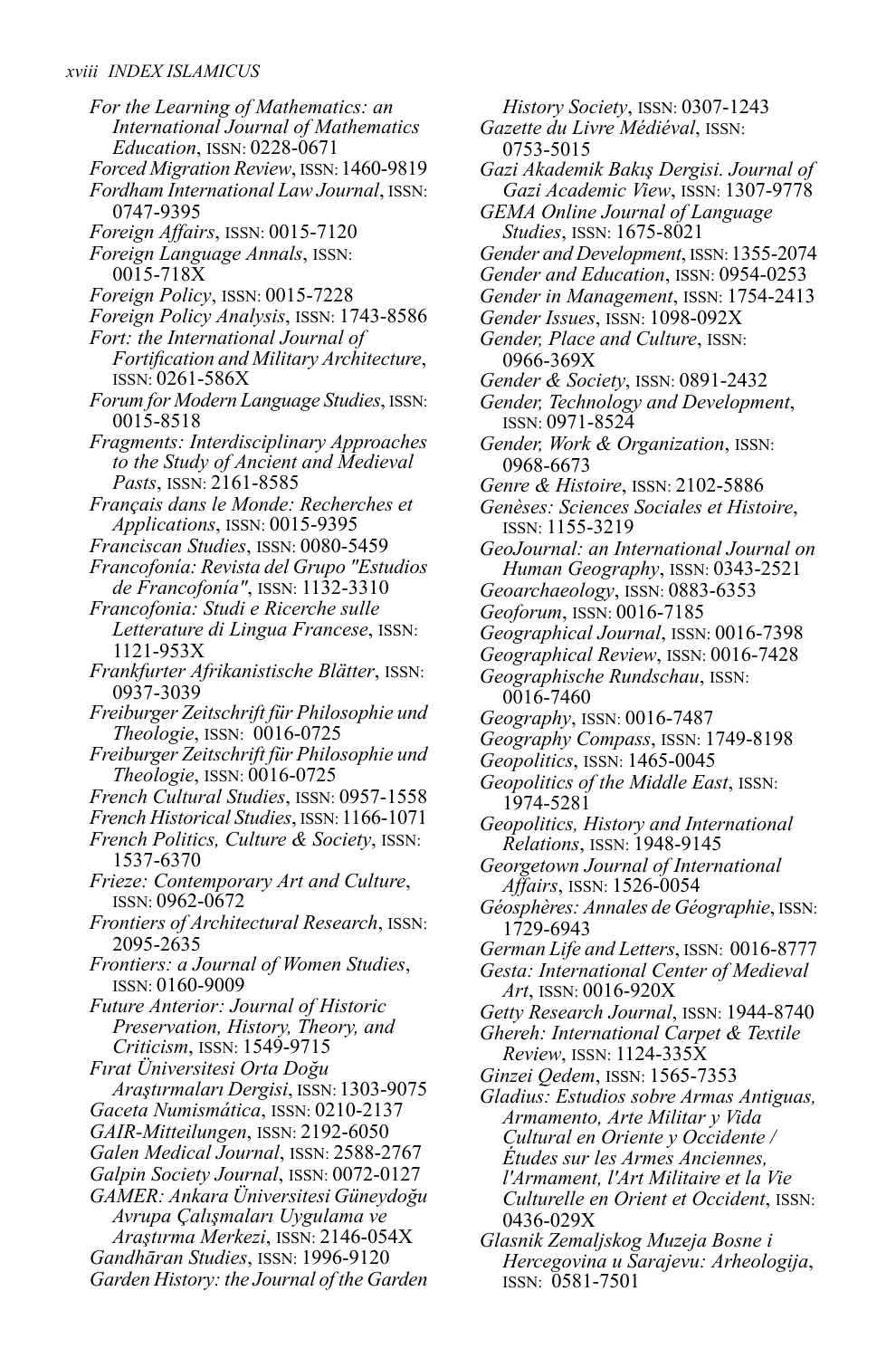*Global Built Environment Review: a Journal for Architecture, Planning, Development and the Environment*, ISSN: 1474-6832 *Global Crime*, ISSN: 1744-0572 *Global Discourse*, ISSN: 2326-9995 *Global Economy Journal*, ISSN: 2194-5659 *Global Food History*, ISSN: 2054-9547 *Global Governance*, ISSN: 1075-2846 *Global Journal Al-Thaqafah*, ISSN: 2232-0474 *Global Jurist*, ISSN: 2194-5675 *Global Media Journal - Canadian Edition*, ISSN: 1918-5901 *Global Media Journal: Mediterranean Edition*, ISSN: 1450-4154 *Global Media Journal México*, ISSN: 2007-2031 *Global Media Journal: Pakistan Edition*, ISSN: 2020-2469 *Global Media Journal: Polish Edition*, ISSN: 1550-7521 *Global Media Journal: Indian Edition (Manipal)*, ISSN: 2249-5835 *Global Media Journal: Malaysian Edition*, ISSN: 2231-9948 *Global Media Journal: African Edition*, ISSN: 2073-2740 *Global Media Journal: German Edition*, ISSN: 2196-4807 *Global Media Journal: Pakistan Edition*, ISSN: 2070-2469 *Global Media Journal: Turkish Edition*, ISSN: 1309-7601 *Global Media and Communication*, ISSN: 1742-7665 *Global Networks: a Journal of Transnational Affairs*, ISSN: 1470-2266 *Global Social Policy: an Interdisciplinary Journal of Public Policy and Social Development*, ISSN: 1468-0181 *Global Society*, ISSN: 1360-0826 *Global South*, ISSN: 1932-8648 *Globalisation, Societies and Education*, ISSN: 1476-7724 *Globalizations*, ISSN: 1474-7731 *Gnosis: Journal of Gnostic Studies*, ISSN: 2451-8581 *Government and Opposition*, ISSN: 0017-257X *Goya: Revista de Arte*, ISSN: 0017-2715 *Gradhiva: Revue d'Anthropologie et d'Histoire des Arts*, ISSN: 0764-8928 *Graecolatina et Orientalia*, ISSN: 0083-4114 *Grassroots: Biannual Research Journal of Pakistan Study Centre*, ISSN:

1726-0396 *Greek, Roman and Byzantine Studies*, ISSN: 0017-3916 *Grotiana*, ISSN: 0167-3831 *Growth and Change: a Journal of Urban and Regional Policy*, ISSN: 0017-4815 *Guerres Mondiales et Conflits Contemporains*, ISSN: 0984-2292 *Gutenberg-Jahrbuch*, ISSN: 0072-9094 *Géocarrefour*, ISSN: 1627-4873 *Géographie et Cultures*, ISSN: 1165-0354 *Habitat International*, ISSN: 0197-3975 *Hadīth and Sīra Studies*, ISSN: 2149-9071 *Hague Journal of Diplomacy*, ISSN: 1871-1901 *Halı: Carpet,Textile and Islamic Art*, ISSN: 0142-0798 *Hallesche Beiträge zur Orientwissenschaft*, ISSN: 0233-2205 *Hamdard Islamicus*, ISSN: 0250-7196 *Hamsa: Journal of Judaic and Islamic Studies*, ISSN: 2183-2633 *Hand Papermaking*, ISSN: 0887-1418 *HannahArendt.net: Zeitschrift für Politisches Denken. Journal for Political Thinking*, ISSN: 1869-5787 *Harp: a Review of Syriac, Oriental and Ecumenical Studies*, ISSN: 0971-0809 *Harvard Human Rights Journal*, ISSN: 1057-5057 *Harvard Journal of Asiatic Studies*, ISSN: 0073-0548 *Harvard Middle Eastern and Islamic Review*, ISSN: 1074-5408 *Harvard Theological Review*, ISSN: 0017-8160 *Harvard Ukrainian Studies*, ISSN: 0363-5570 *Hawliyāt*, ISSN: 1684-6605 *Hawwa: Journal of Women of the Middle East and the Islamic World*, ISSN: 1569-2078 *Hazara Islamicus / Hazārah Islāmīkus*, ISSN: 2305-3283 *Health: an Interdisciplinary Journal for the Social Study of Health, Illness and Medicine*, ISSN: 1363-4593 *Health and Human Rights*, ISSN: 1079-0969 *Hektoen International: a Journal of Medical Humanities*, ISSN: 2155-3017 *Hemispheres: Studies on Cultures and Societies*, ISSN: 0239-8818 *Henoch*, ISSN: 0393-6805 *Heritage*, ISSN: 2571-9408 *Heritage & Society*, ISSN: 2159-032X *Heritage Science*, ISSN: 2050-7445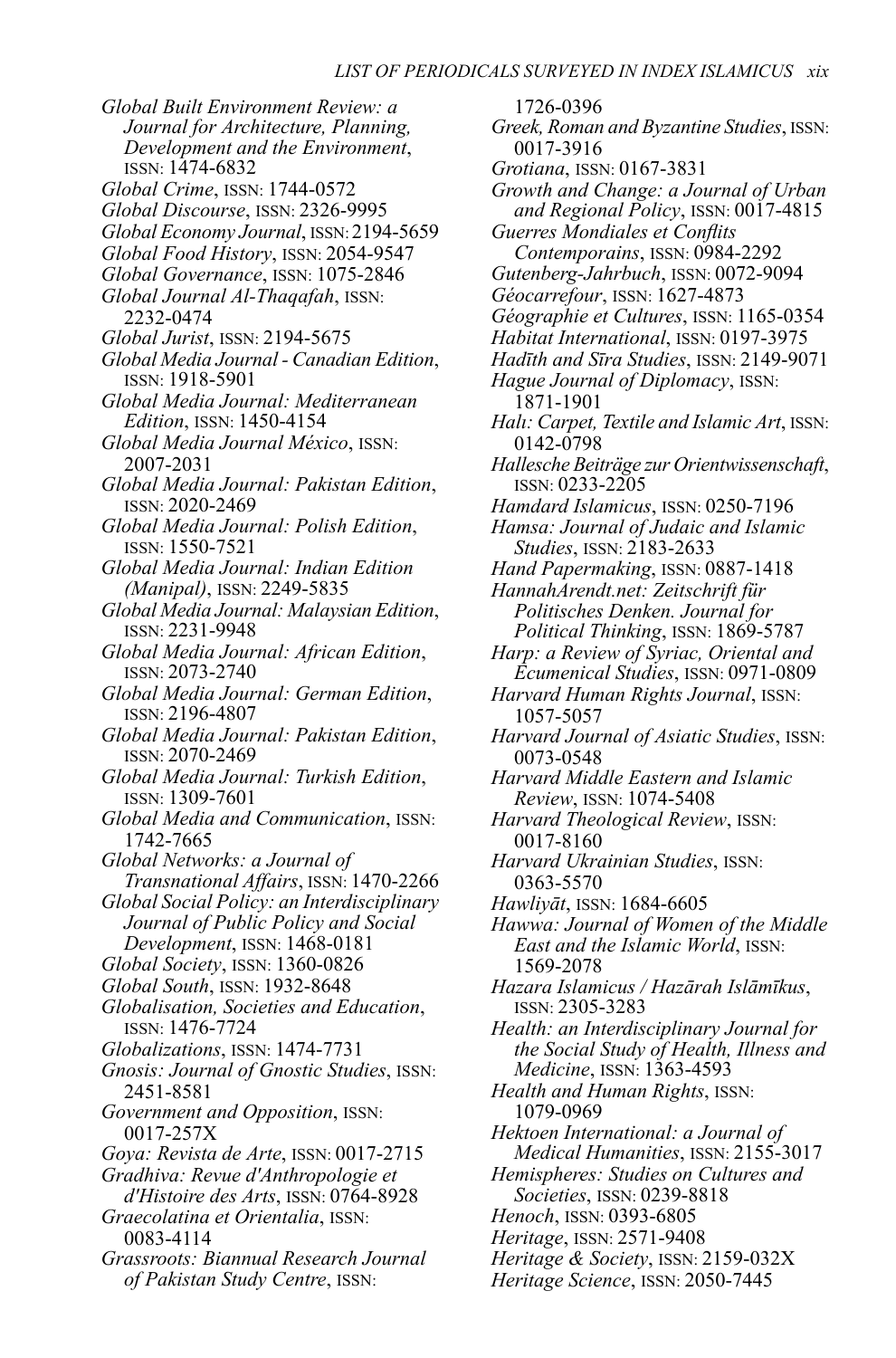*Hérodote: Revue de Géographie et de Géopolitique*, ISSN: 0038-487X *Hesperia: Culturas del Mediterráneo*, ISSN: 1698-8795 *Hespéris Tamuda*, ISSN: 0018-1005 *Hikma: Journal of Islamic Theology and Religious Education. Zeitschrift für Islamische Theologie und Religionspädagogik*, ISSN: 2191-0456 *Al-Hikmat*, ISSN: 1993-3789 *Himalaya*, ISSN: 1935-2212 *Hispania: Revista Española de Historia*, ISSN: 0018-2141 *Hispania Sacra*, ISSN: 0018-215X *Hispanic Review*, ISSN: 0018-2176 *Histoire Epistémologie Langage*, ISSN: 0750-8069 *Histoire et Civilisation du Livre: Revue Internationale*, ISSN: 1661-4577 *Histoire, Economie et Société*, ISSN: 0752-5702 *Histoire, Monde et Cultures Religieuses*, ISSN: 2267-7313 *Historia. Instituciones. Documentos*, ISSN: 0210-7716 *Historia Mathematica*, ISSN: 0315-0860 *Historia religionum*, ISSN: 2035-5572 *Historian (USA)*, ISSN: 0018-2370 *Historical Archaeology*, ISSN: 0440-9213 *Historical Journal*, ISSN: 0018-246X *Historical Journal of Film, Radio and Television*, ISSN: 0143-9685 *Historical Materialism*, ISSN: 1465-4466 *Historical Research: Bulletin of the Institute of Historical Research*, ISSN: 0950-3471 *Historical Sciences Studies*, ISSN: 2251-9254 *The Historic Environment: Policy & Practice*, ISSN: 1756-7505 *Historijski Zbornik*, ISSN: 0351-2193 *HistoriographiaLinguistica: International Journal forthe History of theLanguage Sciences*, ISSN: 0302-5160 *Historisch Tijdschrift Groniek*, ISSN: 0169-2801 *Historische Zeitschrift*, ISSN: 0018-2613 *History & Memory: Studies in Representation of the Past*, ISSN: 0935-560X *History Compass*, ISSN: 1478-0542 *History Research*, ISSN: 2376-6700 *History Studies: International Journal of History*, ISSN: 1309-4688 *History and Anthropology*, ISSN: 0275-7206 *History and Philosophy of Logic*, ISSN:

0144-5340 *History and Theory: Studies in the Philosophy of History*, ISSN: 0018-2656 *History in Africa: a Journal of Debates, Methods, and Source Analysis*, ISSN: 0361-5413 *History of Photography*, ISSN: 0308-7298 *History of Photography*, ISSN: 0303-7298 *History of Political Thought*, ISSN: 0143-781X *History of Religions*, ISSN: 0018-2710 *History of Science: a Review of Literature and Research in the History of Science, Medicine and Technology in its Intellectual and Social Context*, ISSN: 0073-2753 *História da Historiografia*, ISSN: 1983-9928 *Holland: Historisch Tijdschrift*, ISSN: 0166-2511 *Holocaust & Genocide Studies*, ISSN: 8756-6583 *Holy Land Studies: a Multidisciplinary Journal*, ISSN: 1474-9475 *Homme et la Société*, ISSN: 0018-4306 *Homme: Revue Française d'Anthropologie*, ISSN: 0439-4216 *Hommes & Migrations*, ISSN: 0223-3290 *Horizons Maghrébins*, ISSN: 0984-2616 *Horizons: Seoul Journal of Humanities*, ISSN: 2093-5943 *Hortus Artium Medievalium*, ISSN: 1330-7274 *Housing, Theory and Society*, ISSN: 1403-6096 *Hugoye: Journal of Syriac Studies*, ISSN: 1097-3702 *Human Architecture: Journal of the Sociology of Self-Knowledge*, ISSN: 1540-5699 *Human Ecology*, ISSN: 0300-7839 *Human Organization*, ISSN: 0018-7259 *Human Relations*, ISSN: 0018-7267 *Human Rights Quarterly*, ISSN: 0275-0392 *Human Rights Review*, ISSN: 1524-8879 *Human: Journal ofLiterature and Culture*, ISSN: 2147-9739 *Humanities*, ISSN: 2076-0787 *Humanities & Social Sciences Communications*, ISSN: 2662-9992 *Humanity*, ISSN: 2151-4364 *Humanomics: The International Journal of Systems and Ethics*, ISSN: 0828-8666 *Hunafa: Jurnal Studia Islamika*, ISSN: 1411-125X

*Hécate: Revista Numismática*, ISSN: 2386-8643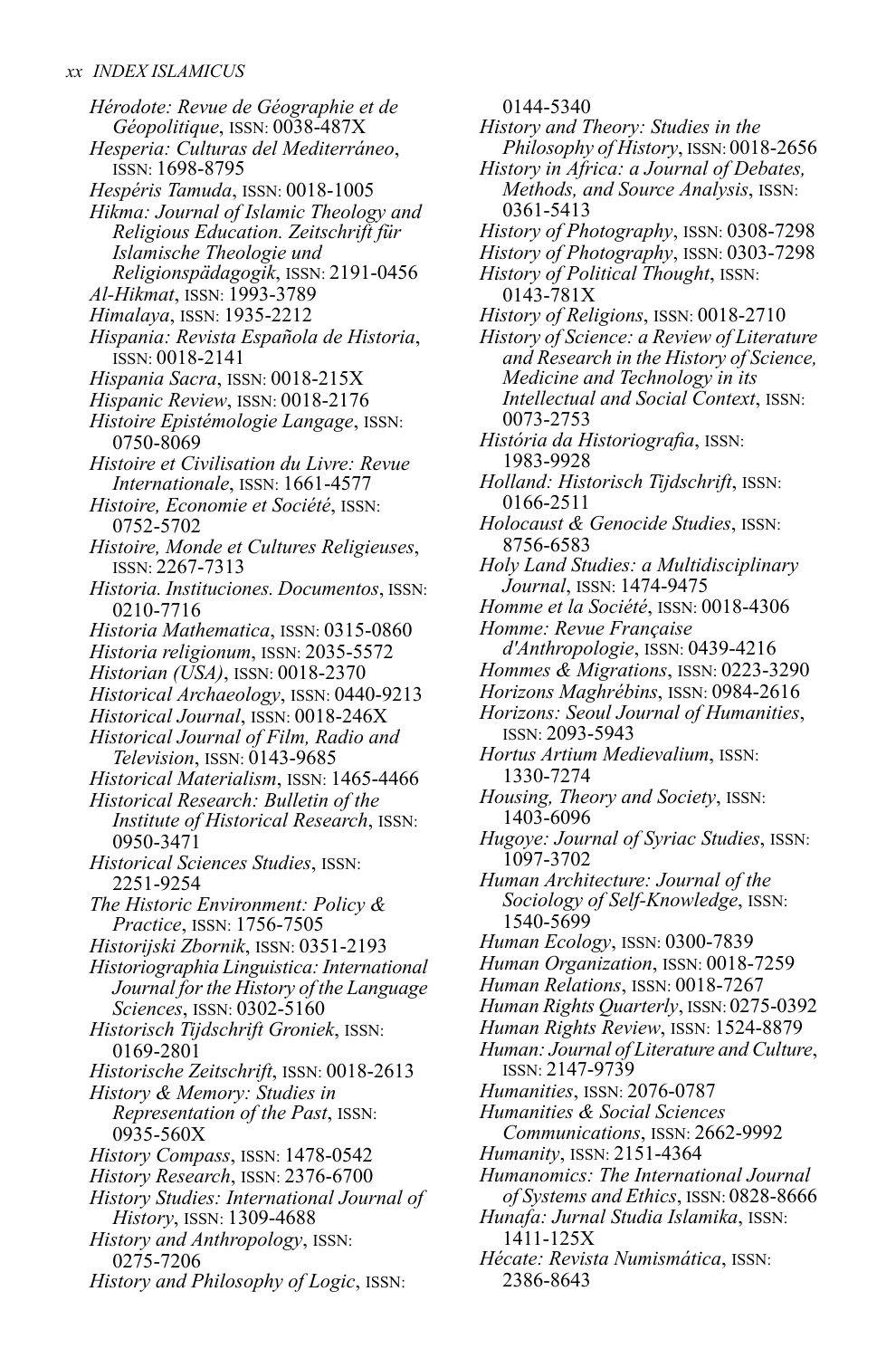*Hécate: Revista Numismática*, ISSN: 2386-8643 *IAES International Journal of Artificial Intelligence*, *ISSN*: 2252-8938 *Iberia Judaica*, ISSN: 2171-2182 *IBLA: Revue de l'Institut des BellesLettres Arabes*, ISSN: 0018-862X *Al-Idah Annual Research Journal / al-Īḍāḥ*, ISSN: 2075-0307 *Idearabia: Cultura árabe actual Mundo árabe y mundo islámico*, ISSN: 1136-9256 *Identities: Global Studies in Culture and Power*, ISSN: 1070-289X *IDP News(Newslatter of the International Dunhuang Project)*, ISSN: 1354-5914 *IDPR (International Development Planning Review)*, ISSN: 1474-6743 *IDS Bulletin*, ISSN: 0265-5012 *IFLA Journal*, ISSN: 0340-0352 *IIUC Studies (Research Journal of the International Islamic University Chittagong (IIUC))*, ISSN: 1813-7733 *IIUM Law Journal*, ISSN: 0128-2530 *IKON*, ISSN: 1846-8551 *Ilahiyat Studies: a Journal on Islamic and Religious Studies*, ISSN: 1309-1786 *İlahiyat Tetkikleri Dergisi / Journal of Ilahiyat Researches*, ISSN: 2458-7508 *Ilāhīyāt-i taṭbīqī / Journal of Comparative Theology*, ISSN: 2008-9651 *Illes i Imperis: Estudis d'Història de les Societats en el Món Colonial i Postcolonial*, ISSN: 1575-0698 *AL-'ILM*, ISSN: 2618-1134 *Ilorin Journal of Religious Studies*, ISSN: 2141-7040 *ʾIlu: Revista de Ciencias de las Religiones*, ISSN: 1135-4712 *Imago Mundi*, ISSN: 0308-5694 *Immediations: the Research Journal of the Courtauld Institute of Art*, ISSN: 1742-7444 *InVerbis*, ISSN: 2279-8978 *Incontri Linguistici*, ISSN: 0390-2412 *Incontri: Rivista Europea di Studi Italiani*, ISSN: 0169-3379 *Index Islamicus*, ISSN: 1872-5279 *Index on Censorship*, ISSN: 0306-4220 *India Quarterly*, ISSN: 0974-9284 *India Review*, ISSN: 1473-6489 *Indian Archaeology*, ISSN: 0536-7832 *Indian Economic and Social History Review*, ISSN: 0019-4646 *Indian Historical Review*, ISSN: 0376-9836 *Indian Journal of Gender Studies*, ISSN: 0971-5215

*Indian Journal of History of Science*, ISSN: 0019-5235 *Indo-Asiatische Zeitschrift*, ISSN: 1434-8829 *Indo-Iranica: the Quarterly Organ of the Iran Society*, ISSN: 0378-0856 *Indonesia*, ISSN: 0019-7289 *Indonesia and the Malay World*, ISSN: 1363-9811 *Indonesian Journal of Islam and Muslim Societies*, ISSN: 2089-1490 *Indonesian Quarterly*, ISSN: 0304-2170 *Inferno: University of St Andrews School of Art History*, ISSN: 1355-5596 *Information & Culture*, ISSN: 2164-8034 *Information Development*, ISSN:0266-6669 *Information Géographique*, ISSN: 0020-0093 *Information Technology & People*, ISSN: 0959-3845 *Innovation: the European Journal of Social Science Research*, ISSN: 1351-1610 *İnsan & Toplum: Human & Society*, ISSN: 2146-7099 *Insaniyat: Revue Algérienne d'Anthropologie et de Sciences Sociales / Insānīyāt*, ISSN: 1111-2050 *Insight Islamicus: an Annual Journal of Studies and Research in Islam*, ISSN: 0975-6590 *Insight Turkey*, ISSN: 1302-177X *Insights, Focused on Faith Studies*, ISSN: 2072-4586 *Intellectual Discourse*, ISSN: 0128-4878 *Intellectual History Review*, ISSN: 1749-6977 *Intellectual History of the Islamicate World*, ISSN: 2212-9421 *Intelligence and National Security*, ISSN: 0268-4527 *Inter-Asia Cultural Studies*, ISSN: 1464-9373 *Interdisciplinary Description of Complex Systems*, ISSN: 1334-4684 *Internasjonal Politikk*, ISSN: 0020-577X *International Affairs (Royal Institute of International Affairs)*, ISSN: 0020-5850 *International Affairs: a Russian Journal of World Politics, Diplomacy and International Relations*, ISSN: 0130-9641 *International Arab Journal of e-Technology*, ISSN: 1997-6364 *International Cataloguing and Bibliographic Control*, ISSN: 1011-8829 *International Communication of Chinese*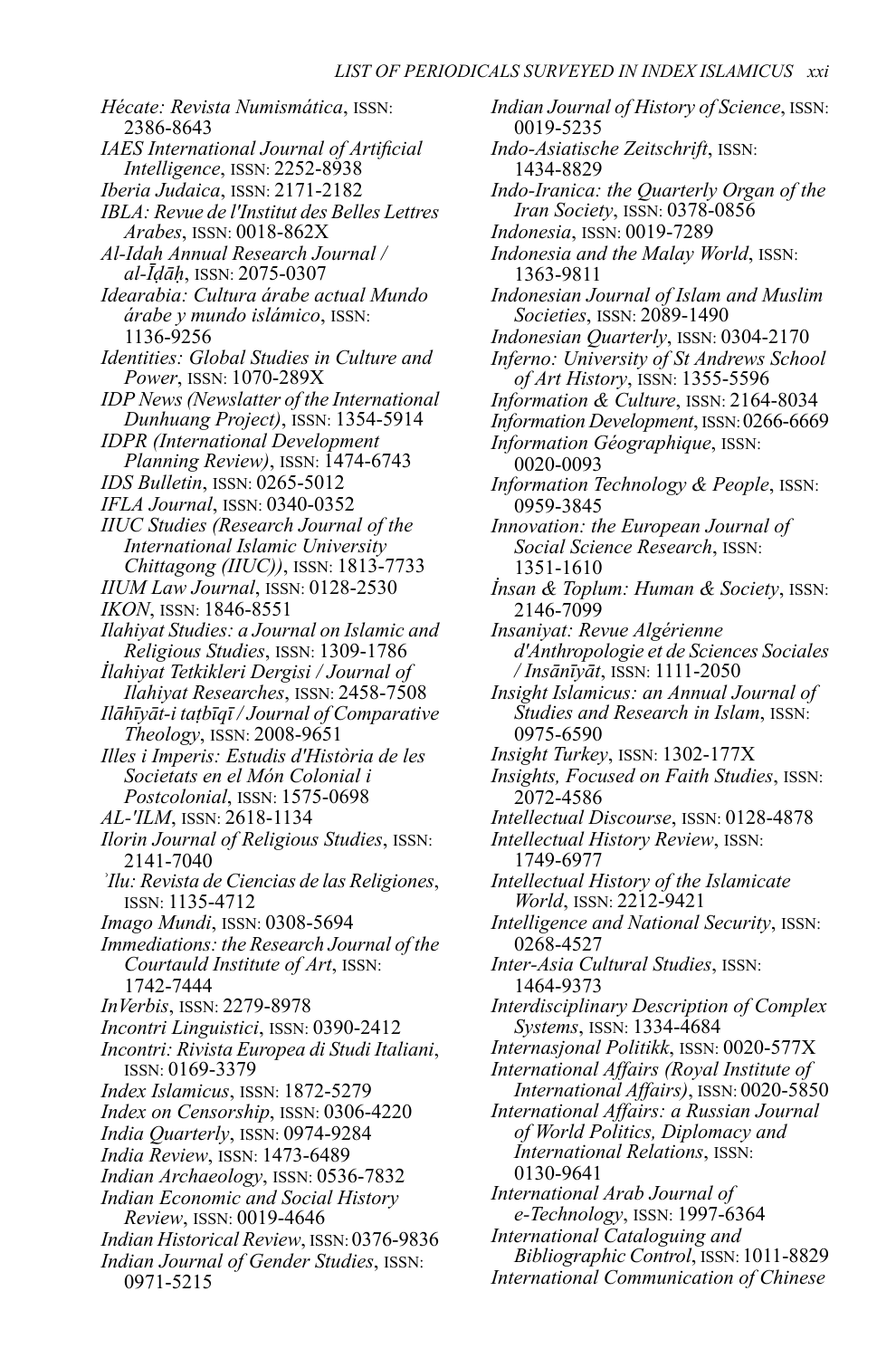*Culture*, ISSN: 2197-4233 *International Criminal Justice Review*, ISSN: 1057-5677 *International Education Journal*, ISSN: 1443-1475 *International Feminist Journal of Politics*, ISSN: 1461-6742 *International History Review*, ISSN: 0707-5332 *International Information & Library Review*, ISSN: 1057-2317 *International Interactions*, ISSN:0305-0629 *International Journal (Canadian Institute of International Affairs)*, ISSN: 0020-7020 *International Journal for Philosophy of Religion*, ISSN: 0020-7047 *International Journal for the Psychology of Religion*, ISSN: 1050-8619 *International Journal for Religious Freedom*, ISSN: 2070-5484 *International Journal for the Semiotics of Law*, ISSN: 0952-8059 *International Journal for the Study of the Christian Church*, ISSN: 1474-225X *International Journal of Academic Research (India)*, ISSN: 2348-7666 *International Journal of Academic Research (IJAR)*, ISSN: 2075-4124 *International Journal of Advanced Computer Science and Applications*, ISSN: 2158-107X *International Journal of African Historical Studies*, ISSN: 0361-7882 *International Journal of African Renaissance Studies*, ISSN: 1818-6874 *International Journal of Architectural Computing*, ISSN: 1478-0771 *International Journal of Architectural Engineering & Urban Planning*, ISSN: 2514-9369 *International Journal of Architectural Heritage: Conservation, Analysis and Restoration*, ISSN: 1558-3058 *International Journal of Architecture, Arts and Applications*, ISSN: 2472-1107 *International Journal of Architecture, Engineering and Construction*, ISSN: 1911-110X *International Journal of Asian Studies*, ISSN: 1479-5914 *International Journal of Behavioral Development*, ISSN: 0165-0254 *International Journal of Bilingual Education and Bilingualism*, ISSN: 1367-0050

*International Journal of Central Asian*

*Studies*, ISSN: 1226-4490 *International Journal of Clinical Pharmacy*, ISSN: 2210-7703 *International Journal of Communication*, ISSN: 1932-8036 *International Journal of Comparative Sociology*, ISSN: 0020-7152 *International Journal of Computer Applications*, ISSN: 0975-8887 *International Journal of Computer Processing of Languages*, ISSN: 1793-8406 *International Journal of Computer Processing of OrientalLanguages*, ISSN: 0219-4279 *International Journal of Conflict Engagement and Resolution*, ISSN: 2211-9965 *International Journal of Conservation Science*, ISSN: 2067-533X *International Journal of Consumer Studies*, ISSN: 1470-6423 *International Journal of Contemporary Hospitality Management*, ISSN: 0959-6119 *International Journal of Contemporary Iraqi Studies*, ISSN: 1751-2867 *International Journal of Cross Cultural Management*, ISSN: 1470-5958 *International Journal of Cultural Policy*, ISSN: 1028-6632 *International Journal of Cultural Studies*, ISSN: 1367-8779 *International Journal of Culture and Mental Health*, ISSN: 1754-2863 *International Journal of Customer Relationship Marketing and Management*, ISSN: 1947-9247 *International Journal of Dharma Studies*, ISSN: 2196-8802 *International Journal of Discrimination and the Law*, ISSN: 1358-2291 *International Journal of Drug Policy*, ISSN: 0955-3959 *International Journal of Early Childhood. Revue Internationale de l'Enfance Préscolaire. Revista International de la Infancia Pre-Escolar*, ISSN: 0020-7187 *International Journal of Economics and Finance*, ISSN: 1916-971X *International Journal of Education Economics and Development*, ISSN: 1759-5673 *International Journal of Educational*

*Development*, ISSN: 0738-0593 *International Journal of Educational*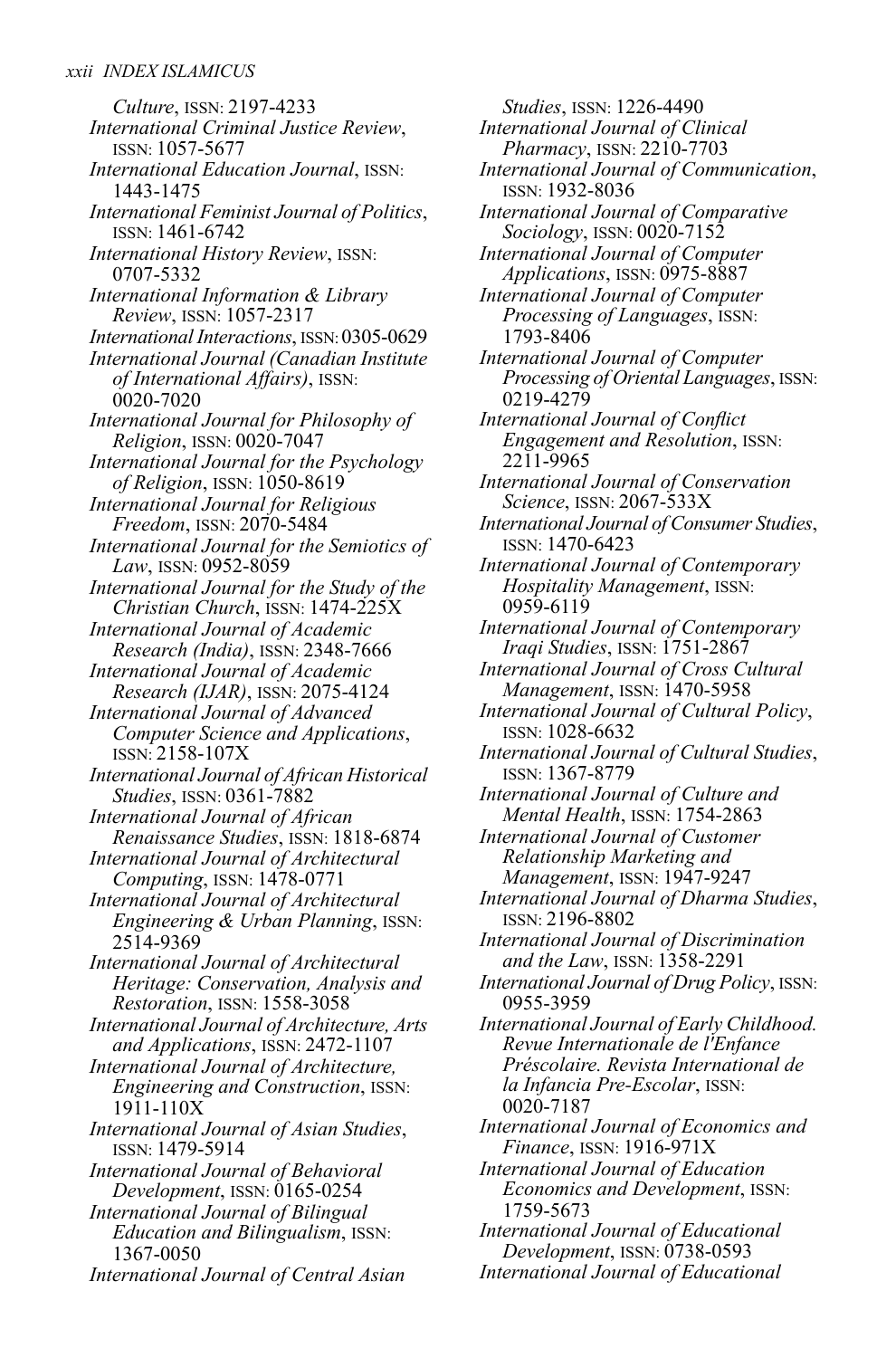*Research*, ISSN: 0883-0355 *International Journal of Energy and Environmental Engineering*, ISSN: 2008-9163 *International Journal of Engineering, Information Technology and Management Studies*, ISSN: 2349-1566 *International Journal of English Linguistics*, ISSN: 1923-869X *International Journal of Ethics and Systems*, ISSN: 2514-9369 *International Journal of Euro-Mediterranean Studies*, ISSN: 1855-3362 *International Journal of Fashion Studies*, ISSN: 2051-7106 *International Journal of Financial Research*, ISSN: 1923-4023 *International Journal of Francophone Studies*, ISSN: 1368-2679 *International Journal of Heritage Architecture*, ISSN: 2058-8321 *International Journal of Heritage Studies*, ISSN: 1352-7258 *International Journal of Historical Archaeology*, ISSN: 1092-7697 *International Journal of Human Rights*, ISSN: 1364-2987 *International Journal of Human Sciences / Uluslararası İnsan Bilimleri Dergisi*, ISSN: 1303-5134 *International Journal of Human Sciences Research*, ISSN: 2518-5527 *International Journal of Humanities and Social Science*, ISSN: 2220-8488 *International Journal of Humanities of the Islamic Republic of Iran*, ISSN: 1735-5060 *International Journal of Information Management*, ISSN: 0268-4012 *International Journal of Intangible Heritage*, ISSN: 1975-3586 *International Journal of Intercultural Relations*, ISSN: 0147-1767 *International Journal of Islamic Architecture*, ISSN: 2045-5895 *International Journal of Islamic Economics and Finance Studies*, ISSN: 2149-8393 *International Journal of Islamic Financial Services*, ISSN: 0972-138X *International Journal of Islamic Thought*, ISSN: 2232-1314 *International Journal of IslamicThoughts*, ISSN: 2306-7012 *International Journal of Islamic and Middle Eastern Finance and*

*Management*, ISSN: 1753-8394 *International Journal of Kurdish Studies*, ISSN: 1073-6697 *International Journal ofLanguage Studies*, ISSN: 2157-4898 *International Journal of Law and Management*, ISSN: 1754-243X *International Journal of Law in Context*, ISSN: 1744-5523 *International Journal of Middle East Studies*, ISSN: 0020-7438 *International Journal of Modern Anthropology*, ISSN: 1737-7374 *International Journal of Music Education*, ISSN: 0255-7614 *International Journal of Nautical Archaeology*, ISSN: 1057-2414 *International Journal of Nusantara Islam*, ISSN: 2252-5904 *International Journal of Old Uyghur Studies*, ISSN: 2687-4954 *International Journal of Organizational Leadership*, ISSN: 2345-6744 *International Journal of Persian Literature*, ISSN: 2376-5739 *International Journal of Pesantren Studies*, ISSN: 1978-8134 *International Journal of Philosophy and Theology*, ISSN: 2169-2327 *International Journal of Politics, Culture and Society*, ISSN: 0891-4486 *International Journal of Public Opinion Research*, ISSN: 0954-2892 *International Journal of Refugee Law*, ISSN: 0953-8186 *International Journal of ReligiousTourism and Pilgrimage*, ISSN: 2009-7379 *International Journal of Research in Organizational Behavior and Human Resource Management*, ISSN:2320-8716 *International Journal of Shi'i Studies*, ISSN: 1544-1326 *International Journal of Social Inquiry*, ISSN: 1307-8364 *International Journal of Social Psychiatry*, ISSN: 0020-7640 *International Journal of Social Sciences and Education*, ISSN: 2227-393X *International Journal of Speech Technology*, ISSN: 1381-2416 *International Journal of Sport Policy and Politics*, ISSN: 1940-6940 *International Journal of Social and Educational Innovation (IJSEIro)*, ISSN: 2392-6252 *International Journal of Sustainable Built Environment*, ISSN: 2212-6090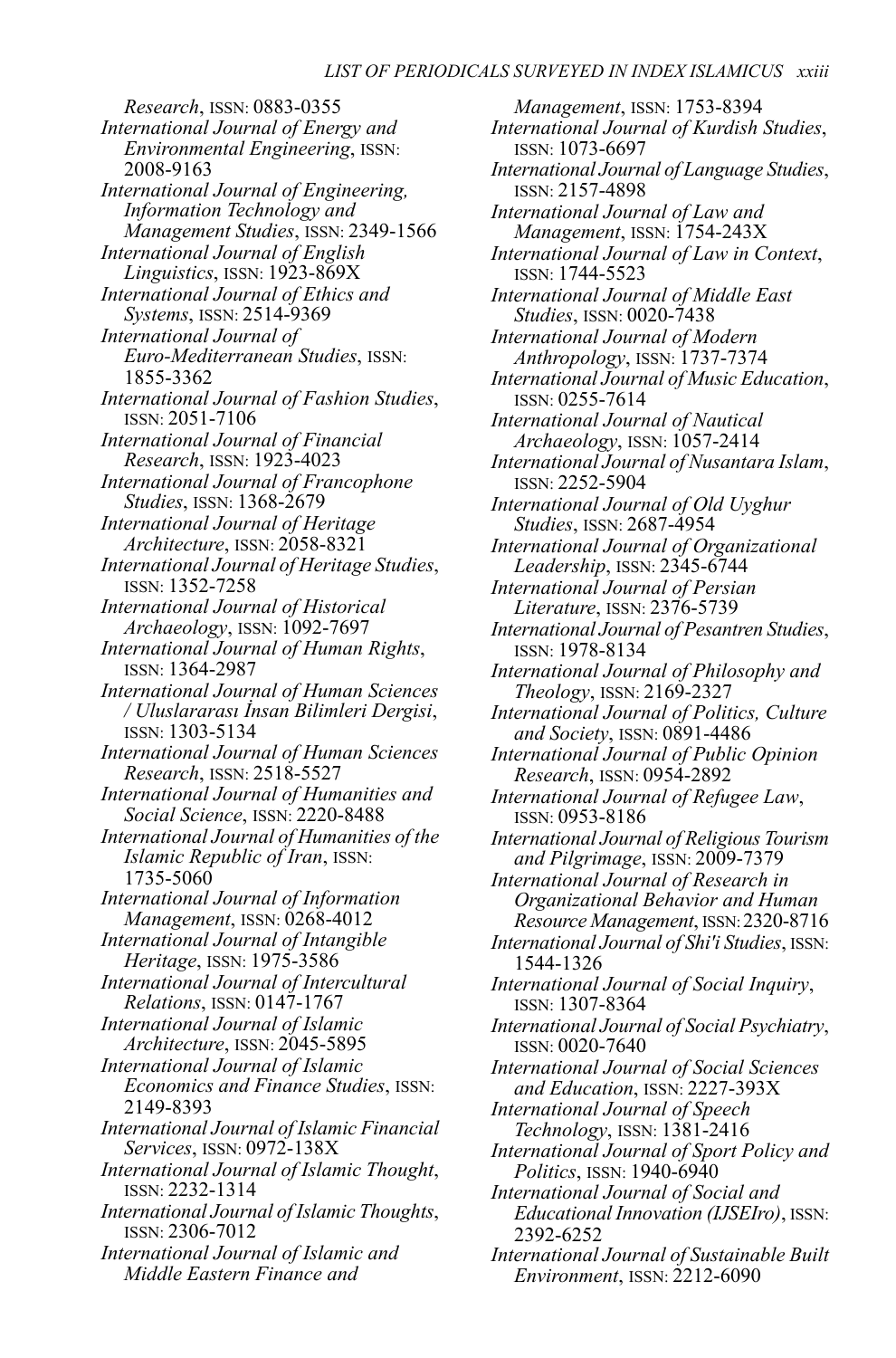*International Journal of Sustainable Development and World Ecology*, ISSN: 1350-4509 *International Journal of Tourism Research*, ISSN: 1099-2340 *International Journal of Transgenderism*, ISSN: 1553-2739 *International Journal of Transitional Justice*, ISSN: 1752-7716 *International Journal of Turcologia*, ISSN: 1956-2543 *International Journal of Turkish Studies*, ISSN: 0272-7919 *International Journal of Turkology*, ISSN: 1570-694X *International Journal of Urban and Regional Research*, ISSN: 0309-1317 *International Journal of Water Resources Development*, ISSN: 0790-0627 *International Journal of West Asian Studies*, ISSN: 2229-8924 *International Journal of the Classical Tradition*, ISSN: 1073-0508 *International Journal of the Inclusive Museum*, ISSN: 1835-2014 *International Journal of the Society of Iranian Archaeologists*, ISSN: 2423-3412 *International Journal of the Sociology of Language*, ISSN: 0165-2516 *International Journal on Islamic Applications in Computer Science And Technology*, ISSN: 2289-4012 *International Journal on Minority and Group Rights*, ISSN: 1385-4879 *International Journal on Multicultural Societies*, ISSN: 1817-4574 *International Migration*, ISSN: 0020-7895 *International Migration Review*, ISSN: 0197-9183 *International Negotiation: a Journal of Theory and Practice*, ISSN: 1382-340X *International Organization*, ISSN: 0020-8183 *International Peacekeeping: the Yearbook of International Peace Operations*, ISSN: 1380-748X *International Political Science Review*, ISSN: 0192-5121 *International Quarterly for Asian Studies*, ISSN: 2566-686X *International Relations*, ISSN: 0047-1178 *International Research Journal of Finance and Economics*, ISSN: 1450-2887 *International Review for the Sociology of Sport*, ISSN: 1012-6902

*International Review of Administrative*

*Sciences*, ISSN: 0020-8523 *International Review of Education*, ISSN: 0020-8566 *International Review of Law*, ISSN: 2223-859X *International Review of Social History*, ISSN: 0020-8590 *International Review of Turkology*, ISSN: 1308-0105 *International Review of the Aesthetics and Sociology of Music*, ISSN: 0351-5796 *International Review of the Red Cross*, ISSN: 1816-3831 *International SAMANM Journal of Business and Social Sciences*, ISSN: 2308-2372 *International SAMANM Journal of Finance and Accounting*, ISSN: 2309-3439 *International SAMANM Journal of Marketing and Management*, ISSN: 2308-2356 *International Security*, ISSN: 0162-2889 *International Social Science Journal*, ISSN: 0020-8701 *International Social Security Review*, ISSN: 0020-871X *International Social Work*, ISSN: 0020-8728 *International Sociology*, ISSN: 0268-5809 *International Studies*, ISSN: 0020-8817 *International Studies Perspectives: a Journal of the International Studies Association*, ISSN: 1528-3577 *International Studies Quarterly*, ISSN: 0020-8833 *International Textiles*, ISSN: 0020-8914 *International and Comparative Law Quarterly*, ISSN: 0020-5893 *Internationale Politik und Gesellschaft*, ISSN: 0945-2419 *Internationales Asienforum: International Quarterly for Asian Studies*, ISSN: 0020-9449 *Interpretation: a Journal of Political Philosophy*, ISSN: 0020-9635 *Intersezioni*, ISSN: 0393-2451 *Interventions: International Journal of Postcolonial Studies*, ISSN: 1369-801X *IOP Conference Series: Earth and Environmental Science*, ISSN: 1755-1315 *Iqbal Review*, ISSN: 0021-0773 *IRAL: International Review of Applied Linguistics in Language Teaching*, ISSN:

*İran Calışmaları Dergisi / The Journal of*

0019-042X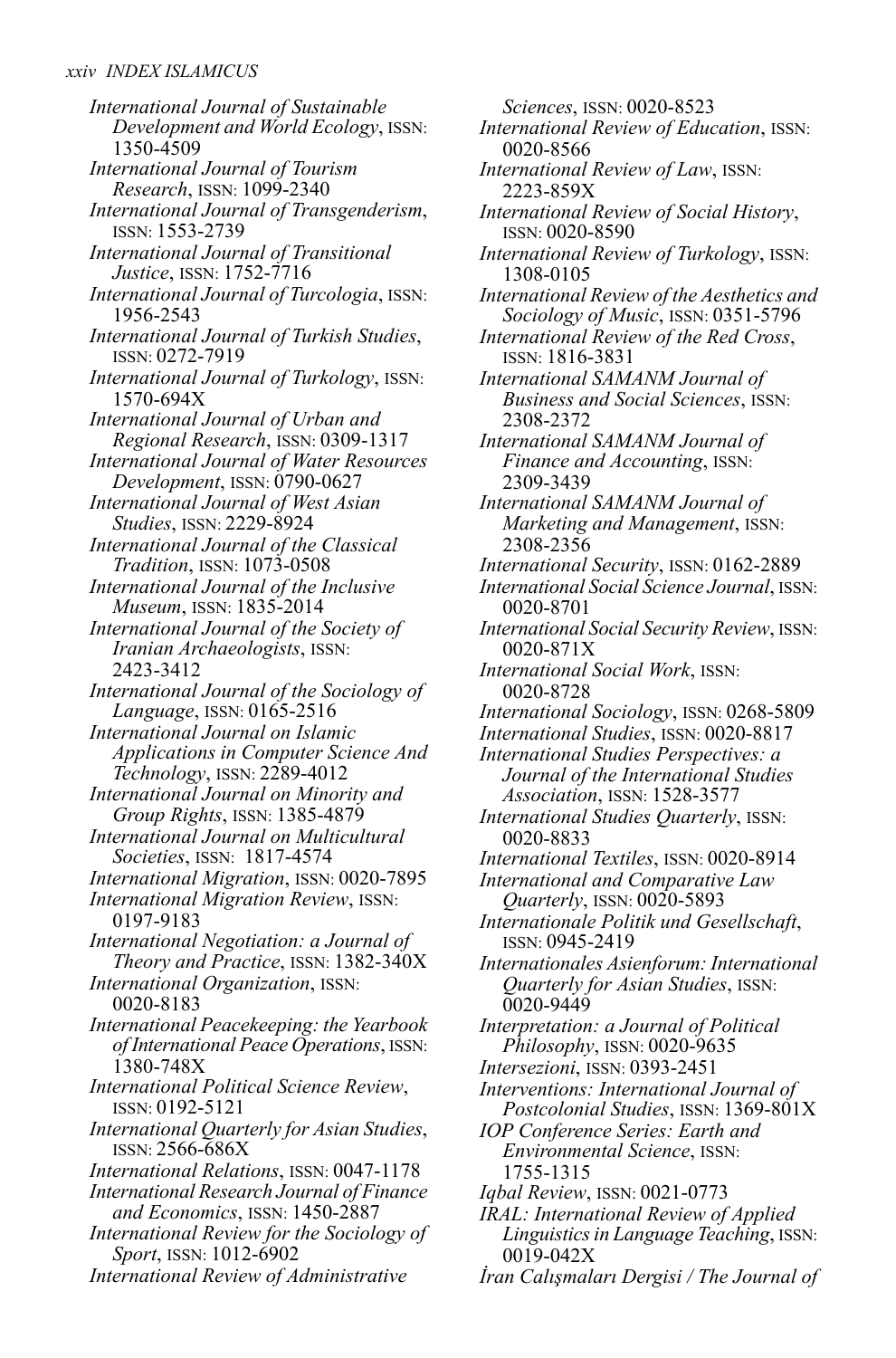*Iranian Studies*, ISSN: 2536-5029 *Iran (Journal of the British Institute of Persian Studies)*, ISSN: 0578-6967 *Iran Nameh*, ISSN: 0892-4147 *Iran and the Caucasus*, ISSN: 1609-8498 *Iranian Journal of Applied Language Studies*, ISSN: 2008-5494 *Iranian Journal of Basic Medical Sciences*, ISSN: 2008-3866 *Iranian Journal of International Affairs*, ISSN: 1016-6130 *Iranian Journal ofLanguage Studies*, ISSN: 1735-5184 *Iranian Journal of Language Teaching Research (IJLTR)*, ISSN: 2322-1291 *Iranian Review of Foreign Affairs*, ISSN: 2008-8221 *Iranian Studies*, ISSN: 0021-0862 *Iraq*, ISSN: 0021-0889 *Iride*, ISSN: 1122-7893 *Iris: Annales de Philosophie*, ISSN: 1729-6019 *IRS: Heritage*, ISSN: 2220-248X *İş Ahlakı Dergisi. Turkish Journal of Business Ethics*, ISSN: 1308-4070 *İş Güç:The Journal of Industrial Relations and Human Resources(Endustri İlişkeri ve İnsan Kaynakları Dergisi)*, ISSN: 1303-2860 *ISIM Review: International Institute for the Study of Islam in the Modern World*, ISSN: 1388-9788 *Isis: an International Review devoted to the History of Science and its Cultural Influences*, ISSN: 0021-1753 *Isla de Arriarán: Revista Cultural y Científica*, ISSN: 1133-6293 *Islam & Science*, ISSN: 1703-7603 *İslâm Araştırmaları Dergisi. Turkish Journal of Islamic Studies*, ISSN: 1301-3289 *İslam Araştırmaları / Journal of Islamic Research*, ISSN: 1876-3855 *İslam Hukuku Araştırmaları Dergisi*, ISSN: 1304-1045 *Der Islam: Journal of the History and Culture of the Middle East*, ISSN: 0021-1818 *Islam and Christian-Muslim Relations*, ISSN: 0959-6410 *Islam and Civilisational Renewal*, ISSN: 2041-871X *Islam Realitas*, ISSN: 2477-1309 *Islam et Sociétés au Sud du Sahara*, ISSN: 0984-7685 *İslâmî Araştırmalar: Journal of Islamic Research*, ISSN: 1300-0373

*Islamic Africa*, ISSN: 2333-262X *Islamic Art*, ISSN: 0739-3261 *Islamic Law and Society*, ISSN: 0928-9380 *Islamic Literature Review: An International Journal of Islamic Revival*, ISSN: 2349-1795 *Islamic Quarterly*, ISSN: 0021-1842 *Islamic Sciences*, ISSN: 1929-9435 *Islamic Studies*, ISSN: 0578-8072 *Islamika Indonesiana*, ISSN: 2355-6242 *Islāmiyyāt: Jurnal Pengajian Islam*, ISSN: 0126-5636 *Islamochristiana / Dirāsāt Islāmīya Masīḥīyah*, ISSN: 0392-7288 *Islamology*, ISSN: 2541-884X *Islamophobia Studies Journal*, ISSN: 2160-3049 *ISRA International Journal of Islamic Finance*, ISSN: 0128-1976 *Israel Affairs*, ISSN: 1353-7121 *Israel Exploration Journal*, ISSN: 0021-2059 *Israel Journal of Foreign Affairs*, ISSN: 1565-9631 *Israel Numismatic Journal*, ISSN: 1565-4079 *Israel Studies*, ISSN: 1084-9513 *Israel Studies Forum*, ISSN: 1065-7711 *Israel Studies Review*, ISSN: 2159-0370 *İstanbul Üniversitesi Edebiyat Fakültesi Türk Dili ve Edebiyatı Dergisi*, ISSN: 1015-2091 *İstanbul Üniversitesi İlahiyat Fakültesi Dergisi*, ISSN: 1303-5746 *İstanbul Üniversitesi Siyasal Bilgiler Fakültesi Dergisi*, ISSN: 1303-1260 *Istanbuler Mitteilungen*, ISSN: 0341-9142 *Istros*, ISSN: 1453-6943 *Itinerario: International Journal on the History of European Expansion and Global Interaction*, ISSN: 0165-1153 *İtobiad: İnsan ve Toplum Bilimleri Araştırmaları Dergisi. Journal of the Human and Social Science Researches*, ISSN: 2147-1185 *IUG Journal of Humanitarian Research*, ISSN: 2410-3160 *Iura Orientalia*, ISSN: 1828-1788 *Jábega: Revista de la Diputación Provincial de Málaga*, ISSN: 0210-8496 *Jahrbuch der Göttinger Akademie der Wissenschaften*, ISSN: 0373-9767 *Jahrbuch der Österreichischen Byzantinistik*, ISSN: 0378-8660 *Jahrbuch für Antisemitismusforschung*, ISSN: 0941-8563 *Jahrbuch für Islamische Theologie und*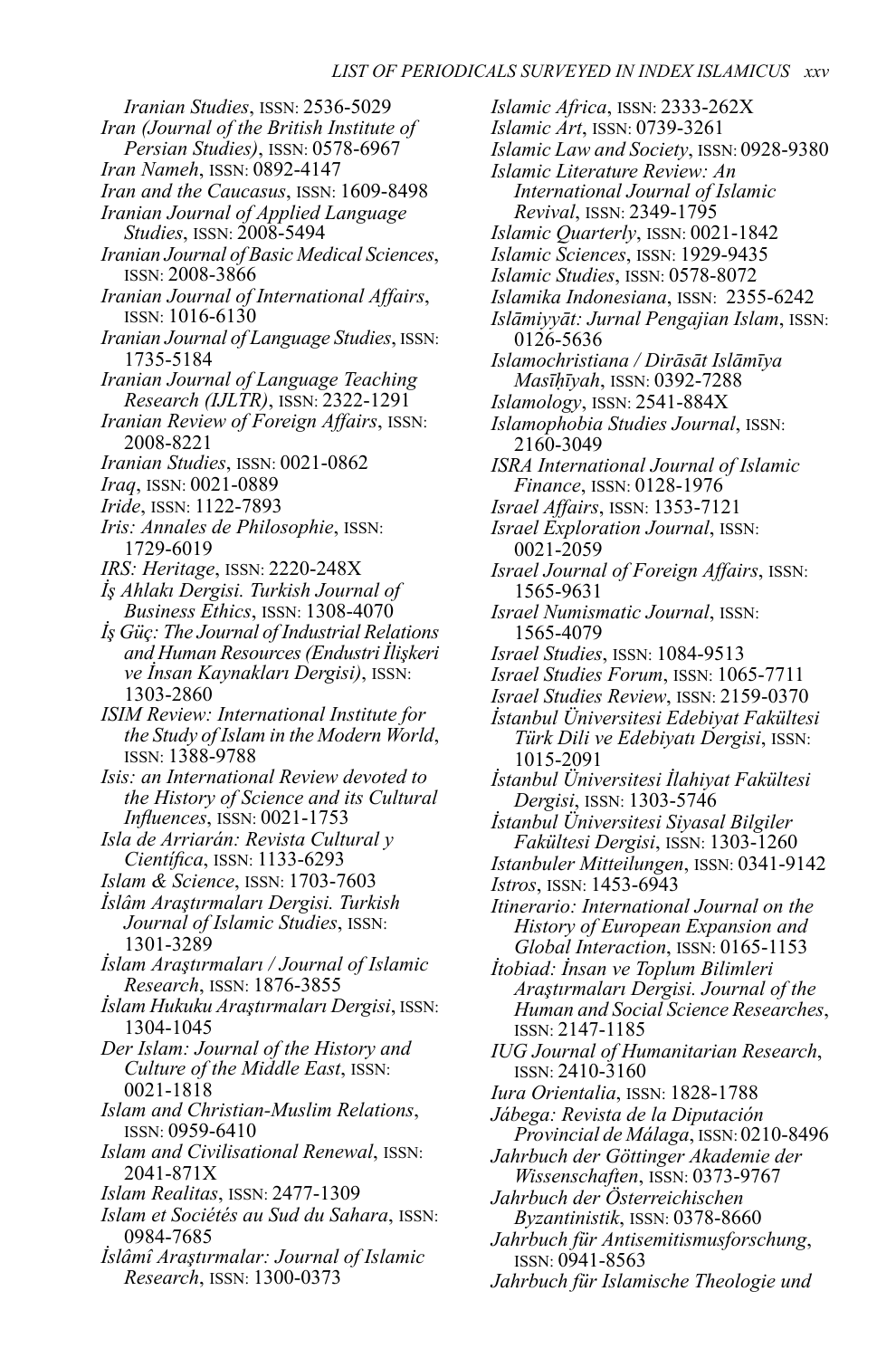*Religionspädagogik*, ISSN: 2195-2612 *JAMA: the Journal of the American Medical Association*, ISSN: 0098-7484 *Al-Jāmi'ah: Journal of Islamic Studies*, ISSN: 0126-012X *Jebat*, ISSN: 0126-5644 *Jemen-Report: Mitteilungen der Deutsch-Jemenitischen Gesellschaft*, ISSN: 0930-1488 *Jerusalem Quarterly (Institute of Palestine Studies)*, ISSN: 1565-2254 *Jerusalem Studies in Arabic and Islam*, ISSN: 0334-4118 *Jewellery Studies*, ISSN: 0268-2087 *Jewish Book Annual*, ISSN: 0075-3726 *Jewish History*, ISSN: 0334-701X *Jewish Journal of Sociology*, ISSN: 0021-6534 *Jewish Quarterly Review*, ISSN: 0021-6682 *Jewish Social Studies: History, Culture, Society*, ISSN: 0021-6704 *Jewish Studies Quarterly*, ISSN: 0944-5706 *Jihāt al-Islām: a Journal of Islamic Studies*, ISSN: 1998-4472 *JIRS: Journal of Intercultural and Religious Studies*, ISSN: 2147-0405 *JMEWS: Journal of Middle East Women's Studies*, ISSN: 1552-5864 *Jōchi Ajiagaku / Sophia Journal of Asian, African, and Middle Eastern Studies (The Journal of Sophia Asian Studies)*, ISSN: 0289-1417 *John Buchan Journal*, ISSN: 0260-3225 *Jordan Journal for History and Archaeology*, ISSN: 1996-9546 *Jordan Journal of ModernLanguages and Literature*, ISSN: 1994-6953 *Jordan Journal of Social Sciences*, ISSN: 2071-9728 *JOSA: Journal of the Oriental Society of Australia*, ISSN: 0030-5340 *Journal Asiatique*, ISSN: 0021-762X *Journal d'Histoire du Soufisme* -SEE *Journal of the History of Sufism Journal de la Société Finno-Ougrienne*, ISSN: 0355-0214 *Journal des Africanistes*, ISSN: 0399-0346 *Journal des Anthropologues*, ISSN: 1156-0428 *Journal for Cultural Research*, ISSN: 1479-7585 *Journal for Early Modern Cultural Studies*, ISSN: 1531-0485 *Journal for Islamic Studies*, ISSN: 0257-7062 *Journal for Semitics: Tydskrif vir Semitistiek*, ISSN: 1013-8471

*Journal for Weavers, Spinners and Dyers*, ISSN: 0267-7806 *Journal for the Academic Study of Religion*, ISSN: 2047-704X *Journal for the History of Arabic Science / MajallatTārīkh al-ʿUlūm al-ʿArabīya*, ISSN: 0379-2927 *Journal for the History of Astronomy*, ISSN: 0021-8266 *Journal forthe Scientific Study of Religion*, ISSN: 0021-8294 *Journal for the Study of Religion: JSR*, ISSN: 2413-3027 *Journal for the Study of Religion, Nature and Culture*, ISSN: 1749-4907 *Journal for the Study of Religions and Ideologies*, ISSN: 1583-0039 *Journal forthe Study of the OldTestament*, ISSN: 0309-0892 *Journal of Abbasid Studies*, ISSN: 2214-2363 *Journal of Academic Librarianship*, ISSN: 0099-1333 *Journal of Administration & Governance (JOAAG)*, ISSN: 1834-352X *Journal of Adolescence*, ISSN: 0140-1971 *Journal of Adolescent Research*, ISSN: 0743-5584 *Journal of Aesthetics and Art Criticism*, ISSN: 0021-8529 *Journal of African Archaeology*, ISSN: 1612-1651 *Journal of African Cinemas*, ISSN: 1754-9221 *Journal of African Cultural Studies*, ISSN: 1369-6815 *Journal of African Economies*, ISSN: 0963-8024 *Journal of African History*, ISSN: 0021-8573 *Journal of African Languages and Linguistics*, ISSN: 0167-6164 *Journal of African Law*, ISSN: 0021-8553 *Journal of Africana Religions*, ISSN: 2165-5405 *Journal of Aging and Health*, ISSN: 0898-2643 *Journal of Agrarian Change*, ISSN: 1471-0358 *Journal of Agricultural and Environmental Ethics*, ISSN: 1187-7863 *Journal of Air Transport Management*, ISSN: 0969-6997 *Journal of American Folklore*, ISSN: 0021-8715 *Journal of American Studies of Turkey*, ISSN: 1300-6606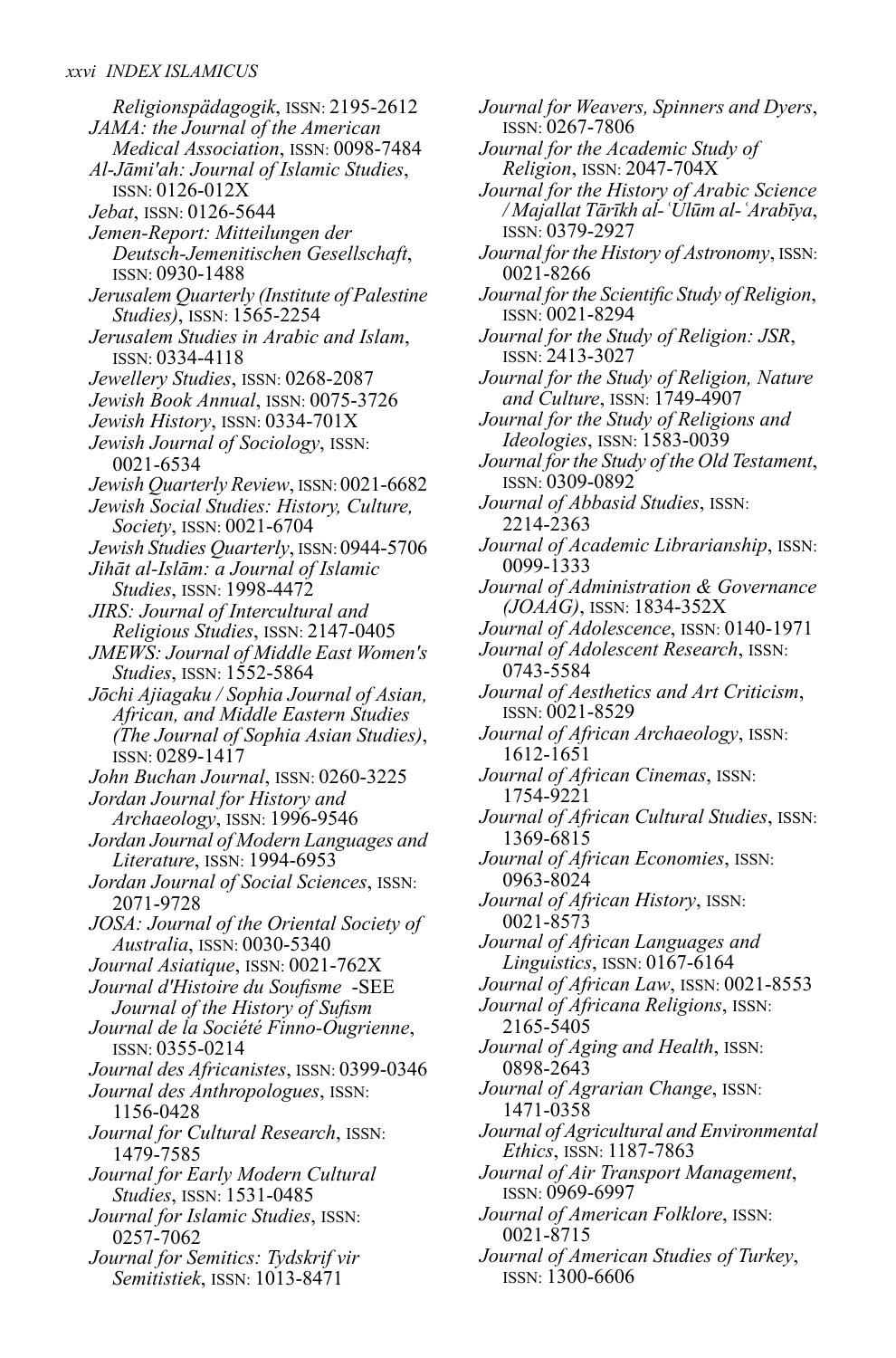*Journal of American and Canadian Studies*, ISSN: 0914-8035 *Journal of Anthropological Research*, ISSN: 0091-7710 *Journal of Applied Crystallography*, ISSN: 0021-8898 *Journal of Applied Sciences Research*, ISSN: 1816-157X *Journal of Arab & Muslim Media Research*, ISSN: 1751-9411 *Journal of Arabian Studies (Arabia, the Gulf, and the Red Sea)*, ISSN: 2153-4764 *Journal of Arabic Linguistics Tradition*, ISSN: 1542-3921 *Journal of Arabic Literature*, ISSN: 0085-2376 *Journal of Arabic and Islamic Studies*, ISSN: 0806-198X *Journal of Archaeological Science*, ISSN: 0305-4403 *Journal of Archaeological Science: Reports*, ISSN: 2352-409X *Journal of Architectural Conservation*, ISSN: 1355-6207 *Journal of Architectural Education*, ISSN: 1046-4883 *Journal of Architectural Engineering*, ISSN: 1076-0431 *Journal of Architectural Engineering Technology*, ISSN: 2168-9717 *Journal of Architectural and Planning Research*, ISSN: 0738-0895 *Journal of Architecture*, ISSN: 1360-2365 *Journal of Architecture and Planning*, ISSN: 1018-3604 *Journal of Architecture and Urbanism*, ISSN: 2029-7955 *Journal of Arid Environments*, ISSN: 0140-1963 *Journal of Art Crime*, ISSN: 1947-5926 *Journal of Art Historiography*, ISSN: 2042-4752 *Journal of Asian Architecture and Building Engineering*, ISSN: 1346-7581 *Journal of Asian Economics*, ISSN: 1049-0078 *Journal of Asian History*, ISSN: 0021-910X *Journal of Asian Studies*, ISSN: 0021-9118 *Journal of Asian and African Studies*, ISSN: 0021-9096 *Journal of Balkan & Near Eastern Studies*, ISSN: 1944-8953 *Journal of Beliefs & Values: Studies in Religion & Education*, ISSN: 1361-7672 *Journal of Bengal Art*, ISSN: 1607-1344 *Journal of Biological & Scientific Opinion*, ISSN: 2321-6328

*Journal of Biosocial Science*, ISSN: 0021-9320 *Journal of Black Studies*, ISSN: 0021-9347 *Journal of British Studies*, ISSN: 0021-9371 *Journal of Canadian Art History / Annales d'Histoire de l'Art Canadien*, ISSN: 0315-4297 *Journal of Catalan Intellectual History*, ISSN: 2014-1564 *Journal of Catholic Legal Studies*, ISSN: 1559-7962 *Journal of Central Asian Studies (University of Kashmir)*, ISSN: 0975-086X *Journal of Central and Inner Asian Dialogue*, ISSN: 2330-6602 *Journal of Ceramic History*, ISSN: 0449-5713 *Journal of Chinese Political Science*, ISSN: 1080-6954 *Journal of Cold War Studies*, ISSN: 1520-3972 *Journal of College ofLanguages(Baghdad University)*, ISSN: 9279-2074 *Journal of College of Sharia and Islamic Studies*, ISSN: 2523-1715 *Journal of Common Market Studies*, ISSN: 0021-9886 *Journal of Communication*, ISSN: 0021-9916 *Journal of Comparative Asian Development*, ISSN: 1533-9114 *Journal of Comparative Cultural Studies in Architecture*, ISSN: 1865-942X *Journal of Comparative Economics*, ISSN: 0147-5967 *Journal of Comparative Family Studies*, ISSN: 0047-2328 *Journal of Computer-Mediated Communication*, ISSN: 1083-6101 *Journal of Conflict Resolution*, ISSN: 0022-0027 *Journal of Conflict Studies*, ISSN: 1198-8614 *Journal of Conflict Transformation & Security*, ISSN: 2045-1903 *Journal of Consumer Culture*, ISSN: 1469-5405 *Journal of Contemporary African Studies*, ISSN: 0258-9001 *Journal of Contemporary Asia*, ISSN: 0047-2336 *Journal of Contemporary China*, ISSN: 1067-0564 *Journal of Contemporary Ethnography*, ISSN: 0891-2416

*Journal of Contemporary History*, ISSN: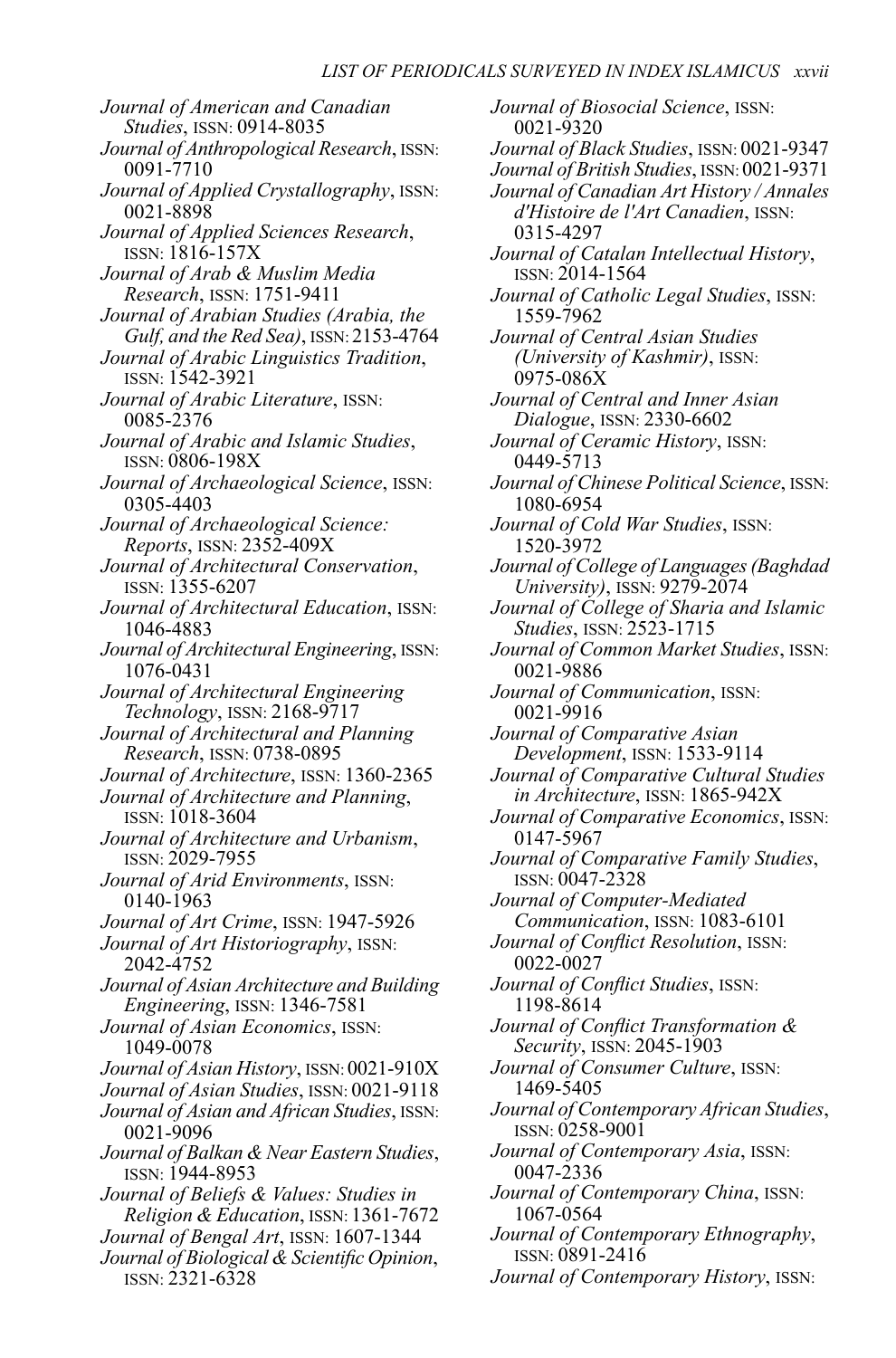0022-0094 *Journal of Contemporary Religion*, ISSN: 1353-7903 *Journal of Coptic Studies*, ISSN: 1016-5584 *Journal of Critical Multilingualism Studies*, ISSN: 2325–2871 *Journal of Critical Realism*, ISSN: 1476-7430 *Journal of Critical Studies in Language and Literature*, ISSN: 2732-4605 *Journal of Cross-Cultural Psychology*, ISSN: 0022-0221 *Journal of Cultural Economics*, ISSN: 0885-2545 *Journal of Cultural Heritage*, ISSN: 1296-2074 *Journal of Cultural Studies*, ISSN: 1595-0956 *Journal of Curatorial Studies*, ISSN: 2045-5836 *Journal of Current Southeast Asian Affairs*, ISSN: 1868-1034 *Journal of Democracy*, ISSN: 1045-5736 *Journal of Design History*, ISSN: 0952-4649 *Journal of Developing Areas*, ISSN: 0022-037X *Journal of Developing Societies*, ISSN: 0169-796X *Journal of Development Alternatives and Area Studies*, ISSN: 1651-9728 *Journal of Development Economics*, ISSN: 0304-3878 *Journal of Development Studies*, ISSN: 0022-0388 *Journal of Documentation*, ISSN: 0022-0418 *Journal of Early Modern History: Contacts, Comparisons, Contrasts*, ISSN: 1385-3783 *Journal of Eastern African Studies: Journal of the British Institute in Eastern Africa*, ISSN: 1753-1055 *Journal of Eastern Christian Studies*, ISSN: 0009-5141 *Journal of Eastern Mediterranean Archaeology and Heritage Studies*, ISSN: 2166-3548 *Journal of Economic Cooperation & Development*, ISSN: 1308-7800 *Journal of Economic History*, ISSN: 0022-0507 *Journal of Economic Integration*, ISSN: 1225-651X *Journal of Economic and Social Research*, ISSN: 1302-1060 *Journal of Ecumenical Studies*, ISSN:

0022-0558 *Journal of Education for Teaching*, ISSN: 0260-7476 *Journal of Education in Muslim Societies*, ISSN: 2641-0044 *Journal of Educational Resarch*, ISSN: 0022-0671 *Journal of Egyptian Archaeology*, ISSN: 0307-5133 *Journal of Eighteenth-Century Studies*, ISSN: 1754-0194 *Journal of Emerging Market Finance*, ISSN: 0972-6527 *Journal of Energy and Development*, ISSN: 0361-4476 *Journal of Engineering and Architecture*, ISSN: 2334-2986 *Journal of Environment & Development*, ISSN: 1070-4965 *Journal of Environmental Management*, ISSN: 0301-4797 *Journal of Environmental Studies and Sciences*, ISSN: 2190-6483 *Journal of Ethiopian Studies*, ISSN: 0304-2243 *Journal of Ethnic and Migration Studies*, ISSN: 1369-183X *Journal of Ethnology and Folkloristics*, ISSN: 1736-6518 *Journal of Ethnopharmacology*, ISSN: 0378-8741 *Journal of Eurasian Studies*, ISSN: 1879-3665 *Journal of European Studies*, ISSN: 0047-2441 *Journal of Family History: Studies in Family, Kinship, and Demography*, ISSN: 0363-1990 *Journal of Feminist Studies in Religion*, ISSN: 8755-4178 *Journal of Field Archaeology*, ISSN: 0093-4690 *Journal of Folklore Research*, ISSN: 0737-7037 *Journal of Gender Studies*, ISSN: 0958-9236 *Journal of General Education*, ISSN: 0021-3667 *Journal of Genocide Research*, ISSN: 1462-3528 *Journal of Geography and Regional Planning*, ISSN: 2070-1845 *Journal of Georgetown University-Qatar Middle Eastern Studies Student Association*, ISSN: 2311-8148 *Journal of Glass Studies*, ISSN: 0075-4250 *Journal of Global Analysis*, ISSN: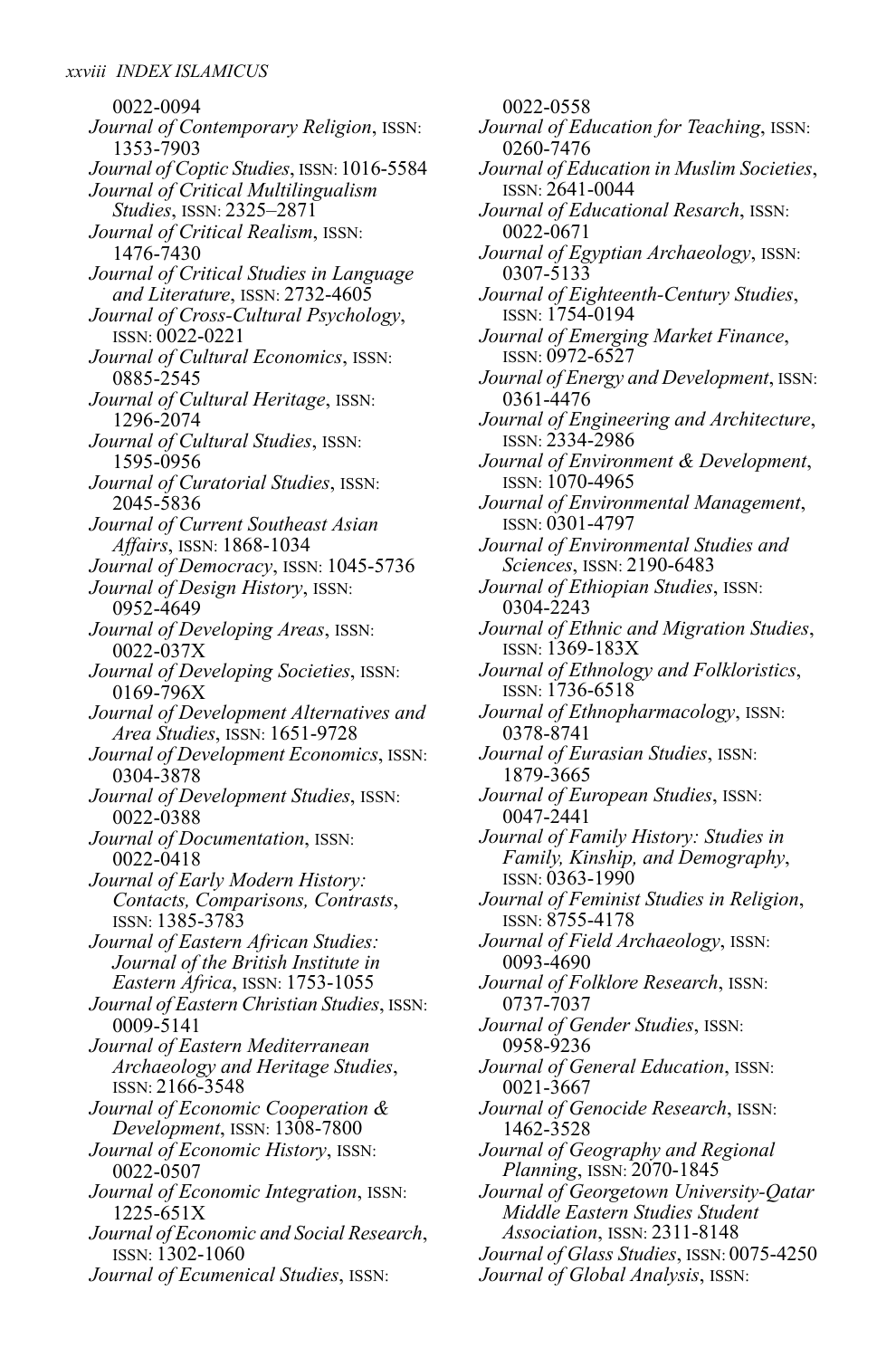2041-1944 *Journal of Global History*, ISSN:1740-0228 *Journal of Graphic Novels and Comics*, ISSN: 2150-4857 *Journal of Green Building*, ISSN: 1552-6100 *Journal of Hadith Studies*, ISSN: 2550-1488 *Journal of Higher Education in Africa*, ISSN: 0851-7762 *Journal of Historical Geography*, ISSN: 0305-7488 *Journal of Historical Sociology*, ISSN: 0952-1909 *Journal of Holy Land and Palestine Studies*, ISSN: 2054-1988 *Journal of Human Development and Capabilities*, ISSN: 1945-2829 *Journal of Human Rights*, ISSN: 1475-4835 *Journal of Human Rights Practice*, ISSN: 1757-9619 *Journal of Human Rights and the Environment*, ISSN: 1759-7188 *Journal of Human Rights in the Commonwealth*, ISSN: 2053-1699 *Journal of Iberian and Latin American Studies*, ISSN: 1470-1847 *Journal of Identity and Migration Studies*, ISSN: 1843-5010 *Journal of Immigrant & Refugee Services*, ISSN: 1536-2949 *Journal of Immigrant & Refugee Studies*, ISSN: 1556-2948 *Journal of Immigrant and Minority Health*, ISSN: 1557-1912 *Journal of Imperial and Commonwealth History*, ISSN: 0308-6534 *Journal of Indonesian Islam*, ISSN: 1978-6301 *Journal of Indonesian Social Sciences and Humanities*, ISSN: 1979-8431 *Journal of Information Science*, ISSN: 0165-5515 *Journal of Information Studies & Technology*, ISSN: 2616-4930 *Journal of Inner Asian Art and Archaeology*, ISSN: 1783-9025 *Journal of Instrumentation*, ISSN: 1748-0221 *Journal of Intercultural Studies*, ISSN: 0725-6868 *Journal of Interdisciplinary History*, ISSN: 0022-1953 *Journal of Interdisciplinary Music Studies. Disiplinlerarası Müzik Araştırmaları Dergisi*, ISSN: 1307-0401 *Journal of International Affairs*, ISSN: 0022-197X

*Journal of International Business and Cultural Studies*, ISSN: 2327-5391 *Journal of International Development*, ISSN: 0954-1748 *Journal of International Dispute Settlement*, ISSN: 2040-3585 *Journal of International Law and International Relations*, ISSN: 1712-2988 *Journal of International Law and Islamic Law*, ISSN: 2515-3951 *Journal of International Peacekeeping*, ISSN: 1875-4104 *Journal of International Political Theory*, ISSN: 1755-0882 *Journal of Interreligious Studies*, ISSN: 2380-8187 *Journal of Interrupted Studies*, ISSN: 2543-0122 *Journal of Intervention and Statebuilding*, ISSN: 1750-2977 *Journal of Islam in Asia*, ISSN: 1823-0970 *Journal of Islamic Accounting and Business Research*, ISSN: 1759-0817 *Journal of Islamic Archaeology*, ISSN: 2051-9710 *Journal of Islamic Architecture*, ISSN: 2086-2636 *Journal of Islamic Banking & Finance*, ISSN: 1814-8042 *Journal of Islamic Banking and Finance*, ISSN: 2374-2666 *Journal of Islamic Civilization in Southeast Asia*, ISSN: 2302-1799 *Journal of Islamic Economic Laws*, ISSN: 2655-9609 *Journal of Islamic Ethics*, ISSN: 2468-5534 *Journal of Islamic Faith and Practice*, ISSN: 2572-7893 *Journal of Islamic Finance*, ISSN: 2289-2109 *Journal of Islamic Law & Culture*, ISSN: 1528-817X *Journal of Islamic Legal Studies*, ISSN: 2519-1535 *Journal of Islamic Manuscripts*, ISSN: 1878-4631 *Journal of Islamic Marketing*, ISSN: 1759-0833 *Journal of Islamic Philosophy*, ISSN: 1536-4569 *Journal of Islamic Sciences/ İslâmî İlimler Dergisi*, ISSN: 1306-7044 *Journal of Islamic State Practices in International Law*, ISSN: 1742-4941 *Journal of Islamic Studies*, ISSN: 0955-2340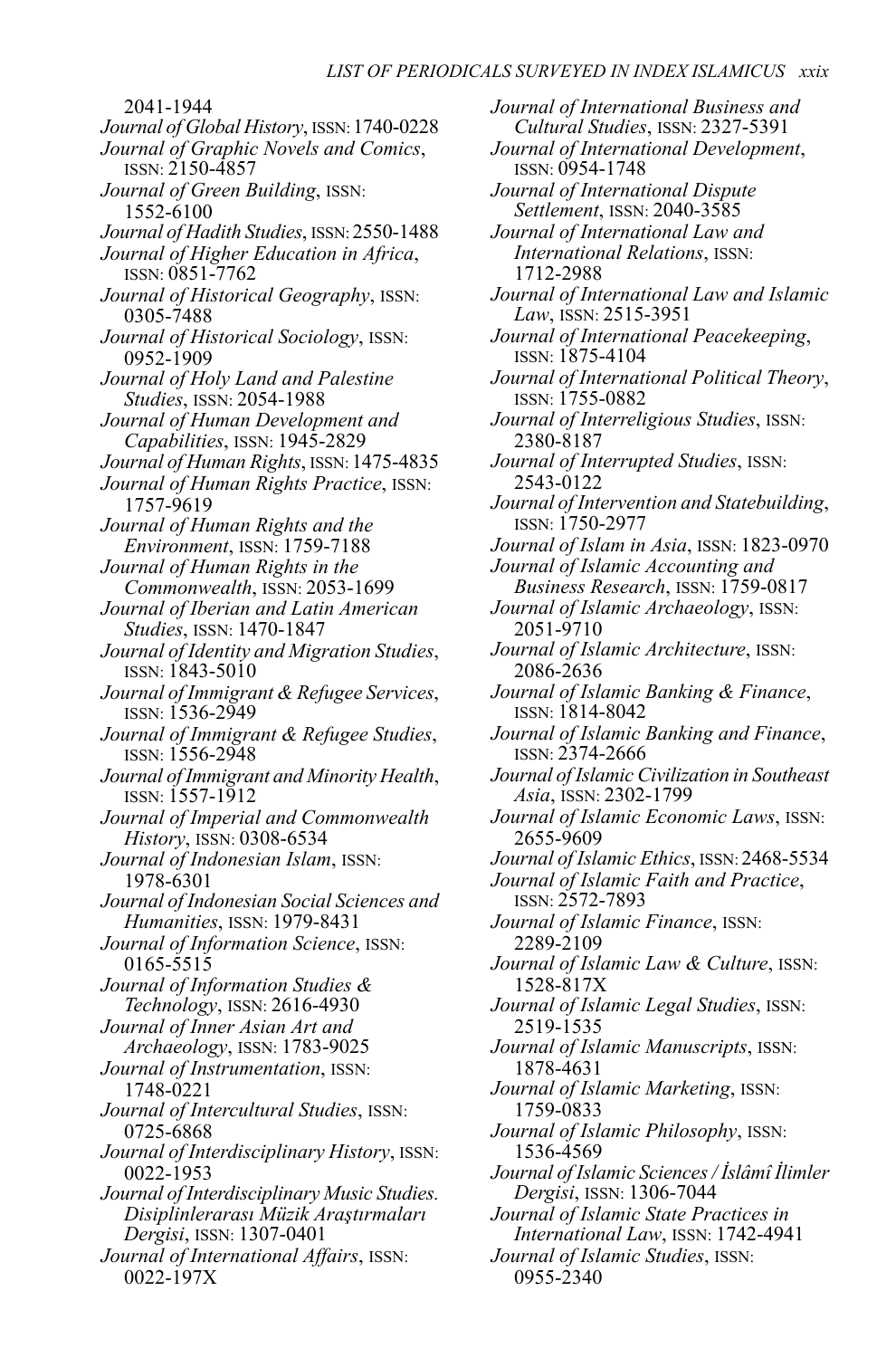*Journal of Islamic Studies and Culture*, ISSN: 2333-5904 *Journal of Islamic Thought and Civilization*, ISSN: 2075-0943 *Journal of Islamic and Religious Studies*, ISSN: 2518-5330 *Journal of Islamicjerusalem Studies / Beytülmakdis Araştırmaları Dergisi / Majallat Dirāsāt al-Quds al-Islāmīya*, ISSN: 1367-1936 *Journal of Israeli History: Politics, Society, Culture*, ISSN: 1353-1042 *Journal of Jewish Languages*, ISSN: 2213-4387 *Journal of Jewish Thought & Philosophy*, ISSN: 1053-699X *Journal of Juristic Papyrology*, ISSN: 0075-4277 *Journal of King Abdulaziz University: Arts and Humanities / Majallat Jāmiʿat al-Malik ʿAbd al-ʿAzīz: al-Ādāb wa-'l-ʿUlūm al-Insānīya*, ISSN: 1319-0989 *Journal of King Abdulaziz University: Islamic Economics / Majallat Jāmiʿat al-Malik ʿAbd al-ʿAzīz: al-Iqtiṣād al-Islāmī*, ISSN: 1018-7383 *Journal of King Saud University - Languages and Translation*, ISSN: 2210-8319 *Journal of Kirkuk University - Humanity Studies / Majallat Jāmiʿat Kirkūk li-l-Dirāsāt al-Insānīyah*, ISSN: 1992-1179 *Journal of Law*, ISSN: 1029-6069 *Journal ofLaw and Political Science*, ISSN: 2222-7288 *Journal of Law and Religion*, ISSN: 0748-0814 *Journal of Law, Philosophy and Culture*, ISSN: 1939-7917 *Journal of Law, Religion and State*, ISSN: 2212-6465 *Journal ofLaw and Social Deviance*, ISSN: 2164-4721 *Journal of Lesbian Studies*, ISSN: 1089-4160 *Journal of Levantine Studies*, ISSN: 2222-9891 *Journal of Librarianship and Information Science*, ISSN: 0961-0006 *Journal ofLibyan Studies*, ISSN: 1471-3403 *Journal of Life Economics*, ISSN: 2148-4139 *Journal of Maltese History*, ISSN: 2077-4338 *Journal of Maritime Archaeology*, ISSN:

1557-2285 *Journal of Marriage and Family*, ISSN: 0022-2445 *Journal of Material Culture*, ISSN: 1359-1835 *Journal of Materials and Environmental Science*, ISSN: 2028-2508 *Journal of Media Critiques*, ISSN: 2056-9785 *Journal of Medieval History*, ISSN: 0304-4181 *Journal of Medieval Iberian Studies*, ISSN: 1754-6559 *Journal of Medieval Military History*, ISSN: 1477-545X *Journal of Medieval Religious Cultures*, ISSN: 1947-6566 *Journal of Medieval and Early Modern Studies*, ISSN: 1082-9636 *Journal of Medieval and Islamic History*, ISSN: 2090-2883 *Journal of Mediterranean Studies*, ISSN: 1016-3476 *Journal of Men, Masculinities and Spirituality*, ISSN: 1177-2484 *Journal of Middle East Media*, ISSN: 1943-2224 *Journal of Military History*, ISSN: 0899-3718 *Journal of Modern African Studies*, ISSN: 0022-278X *Journal of Modern Craft*, ISSN: 1749-6772 *Journal of Modern History*, ISSN: 0022-2801 *Journal of Modern Jewish Studies*, ISSN: 1472-5886 *Journal of Money Laundering Control*, ISSN: 1368-5201 *Journal of Money, Investment and Banking*, ISSN: 1450-288X *Journal of Moral Education*, ISSN: 0305-7240 *Journal of Muamalat and Islamic Finance Research (JMIFR)*, ISSN: 1823-075X *Journal of Multicultural Counseling and Development*, ISSN: 0883-8534 *Journal of Multicultural Discourses*, ISSN: 1744-7143 *Journal of Multilingual and Multicultural Development*, ISSN: 0143-4632 *Journal of Musicological Research*, ISSN: 0141-1896 *Journal of Muslim Mental Health*, ISSN: 1556-4908 *Journal of Muslim Minority Affairs*, ISSN: 1360-2004 *Journal of Muslim Philanthropy & Civil*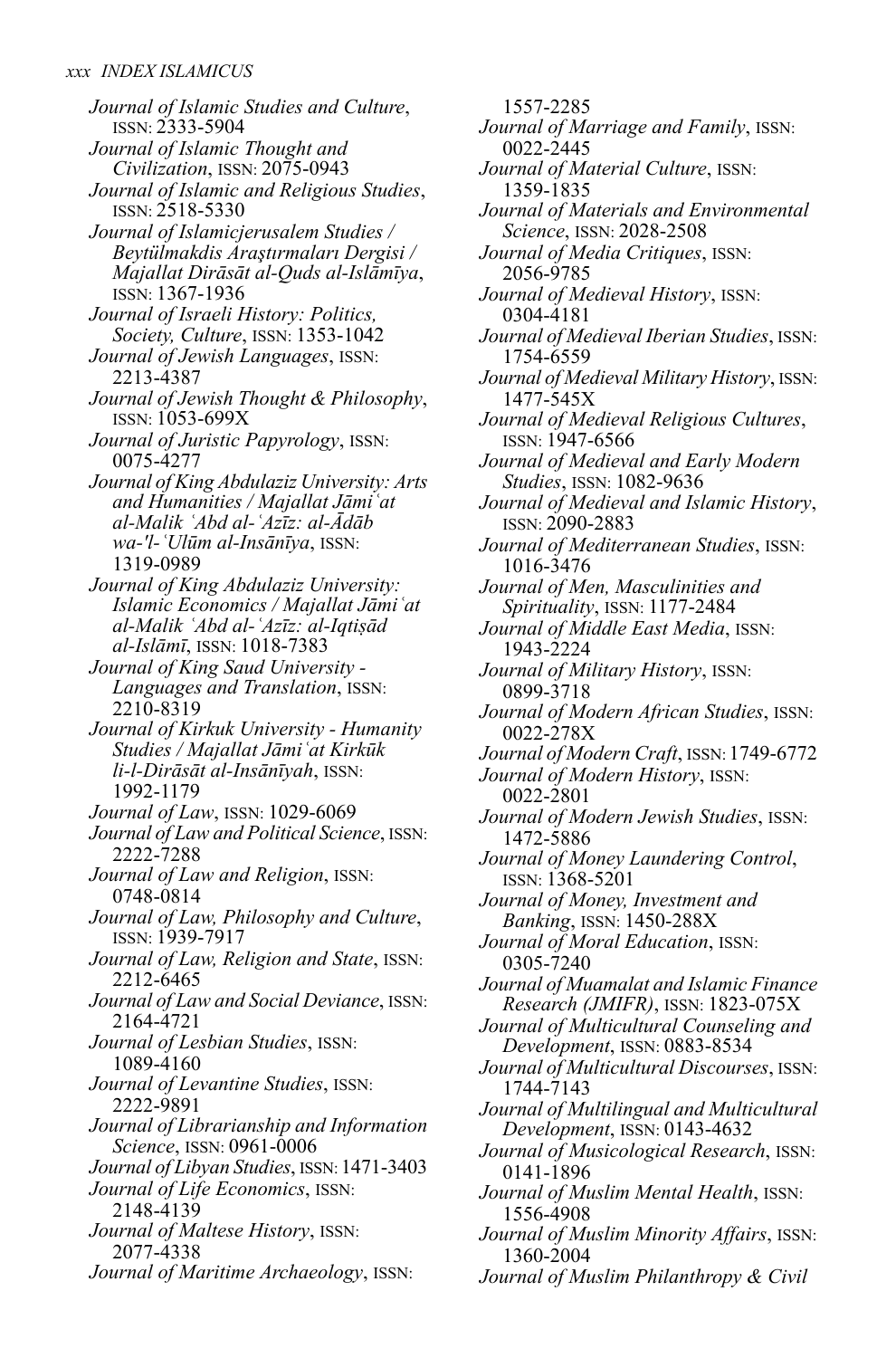*Society*, ISSN: 2572-6544 *Journal of Muslims in Europe*, ISSN: 2211-792X *Journal of Near Eastern Studies*, ISSN: 0022-2968 *Journal of North African Studies*, ISSN: 1362-9387 *Journal of Oriental and African Studies*, ISSN: 1105-3518 *Journal of Palestine Studies*, ISSN: 0377-919X *Journal of Palestinian Refugee Studies*, ISSN: 2046-7060 *Journal of Peace Research*, ISSN: 0022-3433 *Journal of Peacebuilding & Development*, ISSN: 1542-3166 *Journal of Peasant Studies*, ISSN: 0306-6150 *Journal of Persianate Studies*, ISSN: 1874-7094 *Journal of Philosophy, Culture and Political Science*, ISSN: 1563-0307 *Journal of Phonetics*, ISSN: 0095-4470 *Journal of Politeness Research*, ISSN: 1612-5681 *Journal of Political Ideologies*, ISSN: 1356-9317 *Journal of Politics*, ISSN: 0022-3816 *Journal of Politics and Law*, ISSN: 1913-9047 *Journal of Popular Culture*, ISSN: 0022-3840 *Journal of Popular Film and Television*, ISSN: 0195-6051 *Journal of Population Economics*, ISSN: 0933-1433 *Journal of Population Research*, ISSN: 1443-2447 *Journal of Postcolonial Writing*, ISSN: 1744-9855 *Journal of Power Institutions in Post-Soviet Societies*, ISSN: 1769-7069 *Journal of Pragmatics: an Interdisciplinary Journal of Language Studies*, ISSN: 0378-2166 *Journal of Public Health Policy*, ISSN: 0197-5897 *Journal of Punjab Studies*, ISSN:0971-5223 *Journal of Qafqaz University*, ISSN: 1302-6763 *Journal of Qafqaz University: Economics and Administration*, ISSN: 2310-9076 *Journal of Qafqaz University: Law, History and Political Sciences*, ISSN: 2311-1259

*Journal of Qafqaz University: Philology*

*and Pedagogy*, ISSN: 2310-9009 *Journal of Qurʾanic Studies / Majallat al-Dirāsāt al-Qurʾānīya*, ISSN: 1465-3591 *Journal of Raman Spectroscopy*, ISSN: 0377-0486 *Journal of Refugee Studies*, ISSN: 0951-6328 *Journal of Religion*, ISSN: 0022-4189 *Journal of Religion and Demography*, ISSN: 2589-7411 *Journal of Religion and Film*, ISSN: 1092-1311 *Journal of Religion and Health*, ISSN: 0022-4197 *Journal of Religion and Popular Culture*, ISSN: 1703-289X *Journal of Religion and Society*, ISSN: 1522-5658 *Journal of Religion and Violence*, ISSN: 2159-6808 *Journal of Religion in Africa*, ISSN: 0022-4200 *Journal of Religion in Europe*, ISSN: 1874-8910 *Journal of Religion in Japan*, ISSN: 2211-8330 *Journal of Religion, Media and Digital Culture*, ISSN: 2165-9214 *Journal of Religious Culture = Journal für Religionskultur*, ISSN: 1434-5935 *Journal of Religious Ethics*, ISSN: 0384-9694 *Journal of Religious Studies of the University of Chitral (UOCHJRS)*, ISSN: 2616-6496 *Journal of Research in Gender Studies*, ISSN: 2164-0262 *Journal of Risk Finance*, ISSN: 1526-5943 *Journal of Rotterdam Islamic and Social Sciences*, ISSN: 1877-6671 *Journal of Rural Studies*, ISSN: 0743-0167 *Journal of Scholarly Publishing*, ISSN: 1198-9742 *Journal of Sciences, Islamic Republic of Iran*, ISSN: 1016-1104 *Journal of Semitic Studies*, ISSN: 0022-4480 *Journal of Shiʿa Islamic Studies*, ISSN: 1748-9423 *Journal of Social Archaeology*, ISSN: 1469-6053 *Journal of Social History*, ISSN: 0022-4529 *Journal of Social Issues*, ISSN: 0022-4537 *Journal of Social Psychology*, ISSN: 0022-4545 *Journal of Social Sciences (Government*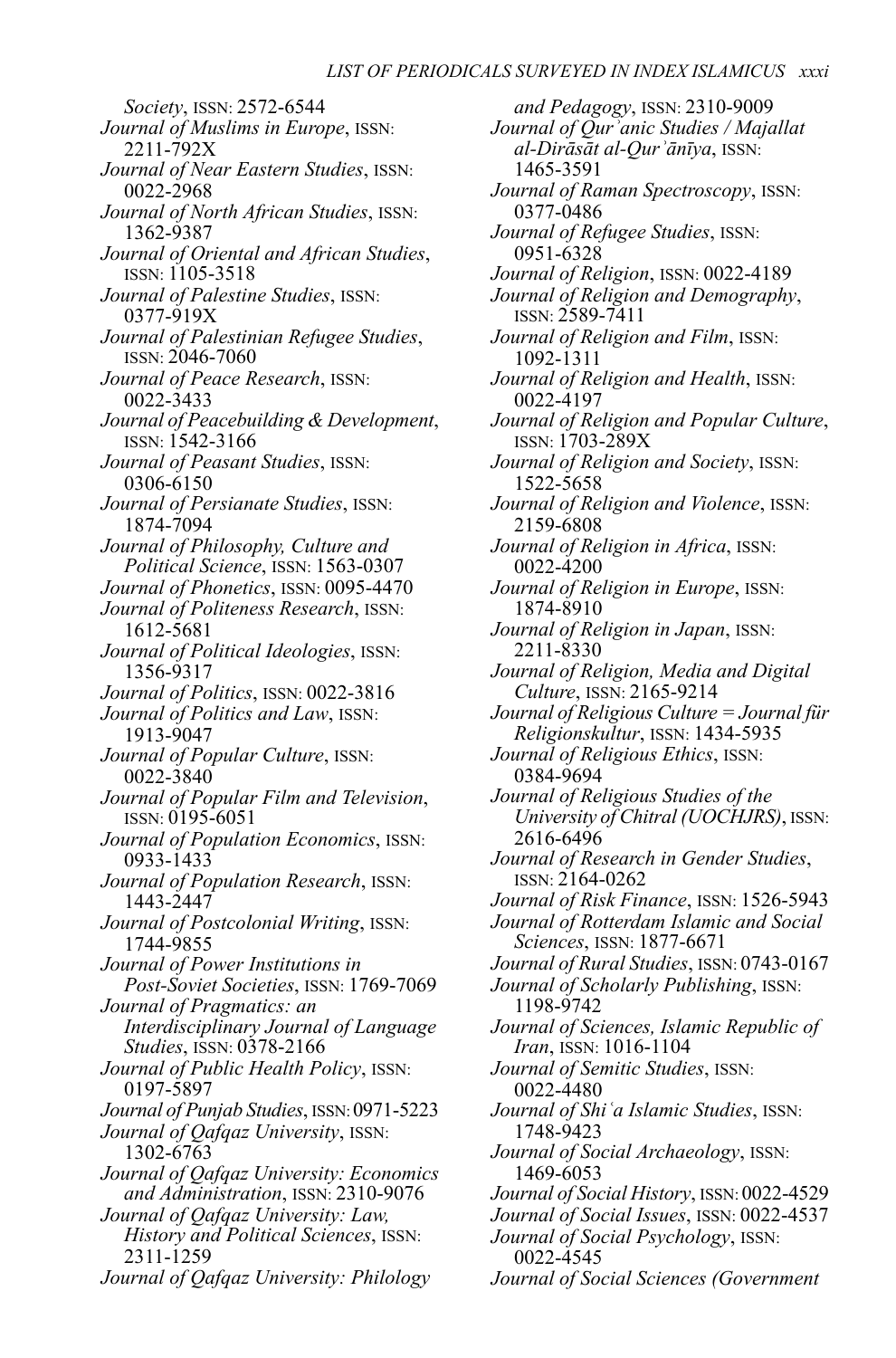*College University, Faisalabad)*, ISSN: 1812-9687 *Journal of Social Studies Education Research (JSSER)*, ISSN: 1309-9108 *Journal of Sociolinguistics*, ISSN: 1360-6441 *Journal of Sociology*, ISSN: 1440-7833 *Journal of South Asian Development*, ISSN: 0973-1741 *Journal of South Asian and Middle Eastern Studies*, ISSN: 0149-1784 *Journal of Southeast Asian Architecture*, ISSN: 0218-9593 *Journal of Southeast Asian Economies*, ISSN: 2339-5095 *Journal of Southeast Asian Studies*, ISSN: 0022-4634 *Journal of Southern Europe and the Balkans*, ISSN: 1461-3190 *Journal of Spanish Cultural Studies*, ISSN: 1463-6204 *Journal of Strategic Studies*, ISSN: 0140-2390 *Journal of Substance Use*, ISSN: 1465-9891 *Journal of Sufi Studies*, ISSN: 2210-5948 *Journal of Sustainable Development*, ISSN: 1913-9063 *Journal of the Musical Artsin Africa*, ISSN: 1812-1004 *Journal of Theological Studies*, ISSN: 0022-5185 *Journal of Thermal Analysis and Calorimetry*, ISSN: 1388-6150 *Journal of Traditional Building, Architecture and Urbanism*, ISSN: 2660-5821 *Journal ofTranscultural Medieval Studies*, ISSN: 2198-0357 *Journal of Transcultural Studies*, ISSN: 2191-6411 *Journal of Travel & Tourism Marketing*, ISSN: 1054-8408 *Journal of Tropical Pediatrics*, ISSN: 0142-6338 *Journal of Turkish Literature: JTL*, ISSN: 1302-1532 *Journal ofTurkish Studies.Türklük Bilgisi Araştırmaları*, ISSN: 0743-0019 *Journal of Universal History Studies*, ISSN: 2667-4432 *Journal of Urban Design*, ISSN: 1357-4809 *Journal of Urban History*, ISSN: 0096-1442 *Journal of Vietnamese Studies*, ISSN: 1559-372X *Journal of Visual Art Practice*, ISSN: 1470-2029 *Journal of Visual Culture*, ISSN: 1470-4129 *Journal of War and Culture Studies*, ISSN: 1752-6272 *Journal of Women's History*, ISSN: 1042-7961 *Journal of Women, Politics & Policy*, ISSN: 1554-477X *Journal of Womens Health*, ISSN: 1540-9996 *Journal of World Architecture*, ISSN: 2208-3480 *Journal of World History*, ISSN: 1045-6007 *Journal of World Intellectual Property*, ISSN: 1422-2213 *Journal of World Literature*, ISSN: 2405-6472 *Journal of Yaşar University*, ISSN: 1305-970X *Journal of al-Tamaddun / Al-Tamaddun*, ISSN: 1823-7517 *Journal of the American Academy of Religion*, ISSN: 0002-7189 *Journal of the American Oriental Society*, ISSN: 0003-0279 *Journal of the Arms & Armour Society*, ISSN: 0004-2439 *Journal of the Asia Pacific Economy*, ISSN: 1354-7860 *Journal of the Australian Early Medieval Association*, ISSN: 1449-9320 *Journal of the Bible and its Reception*, ISSN: 2329-440X *Journal of the Canadian Society for Coptic Studies*, ISSN: 2161-878X *Journal of the Canadian Society for Syriac Studies*, ISSN: 1499-6367 *Journal of the Contemporary Study of Islam*, ISSN: 2633-7282 *Journal of the David Collection*, ISSN: 1603-5313 *Journal of the Economic and Social History of the Orient*, ISSN: 0022-4995 *Journal of the General Union of Arab Archaeologists (Arabic edition)*, ISSN: 2536-9822 *Journal of the General Union of Arab Archaeologists (foreign-language edition)*, ISSN: 2537-026X *Journal of the Henry Martyn Institute*, ISSN: 0970-4698 *Journal of the History of Ideas*, ISSN: 0022-5037 *Journal of the History of International Law*, ISSN: 1388-199x *Journal of the History of International Law*, ISSN: 1388-199X *Journal of the History of Medicine and*

*Allied Sciences*, ISSN: 0022-5045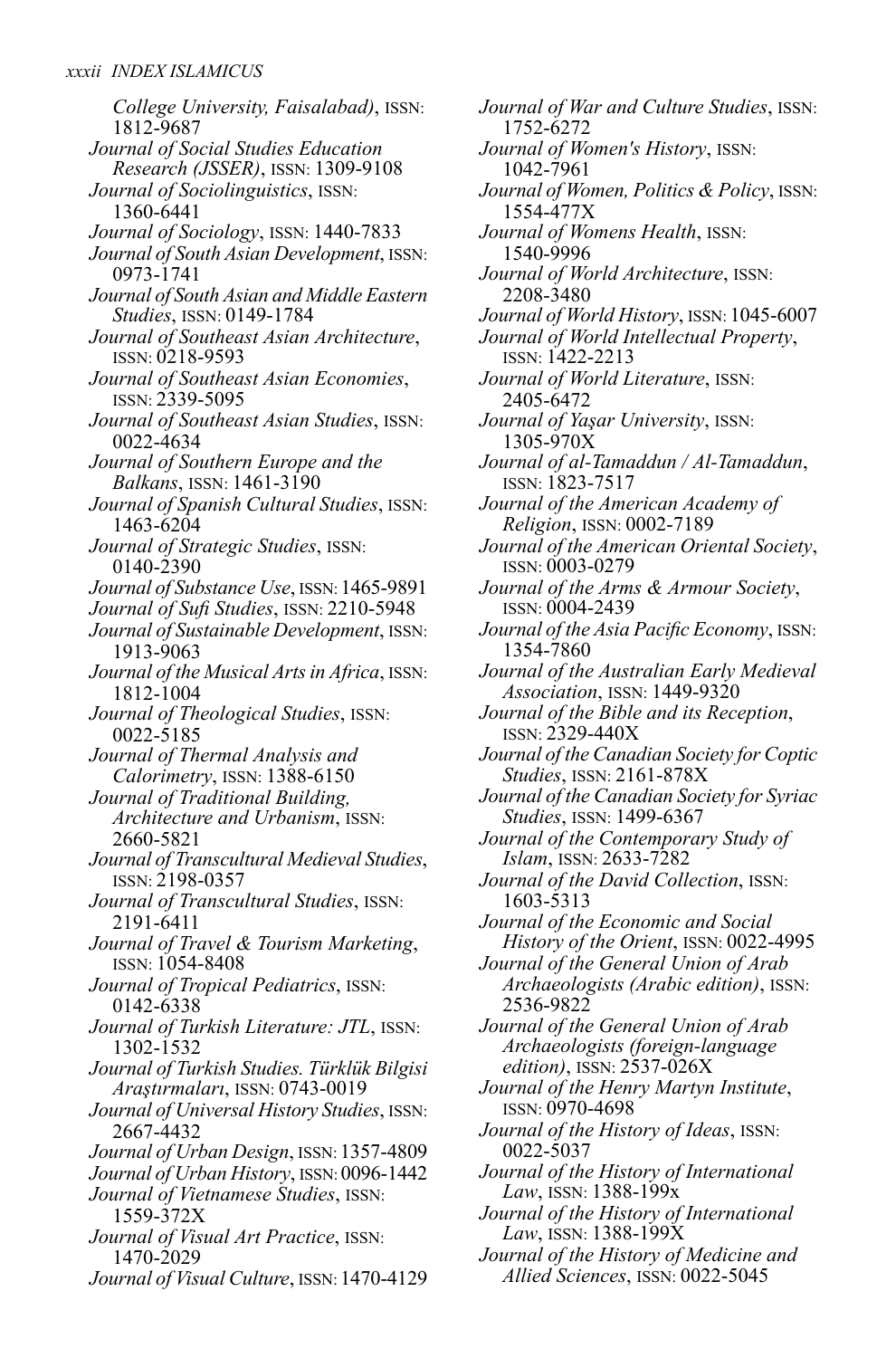*Journal of the History of Sexuality*, ISSN: 1043-4070 *Journal of the History of Sexuality*, ISSN: 0022-5053 *Journal of the History of the Neurosciences: Basic and Clinical Perspectives*, ISSN: 0964-704X *Journal of the Institute of Bangladesh Studies*, ISSN: 0256-503X *Journal of the International Phonetic Association*, ISSN: 0025-1003 *Journal of the International Qurʾanic Studies Association*, ISSN: 2474-8390 *Journal of the International Society for the History of Islamic Medicine*, ISSN: 1303-667X *Journal of the Islamic Medical Association of North America*, ISSN: 0899-8299 *Journal of the Malaysian Branch of the Royal Asiatic Society*, ISSN: 0216-7353 *Journal of the Medical Library Association*, ISSN: 1536-5050 *Journal of the Middle East and Africa*, ISSN: 2152-0844 *Journal of the Numismatic Society of India*, ISSN: 0029-6066 *Journal of the Ottoman and Turkish Studies Association*, ISSN: 2376-0699 *Journal of the Pakistan Historical Society*, ISSN: 0030-9796 *Journal of the Printing Historical Society*, ISSN: 0079-5321 *Journal of the Research Society of Pakistan*, ISSN: 0034-5431 *Journal of the Royal Anthropological Institute*, ISSN: 1359-0987 *Journal of the Royal Asiatic Society*, ISSN: 1356-1863 *Journal of the Royal Musical Association*, ISSN: 0269-0403 *Journal of the Walters Art Museum*, ISSN: 0083-7156 *Journal of the Warburg and Courtauld Institutes*, ISSN: 0075-4390 *Journal18*, ISSN: 2470-5683 *Journalism*, ISSN: 1464-8849 *JSAH: Journal of the Society of Architectural Historians*, ISSN: 0037-9808 *Judaica Petropolitana*, ISSN: 2307-9053 *Judaïsme Ancien - Ancient Judaism*, ISSN: 2294-9321 *Jurnal Fiqh. Journal of Fiqh*, ISSN: 1823-089X *Jurnal Hadhari: an International Journal*, ISSN: 1985-6830 *Jurnal Ilmiah Islam Futura*, ISSN:

1412-1190 *Jurnal Pengajian Media Malaysia / Malaysian Journal of Media Studies*, ISSN: 1511-2284 *Jurnal Syariah*, ISSN: 0128-6730 *Kadın / Woman 2000: Kadın Araştırmaları Dergisi / Journal for Women's Studies*, ISSN: 1302-9916 *Kajian Malaysia*, ISSN: 0127-4082 *Kalam: Journal of IslamicTheology*, ISSN: 2520-7636 *Kansalliskirjasto*, ISSN: 1459-3467 *Kanz Philosophia*, ISSN: 2442-5451 *Karadeniz Araştırmaları*, ISSN: 1304-6918 *Kasetsart Journal: Social Sciences*, ISSN: 0125-8370 *Kaygı: Uludağ Üniversitesi Fen Edebiyat Fakültesi Felsefe Dergisi / Uludag University Faculty of Arts and Sciences Journal of Philosophy*, ISSN: 1303-4251 *Keletkutatás*, ISSN: 0133-4778 *Keramika (een Uitgave van (de Vrienden van) Keramiekmuseum Princessehof)*, ISSN: 0925-997X *Kervan: International Journal of Afro-Asiatic Studies*, ISSN: 1825-263X *Khil`a: Journal for Dress and Textiles of the Islamic World*, ISSN: 1781-2534 *Al-Khitab*, ISSN: 1112-7082 *KHRP Legal Review*, ISSN: 1748-0639 *Kilis 7 Aralık Üniversitesi İlahiyat Fakültesi Dergisi*, ISSN: 2148-7634 *Kom: Časopis za Religijske Nauke*, ISSN: 2334-6396 *Kritika: Explorations in Russian and Eurasian History*, ISSN: 1208-2071 *Kroatologija*, ISSN: 1847-8050 *KronoScope: Journal for the Study of Time*, ISSN: 1567-715X *Kungl. Vitterhets Historie och Antikvitets Akademiens Årsbok*, ISSN: 0083-6796 *Kurdish Studies*, ISSN: 2051-4883 *Kyoto Bulletin of Islamic Area Studies. Isuramu Sekai Kenkyu*, ISSN: 1881-8323 *Kölner Zeitschrift für Soziologie und Sozialpsychologie*, ISSN: 0023-2653 *L'Année du Maghreb*, ISSN: 1952-8108 *L2 Journal*, ISSN: 1945-0222 *La Corónica*, ISSN: 0193-3892 *Laboratorio de Arte: Revista del Departamento de Historia del Arte*, ISSN: 1130-5762 *Labour, Capital and Society. Travail, Capital et Société*, ISSN: 0706-1706 *Lahore Journal of Economics*, ISSN: 1811-5438

*Lamma: A Journal of Libyan Studies*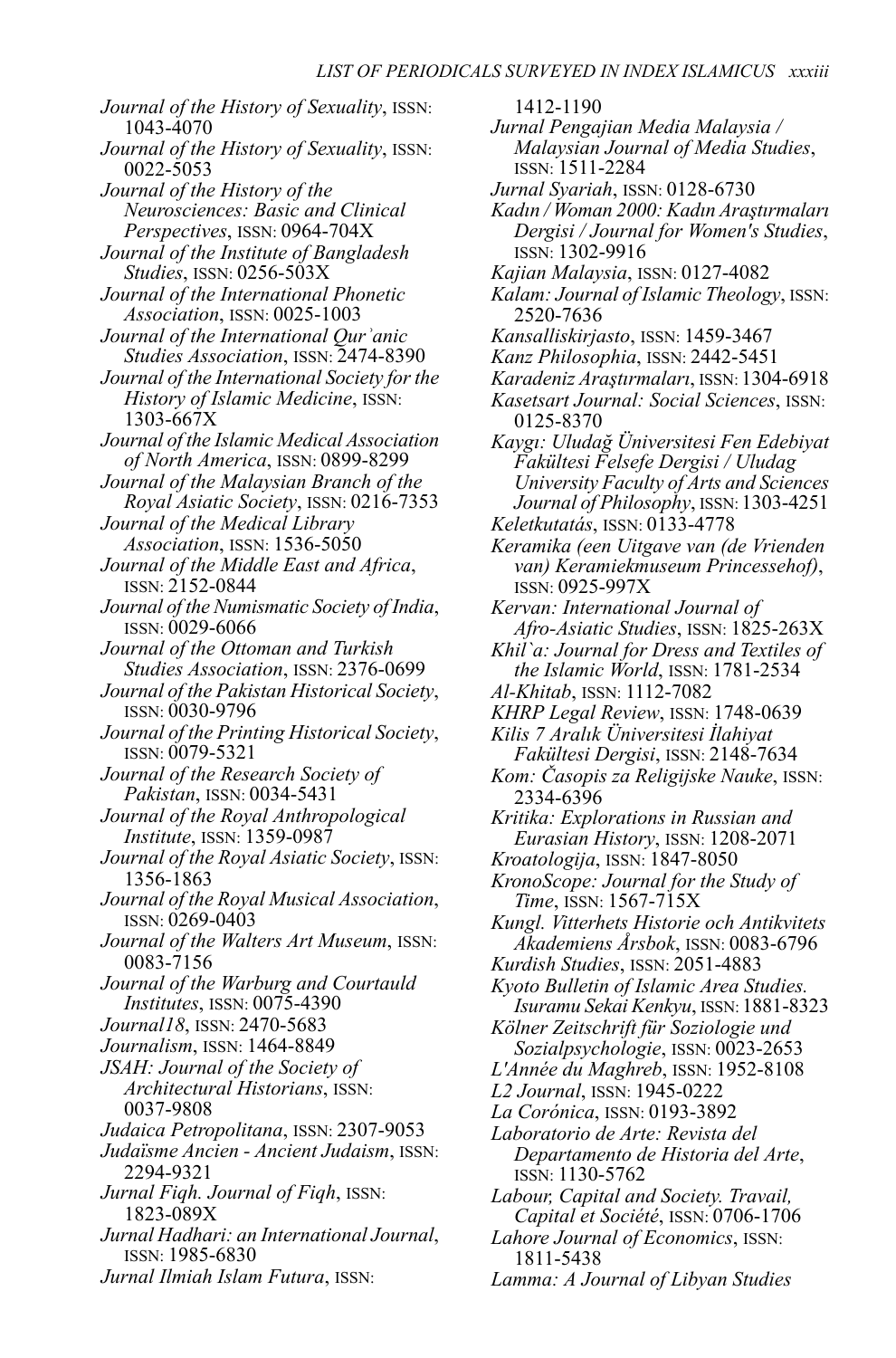*Land Economics*, ISSN: 0023-7639 *Landscape Research*, ISSN: 0142-6397 *Langage & Société*, ISSN: 0181-4095 *Language Dynamics and Change*, ISSN: 2210-5824 *Language Policy*, ISSN: 1568-4555 *Language Sciences (Tokyo, Oxford, Amsterdam)*, ISSN: 0388-0001 *Language Variation and Change*, ISSN: 0954-3945 *Language andLinguistics Compass*, ISSN: 1749-818X *Language in Society*, ISSN: 0047-4045 *Language: Journal of the Linguistic Society of America*, ISSN: 0097-8507 *Language Scholar*, ISSN: 2398-8509 *Langues et Littératures du Monde Arabe*, ISSN: 1625-5194 *Late Antique Archaeology*, ISSN: 1570-6893 *LavalThéologique et Philosophique*, ISSN: 0023-9054 *Law & Ethics of Human Rights*, ISSN: 1938-2545 *Law & Social Inquiry*, ISSN: 0897-6546 *Law & Society Review*, ISSN: 0023-9216 *Law and History Review*, ISSN: 0738-2480 *Law, Culture and the Humanities*, ISSN: 1743-8721 *LEA - Lingue e Letterature d'Oriente e d'Occidente*, ISSN: 1824-4920 *Learning, Culture and Social Interaction*, ISSN: 2210-6561 *Le Carte e la Storia*, ISSN: 1123-5624 *Legado Andalusí*, ISSN: 1695-1662 *Legal Infomation Management*, ISSN: 1472-6696 *Leonardo: Journal of the International Society for the Arts, Sciences and Technology*, ISSN: 0024-094X *Les Cahiers d'EMAM: Études sur le Monde Arabe et la Méditerranée*, ISSN: 1969-248X *Letter Arts Review*, ISSN: 1076-7339 *Levant: The Journal of the Council for British Research in the Levant*, ISSN: 0075-8914 *Levantine Review: The Journal of Near Eastern and Mediterranean Studies at Boston College*, ISSN: 2164-6678 *Lexicographica*, ISSN: 0175-6206 *LIA: Language, Interaction and Acquisition. Langage, Interaction et Acquisition*, ISSN: 1879-7865 *Lias: Journal of Early Modern Intellectual Culture and its Sources*, ISSN: 2033-4753

*Liber Annuus*, ISSN: 0081-8933 *Libraries & Culture*, ISSN: 0894-8631 *Libraries & the Cultural Record*, ISSN: 1932-4855 *Library & Archival Security*, ISSN: 0196-0075 *Library & Information History*, ISSN: 1758-3489 *Library Review*, ISSN: 0024-2535 *Library: the Transactions of the Bibliographical Society*, ISSN: 0024-2160 *Libri Gedanenses*, ISSN: 0075-9163 *Libri: International Journal of Libraries and Information Services*, ISSN: 0024-2667 *Libyan Studies*, ISSN: 0263-7189 *LiCArC (Littérature et culture arabes contemporaines)*, ISSN: 2270-7220 *Light & Islamic Review*, ISSN: 1060-4596 *The Light of Islam*, ISSN: 2181-9939 *Lingua e Stile*, ISSN: 0024-385X *Lingue e Linguaggio*, ISSN: 1720-9331 *Linguistica Online*, ISSN: 1801-5336 *Linguistic Inquiry*, ISSN: 0024-3892 *Linguistic Review*, ISSN: 0167-6318 *Linguistics: an Interdisciplinary Journal of the Language Sciences*, ISSN: 0024-3949 *Linguistics in the Netherlands*, ISSN: 0929-7332 *Linguistique: Revue de la Société Internationale de Linguistique Fonctionnelle*, ISSN: 0075-966X *Literary Review: an International Journal of Contemporary Writing*, ISSN: 0024-4589 *Literature & Theology*, ISSN: 0269-1205 *Literature Compass*, ISSN: 1741-4113 *Local Environment (The International Journal of Justice and Sustainability)*, ISSN: 1354-9839 *London Review of InternationalLaw*, ISSN: 2050-6325 *Los Muestros*, ISSN: 0777-8767 *Luqmān: Annales des Presses Universitaires d'Iran*, ISSN: 0259-904X *Lusotopie*, ISSN: 1257-0273 *L'Espace Politique. Revue en ligne de géographie politique et de géopolitique*, ISSN: 1958-5500 *Maarif-e Raza: an Islamic Research Journal*, ISSN: 2218-0834 *MacalesterInternational*, ISSN: 1081-9649 *Macla*, ISSN: 1885-7264 *Al-Madrassa al-Maghribiya*, ISSN:

2028-0947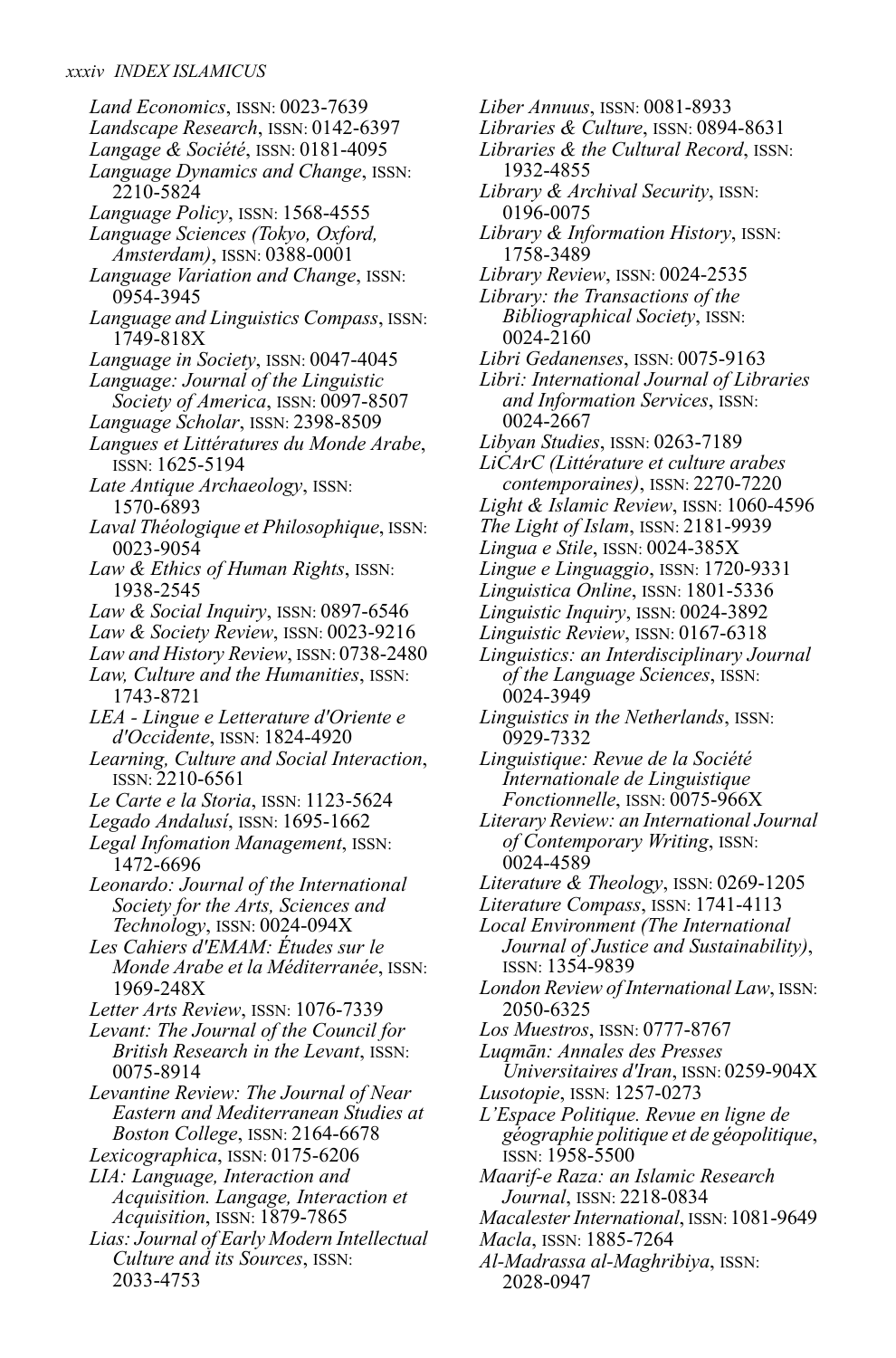*Madrider Mitteilungen*, ISSN: 0418-9744 *Magazin Istoric*, ISSN: 0541-881X *Maghreb-Machrek*, ISSN: 1762-3162 *Maghreb Review: A Quarterly journal on the Maghreb, the Middle East, Africa and Islamic Studies*, ISSN: 0309-457X *Magic, Ritual, and Witchcraft*, ISSN: 1556-8547 *Magriberia*, ISSN: 1113-0337 *Mainake: Estudios de Arqueología Malagueña*, ISSN: 0212-078X *Malaysian Journal of Economic Studies*, ISSN: 1551-4554 *Maledicta*, ISSN: 0363-3659 *Mamlūk Studies Review*, ISSN: 1086-170X *Management Research Review*, ISSN: 2040-8277 *Managerial Finance*, ISSN: 0307-4358 *Manas Journal of Social Sciences*, ISSN: 1624-7215 *Manazir*, ISSN: 2673-4354 *Mānoa*, ISSN: 1045-7909 *Manquso: Gacetilla de Estudios Epigráficos yNumismáticos Andalusíes*, ISSN: 2444-6440 *Manuscript Cultures*, ISSN: 1867-9617 *Manuscript Studies: a Journal of the Schoenberg Institute for Manuscript Studies*, ISSN: 2381-5329 *Manuscripta*, ISSN: 0025-2603 *Manuscripta Orientalia: International Journal for Oriental Manuscript Research*, ISSN: 1238-5018 *Manusia dan Masyarakat. Man and Society*, ISSN: 0126-8678 *Mappemonde*, ISSN: 0764-3470 *Marburg Journal of Religion*, ISSN: 1612-2941 *Mare Erythræum*, ISSN: 1436-8234 *Mārg*, ISSN: 0972-1444 *Marketing and Branding Research*, ISSN: 2476-3160 *Marq: Arqueología y Museos*, ISSN: 1885-3145 *Marriage & Family Review*, ISSN: 0149-4929 *Al-Masāq: Islam and the Medieval Mediterranean*, ISSN: 0950-3110 *Al-Masar / Al-Masār*, ISSN: 1528-6657 *Mashriq & Mahjar*, ISSN: 2169-4435 *Materia Giudaica*, ISSN: 2282-4499 *Material Religion: the Journal of Objects, Art and Belief*, ISSN: 1743-2200 *Mathal/Mashal: Journal of Islamic and Judaic Multidisciplinary Studies*, ISSN: 2168-538X *Matériaux Arabes et Sudarabiques. Nuṣūṣ*

*wa-Abḥāth ʿArabīya wa-ʿArabīya Janūbīya*, ISSN: 0295-0847 *Mawlana Rumi Review*, ISSN: 2042-3357 *Max Planck Yearbook of United Nations Law Online*, ISSN: 1875-7413 *McGill Journal of Middle East Studies. Revue d'Études du Moyen-Orient de McGill*, ISSN: 1206-0712 *Meat Science*, ISSN: 0309-1740 *Media History*, ISSN: 1368-8804 *Media, Culture & Society*, ISSN: 0163-4437 *Media, War & Conflict*, ISSN: 1750-6352 *Mediaeval Studies*, ISSN: 0076-5872 *Mediaevalia*, ISSN: 0361-946X *Medical Anthropology: Cross-Cultural Studies in Health and Illness*, ISSN: 0145-9740 *Medical Anthropology Quarterly: International Journal for the Analysis of Health*, ISSN: 0745-5194 *Medical History*, ISSN: 0025-7273 *Medical Journal of Basrah University*, ISSN: 0253-0759 *Medicine, Conflict and Survival*, ISSN: 1362-3699 *Medieval Encounters: Jewish, Christian and Muslim Culture in Confluence and Dialogue*, ISSN: 1380-7854 *Medieval History Journal*, ISSN:0971-9458 *Medieval Worlds*, ISSN: 2412-3196 *Médiévales*, ISSN: 0751-2708 *Medievalia (Barcelona)*, ISSN: 0211-3473 *Medievalia et Humanistica: Studies in Medieval & Renaissance Culture*, ISSN: 0076-6127 *Medievalismo: Revista de la Sociedad Española de Estudios Medievales*, ISSN: 1131-8155 *Medioevo: Rivista di Storia della Filosofia Medievale*, ISSN: 0391-2566 *Mediterrán Tanulmányok: Études sur la Région Méditerranéenne*, ISSN: 0238-8308 *Mediterranea*, ISSN: 2445-2378 *Mediterranea: Ricerche Storiche*, ISSN: 1824-3010 *Mediterranean Archaeology & Archaeometry*, ISSN: 1108-9628 *Mediterranean Historical Review*, ISSN: 0951-8967 *Mediterranean Journal of Social Sciences*, ISSN: 2039-9340 *Mediterranean Language Review*, ISSN: 0724-7567 *Mediterranean Politics*, ISSN: 1362-9395 *Mediterranean Quarterly*, ISSN:1047-4552 *Mediterranean Studies: the Journal of the*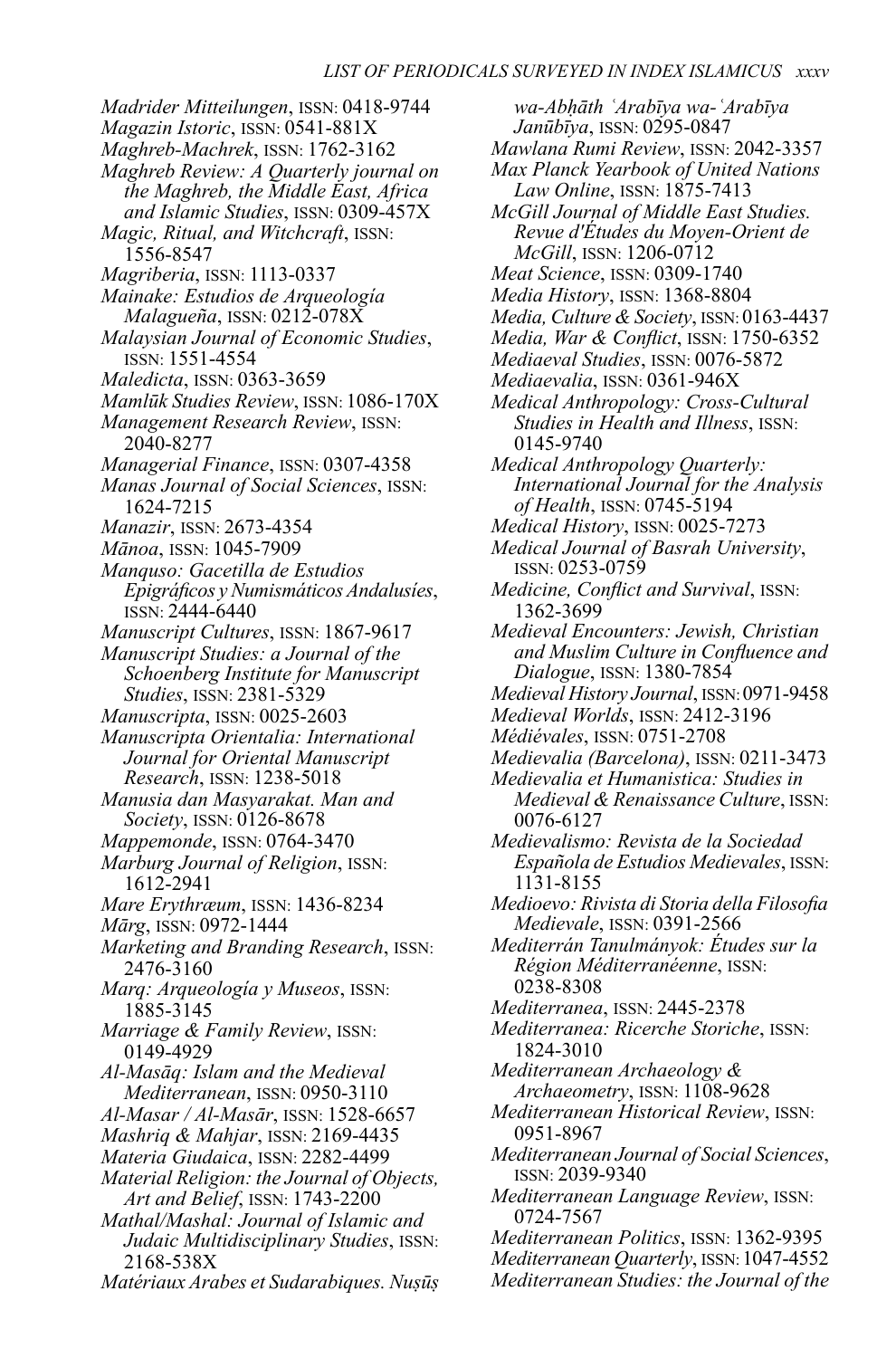*Mediterranean Studies Association*, ISSN: 1074-164X *Méditerranée: Revue Géographique des Pays Méditerranéens*, ISSN: 0025-8296 *Mediterráneo/Mediterraneo*, ISSN: 1307-5799 *Medium Ævum*, ISSN: 0025-8385 *MELA Notes*, ISSN: 0364-2410 *Melancolia*, ISSN: 2526-1096 *Mélanges de la Casa de Velázquez*, ISSN: 0076-230X *Mélanges de l'École française de Rome - Moyen Âge*, ISSN: 1123-9883 *Mélanges de l'Université Saint Joseph*, ISSN: 0253-164X *Melita Theologica*, ISSN: 1012-9588 *MELUS: Multi-Ethnic Literature of the United States*, ISSN: 0163-755X *MERIA: the Middle East Review of International Affairs*, ISSN: 1565-8996 *Meridiana: Rivista di Storia e Scienze Sociali*, ISSN: 0394-4115 *Meridies: Revista de Historia Medieval*, ISSN: 1137-6015 *Meridione Sud e Nord nel Mondo*, ISSN: 1594-5472 *Mesopotamia: Rivista di Archeologia, Epigrafia e Storia Orientale Antica*, ISSN: 0076-6615 *Meta: Journal des Traducteurs / Meta: Translators' Journal*, ISSN: 0026-0452 *Metaphor and the Social World*, ISSN: 2210-4070 *Method & Theory in the Study of Religion*, ISSN: 0943-3058 *Methodos: Savoirs et Textes*, ISSN: 1626-0600 *Metodički Ogledi*, ISSN: 0353-765X *Métropoles*, ISSN: 1957-7788 *Metropolitan Museum Journal*, ISSN: 0077-8958 *Michigan State InternationalLaw Review*, ISSN: 2328-2991 *Microchemical Journal*, ISSN: 0026-265X *Micrologus: Natura, Scienze e Società Medievali. Nature, Sciences and Medieval Societies*, ISSN: 1123-2560 *Middle East - Topics & Arguments*, ISSN: 2196-629X *Middle East Critique*, ISSN: 1943-6149 *Middle East Journal*, ISSN: 0026-3141 *Middle East Journal of Business*, ISSN: 1834-8777 *Middle East Journal of Culture and Communication*, ISSN: 1873-9857

*Middle East Journal of Digestive Diseases*, ISSN: 2008-5230

*Middle East Law and Governance*, ISSN: 1876-3367 *Middle East Media Educator*, ISSN: 2224-2813 *Middle East Policy*, ISSN: 1061-1924 *Middle East Quarterly*, ISSN: 1073-9467 *Middle East Report*, ISSN: 0899-2851 *Middle East Studies Association Bulletin*, ISSN: 0026-3184 *Middle East Studies Online. Dirāsāt al-Sharq al-Awsaṭ. Études du Moyen-Orient*, ISSN: 2109-9618 *Middle Eastern Finance and Economics*, ISSN: 1450-2889 *Middle Eastern Literatures*, ISSN: 1475-262X *Middle Eastern Studies*, ISSN: 0026-3206 *MIDEO*, ISSN: 0575-1330 *Migracijske i Etničke Teme*, ISSN: 1333-2546 *Migraciones (Universidad Pontificia Comillas)*, ISSN: 1138-5774 *Migration Studies*, ISSN: 2049-5838 *Millati: Journal of Islamic Studies and Humanities*, ISSN: 2541-3627 *Millennium: Jahrbuch zu Kultur und Geschichte des ersten Jahrtausends n. Chr.*, ISSN: 1867-030X *Milletlerarası Münasebetler Türk Yıllığı. The Turkish Yearbook of International Relations*, ISSN: 0544-1943 *Mirabilia / Mirabilia Journal*, ISSN: 1676-5818 *Mirabilia Ars*, ISSN: 1676-5818 *Mirabilia / MedTrans: Mediterranean and Transatlantic Approaches to the Culture of the Crown of Aragon*, ISSN: 1676-5818 *Miscelánea Medieval Murciana*, ISSN: 0210-4903 *Miscelánea de Estudios Árabes y Hebraicos (Sección Hebreo)*, ISSN: 1696-585X *Miscelánea de Estudios Árabes y Hebraicos(Sección Árabe-Islam)*, ISSN: 1696-5868 *Mission Studies*, ISSN: 0168-9789 *Mitteilungen der Deutschen Orient-Gesellschaft zu Berlin*, ISSN: 0342-118X *Mitteilungen der Gesellschaft für Buchforschung in Österreich*, ISSN: 1999-5660 *Mitteilungen des Deutschen Archäologischen Instituts, Abteilung Kairo*, ISSN: 0342-1287

*Mitteilungen des Instituts für*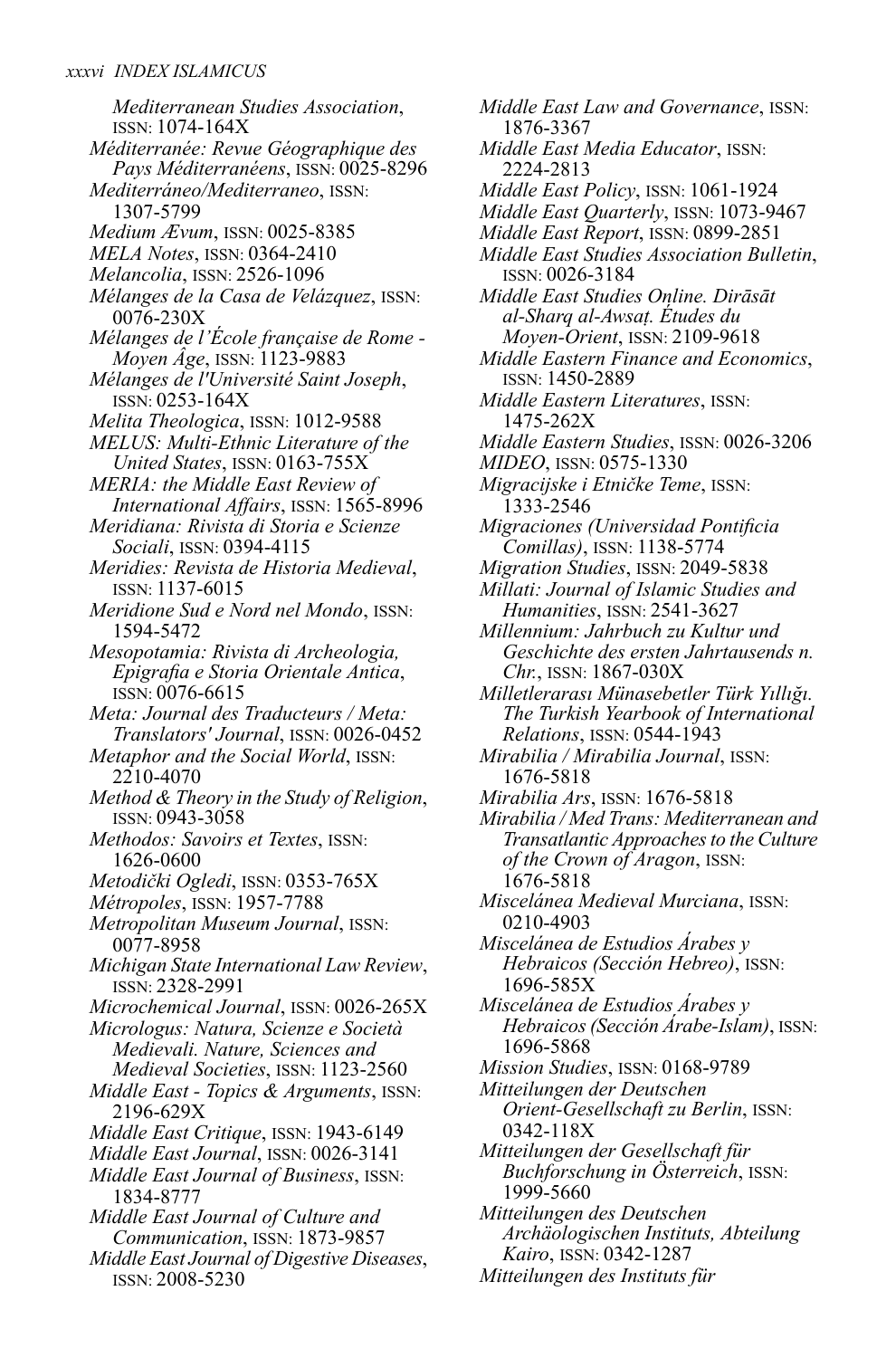*Österreichische Geschichtsforschung*, ISSN: 0073-8484 *Mitteilungen des Kunsthistorischen Institutes in Florenz*, ISSN: 0342-1201 *Mizan*, ISSN: 2472-5919 *Mizna: Prose, Poetry, and Art Exploring Arab America*, ISSN: 1535-2331 *MLN*, ISSN: 0026-7910 *Mobilization: the International Quarterly Review of Social Movement Research*, ISSN: 1086-671X *Models & Optimisation and Mathematical Analysis Journal*, ISSN: 2253-0665 *Modern & Contemporary France*, ISSN: 0963-9489 *Modern Asian Studies*, ISSN: 0026-749X *Modern Intellectual History*, ISSN: 1479-2443 *Modern Journal of Language Teaching Methods*, ISSN: 2251-6204 *Modern Türklük Araştırmaları Dergisi: Journal of Modern Turkish Studies*, ISSN: 1304-8015 *Molecular Biotechnology*, ISSN: 1073-6085 *Mondes en Développement*, ISSN: 0302-3052 *Mondes et Cultures*, ISSN: 0221-0436 *Mongolian Journal of International Affairs*, ISSN: 1023-3741 *Moreshet Israel*, ISSN: 2521-4810 *Mosaic*, ISSN: 0027-1276 *Mots: les Langages du Politique*, ISSN: 0243-6450 *Moussons: Recherches en Sciences Humaines sur l'Asie du Sud-Est*, ISSN: 1620-3224 *Mouvement Social*, ISSN: 0027-2671 *Moyen-Âge: Revue d'Histoire et de Philologie*, ISSN: 0027-2841 *MRER: Malta Review of Educational Research*, ISSN: 1726-9725 *Los Muestros*, ISSN: 0777-8767 *Mukaddimah: Jurnal Studi Islam*, ISSN: 0853-6759 *Mukaddime: Mardin Artuklu Üniversitesi Sosyal Bilimler Enstitüsü Dergisi*, ISSN: 1309-6087 *Al-Mulk: Anuario de Estudios Arabistas*, ISSN: 0212-3312 *Multilingua*, ISSN: 0167-8507 *Mundo Iranio*, ISSN: 1853-5143 *AlMuntaqa*, ISSN: 2616-8073 *Muqarnas*, ISSN: 0732-2992 *Murgetana*, ISSN: 0213-0939 *Mus-A: Revista de los Museos de Andalucía*, ISSN: 1695-7229 *Muséon: Revue d'Études Orientales*, ISSN:

0771-6494 *Museum International [English edition]*, ISSN: 1350-0775 *Museum International [French edition]*, ISSN: 1020-2226 *Museum Management and Curatorship*, ISSN: 0964-7775 *Museums Journal*, ISSN: 0027-416X *Al-Mushir: Theological Journal of the Christian Study Centre, Rawalpindi, Pakistan*, ISSN: 0254-7856 *Musica Judaica: Journal of the American Society for Jewish Music*, ISSN: 0147-7536 *Música Oral del Sur: Revista Internacional*, ISSN: 1138-8579 *Muslim World*, ISSN: 0027-4909 *Muslim World Book Review*, ISSN: 0260-3063 *Muslim World Journal of Human Rights*, ISSN: 2194-6558 *Naharaim*, ISSN: 1862-9148 *Nahost Jahrbuch*, ISSN: 0935-1051 *Naqd: Revue d'Études et de Critique Sociale*, ISSN: 0111-4371 *Naqd: Tidskrift for Mellemøstens Litteratur*, ISSN: 2246-3364 *National Identities*, ISSN: 1460-8944 *National Interest*, ISSN: 0884-9382 *Nationalism and Ethnic Politics*, ISSN: 1353-7113 *Nationalities Papers*, ISSN: 0090-5992 *Nations and Nationalism*, ISSN: 1354-5078 *Nazariyat*, ISSN: 2528-8563 *Near East School ofTheologyTheological Review*, ISSN: 0379-9557 *Near Eastern Archaeology*, ISSN: 1094-2076 *Near and Middle Eastern Journal of Research in Education*, ISSN: 1703-1958 *Neohelicon*, ISSN: 0324-4652 *Neophilologus*, ISSN: 0028-2677 *Neural Computing & Applications*, ISSN: 0941-0643 *Neurological Sciences*, ISSN: 1590-1874 *New Balkan Politics*, ISSN: 1409-8709 *New Blackfriars*, ISSN: 1741-2005 *New Cinemas: Journal of Contemporary Film*, ISSN: 1474-2756 *New Diversities*, ISSN: 2199-8108 *New Formations*, ISSN: 0950-2378 *New Global Studies*, ISSN: 2194-6566 *New Left Review*, ISSN: 0028-6060 *New Literary History: a Journal ofTheory and Interpretation*, ISSN: 0028-6087 *New Media & Society*, ISSN: 1461-4448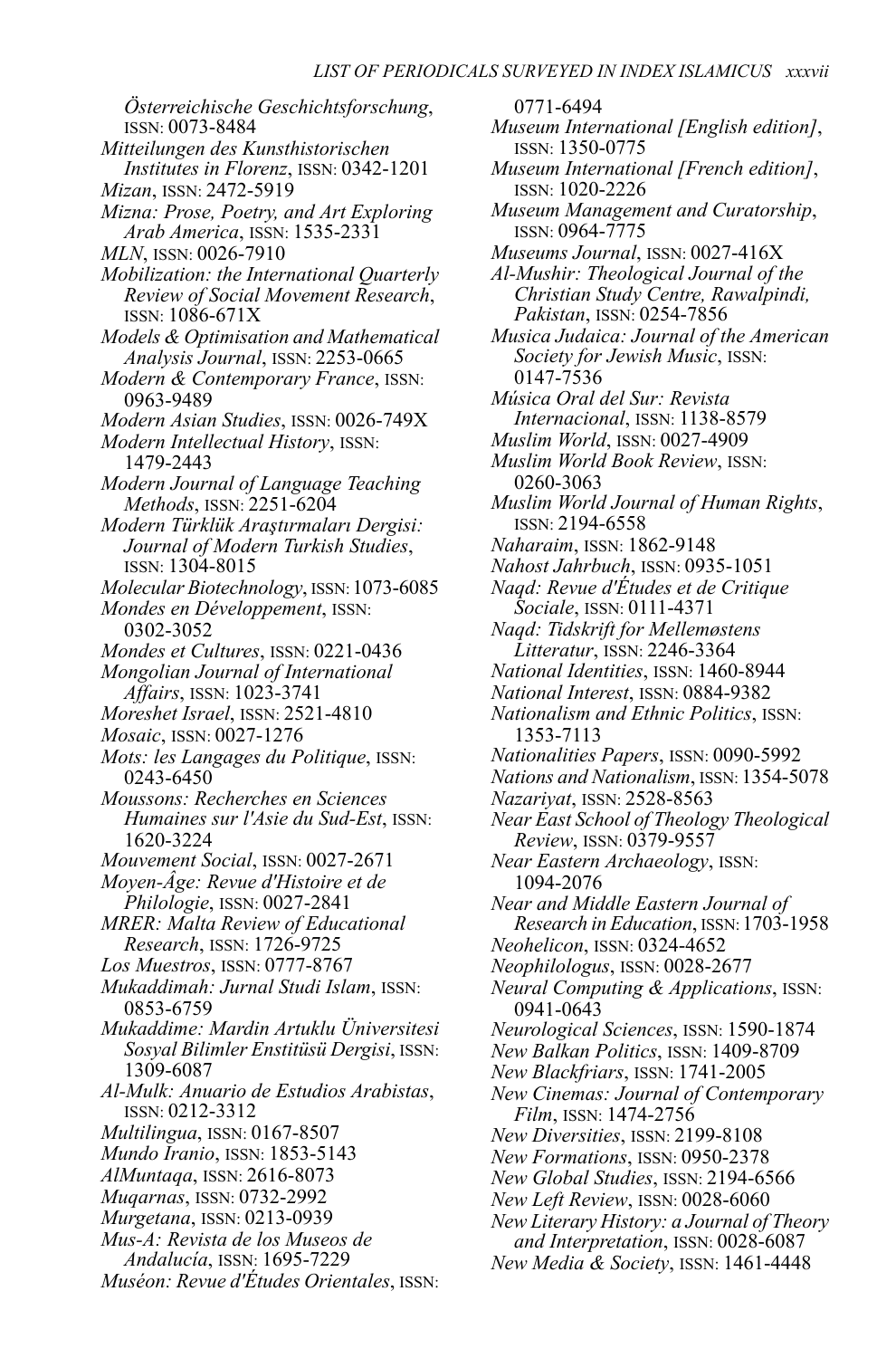*New Medit*, ISSN: 1594-5685 *New Middle Eastern Studies*, ISSN: 2051-0861 *New Perspectives on Turkey*, ISSN: 0896-6346 *New Political Science*, ISSN: 0739-3148 *New Theatre Quarterly*, ISSN: 0266-464X *Newsletter (IIAS: International Institute for Asian Studies)*, ISSN: 0929-8738 *Nexus Network Journal*, ISSN: 1590-5896 *Nidaba*, ISSN: 2002-3596 *NKA: Journal of Contemporary African Art*, ISSN: 1075-7163 *Nomadic Peoples*, ISSN: 0822-7942 *Nonnullus: Revista Digital de Historia*, ISSN: 1988-5814 *Al-Noor: the Boston College Undergraduate Middle Eastern and Islamic Studies Journal*, ISSN: 1946-8334 *Norba: Revista de Historia*, ISSN: 0213-375X *Norba: Arte*, ISSN: 0213-2214 *Nordic Journal of Human Rights*, ISSN: 1891-8131 *Nordic Journal of InternationalLaw*, ISSN: 0902-7351 *Norois: Environnement - Aménagement - Société*, ISSN: 0029-182X *Northeast African Studies*, ISSN:0740-9133 *Nottingham Medieval Studies*, ISSN: 0078-2122 *Nouvelle Revue d'Onomastique*, ISSN: 0755-7752 *Nouvelles Études Francophones*, ISSN: 1552-3152 *Nouvelles Questions Féministes*, ISSN: 0248-4951 *Novitas-Royal (Research on Youth and Language)*, ISSN: 1307-4733 *NTM Zeitschrift für Geschichte der Wissenschaften, Technik und Medizin / NTM Journal of the History of Science, Technology and Medicine*, ISSN: 0036-6978 *Nueva Revista de Filología Hispánica*, ISSN: 0029-5868 *Numen: International Review of the History of Religions*, ISSN: 0029-5973 *Numismatic Chronicle*, ISSN: 0078-2696 *Nuncius*, ISSN: 0394-7394 *Nuova Informazione Bibliografica*, ISSN: 1824-0771 *Nuovi Annali della Scuola Speciale per Archivisti e Bibliotecari*, ISSN: 1122-0775 *Nursing Inquiry*, ISSN: 1440-1800

*Nvmisma / Numisma*, ISSN: 0029-6015 *Occhialì: Rivista sul Mediterraneo Islamico*, ISSN: 2532-6740 *Occupational Medicine*, ISSN: 0962-7480 *Ocean Yearbook*, ISSN: 0191-8575 *OCL- Oilseeds & Fats, Crops andLipids*, ISSN: 2272-6977 *ODTÜ Mimarlık Fakültesi Dergisi. METU Journal of the Faculty of Architecture*, ISSN: 0258-5316 *OMNI: Revista de Numismática. Revue Numismatique*, ISSN: 2104-8363 *Omslag: Bulletin van de Universiteitsbibliotheek Leiden en het Scaliger Instituut*, ISSN: 1572-0160 *Ondokuz Mayıs Üniversitesi İlahiyat Fakültesi Dergisi / Ondokuz Mayıs University Review of the Faculty of Divinity*, ISSN: 2587-1854 *Online - Heidelberg Journal of Religions on the Internet*, ISSN: 1861-5813 *OPEC Energy Review*, ISSN: 1753-0229 *Open Access Library Journal*, ISSN: 2333-9705 *Open Journal of ModernLinguistics*, ISSN: 2164-2818 *Open Journal of Philosophy*, ISSN: 2163-9434 *Open Journal of Social Sciences*, ISSN: 2327-5952 *Open Philosophy*, ISSN: 2543-8875 *Open Theology*, ISSN: 2300-6579 *Oral History Review*, ISSN: 0094-0798 *Oral Tradition*, ISSN: 0883-5365 *Orbis: Bulletin International de Documentation Linguistique*, ISSN: 0030-4379 *Oriens*, ISSN: 0078-6527 *Oriens Christianus*, ISSN: 0340-6407 *Orient Bulletin: History, Society and Culture in Asia, the Middle East and Africa*, ISSN: 2191-3226 *Orient: Deutsche Zeitschrift für Politik, Wirtschaft und Kultur des Orients*, ISSN: 0030-5227 *Orient: Reports of the Society for Near Eastern Studies in Japan*, ISSN: 0473-3851 *Oriental Art*, ISSN: 0030-5278 *Oriental Geographer*, ISSN: 0030-5308 *Orientalia*, ISSN: 0030-5367 *Orientalia Christiana Periodica*, ISSN: 0030-5375 *Orientalia Parthenopea*, ISSN: 1972-3598 *Orientalia Suecana*, ISSN: 0078-6578 *Orientalistische Literaturzeitung*, ISSN: 0030-5383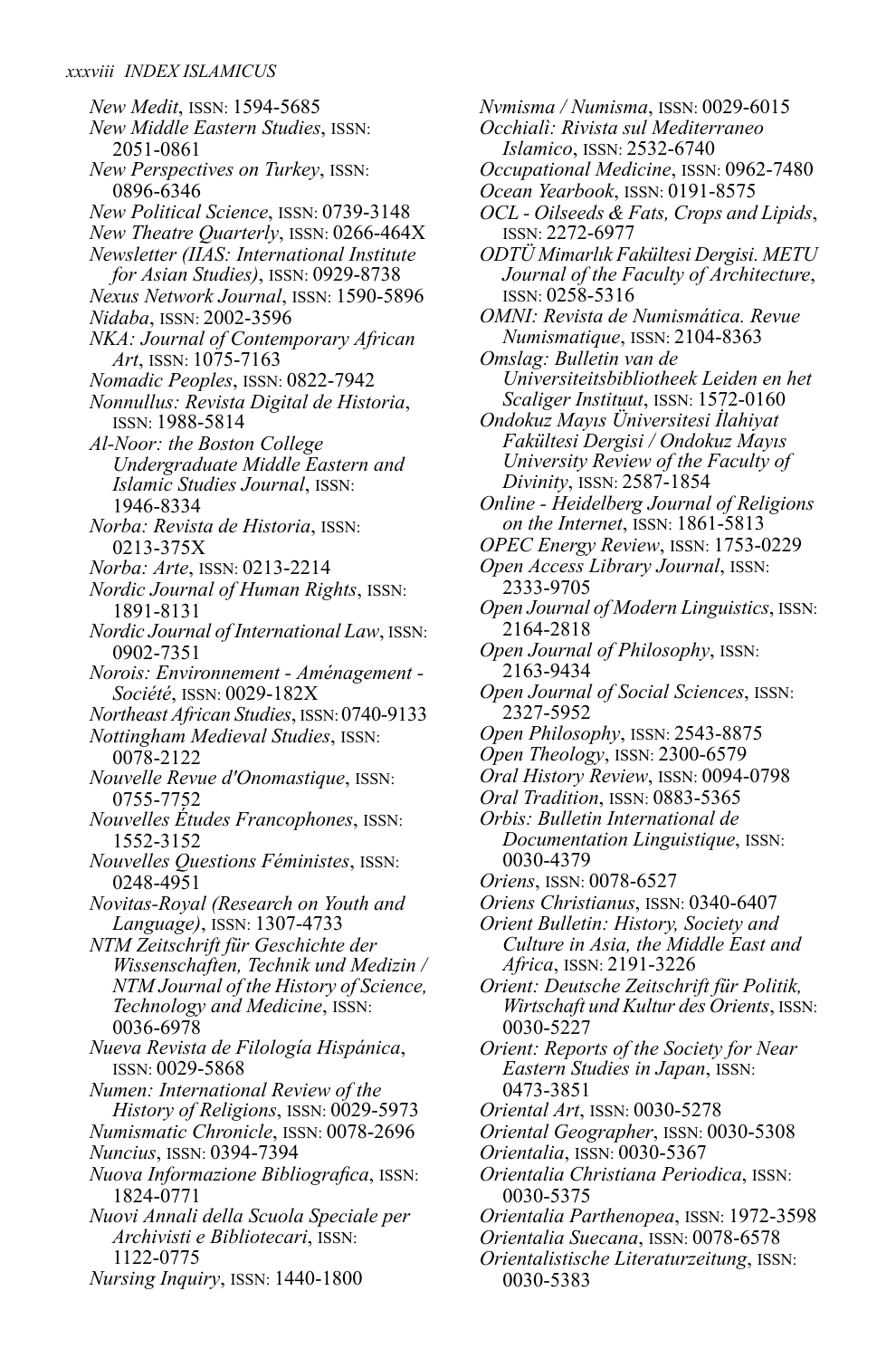*Orientations(The Magazine for Collectors and Connoisseurs of Asian Art)*, ISSN: 0030-5448 *Oriente Moderno*, ISSN: 0030-5472 *Orientwissenschaftliche Hefte*, ISSN: 1617-2469 *ORMA: Revistă de Studii Etnologice şi Istorico-Religioase*, ISSN: 1841-6349 *Orta Asya ve Kafkasya Araştırmaları. Journal of Central Asian and Caucasian Studies (OAKA)*, ISSN: 1306-682X *Ortadoğu Etütleri*, ISSN: 1309-1557 *Oryx*, ISSN: 0030-6053 *Osmanlı Araştırmaları. Journal of Ottoman Studies*, ISSN: 0255-0636 *Osmanlı Bilimi Araştırmaları*, ISSN: 1303-3123 *Osmanlı Mirası Araştırmaları Dergisi (OMAD). Journal of Ottoman Legacy Studies*, ISSN: 2148-5704 *Österreichische Zeitschrift für Geschichtswissenschaften / Austrian Journal of Historical Studies*, ISSN: 1016-765X *OTAM: Anakara Üniversitesi Osmanlı Tarihi Araştırma ve Uygulama Merkezi Dergisi*, ISSN: 1019-469X *L'Ouest Saharien: Cahiers d'Études Pluridisciplinaires*, ISSN: 1262-136X *Oussour al-Jadida / Uṣūr al-Jadīdah*, ISSN: 2170-1636 *Outre-Mers*, ISSN: 1631-0438 *Outre-Terre*, ISSN: 1636-3671 *Oxford Art Journal*, ISSN: 0142-6540 *Oxford Development Studies*, ISSN: 1360-0818 *Oxford Economic Papers*, ISSN: 0030-7653 *Oxford Journal of Archaeology*, ISSN: 0262-5253 *Oxford Review of Education*, ISSN: 0305-4985 *Oxford Studies in Medieval Philosophy*, ISSN: 2472-307X *Paideuma: Mitteilungen zur Kulturkunde*, ISSN: 0078-7809 *Paix et Securité Internationales*, ISSN: 2341-0868 *PAJ: A Journal of Performance and Art*, ISSN: 0735-8393 *Pakistan Development Review*, ISSN: 0030-9729 *Pakistan Economic and Social Review*, ISSN: 0031-0974 *Pakistan Horizon*, ISSN: 0030-980X *Pakistan Journal of Applied Economics*, ISSN: 0254-9204

*Pakistan Journal of Commerce and Social Sciences*, ISSN: 1997-8553 *Pakistan Journal of History and Culture*, ISSN: 1012-7682 *Pakistan Journal of Islamic Research*, ISSN: 2070-0326 *Pakistan Journal of Women's Studies: Alam-e-Niswan*, ISSN: 1024-1256 *Pakistan Vision*, ISSN: 1681-5742 *Pakistaniaat: a Journal of Pakistan Studies*, ISSN: 1948-6529 *PalArch's Journal of Archaeology of Egypt/Egyptology*, ISSN: 1567-214X *Palestine Exploration Quarterly*, ISSN: 0031-0328 *Palestine-Israel Journal of Politics, Economics and Culture*, ISSN: 0793-1395 *Palliative and Supportive Care*, ISSN: 1478-9515 *Papeles del Partal: Revista de Restauración Monumental*, ISSN: 1695-3029 *Papers from the Institute of Archaeology*, ISSN: 0965-9315 *Papers of the Bibliographical Society of Canada*, ISSN: 0067-6896 *Parergon*, ISSN: 0313-6221 *Parole de l'Orient*, ISSN: 0258-8331 *Party Politics: an International Journal for the Study of Political Parties and Political Organizations*, ISSN: 1354-0688 *Past & Present*, ISSN: 0031-2746 *Past and Future: the Magazine of the Institute of Historical Research*, ISSN: 0950-4095 *Pastoralism: Research, Policy and Practice*, ISSN: 2041-7136 *Pattern Analysis and Applications*, ISSN: 1433-7541 *Patterns of Prejudice*, ISSN: 0031-322X *Pax Islamica*, ISSN: 1999-9437 *Peace & Change*, ISSN: 0149-0508 *Peace Economics, Peace Science and Public Policy*, ISSN: 1079-2457 *Peace Review*, ISSN: 1040-2659 *Peacebuilding*, ISSN: 2164-7259 *Penant: Revue Trimestrielle de Droit Africain*, ISSN: 0336-1551 *Pensée de Midi*, ISSN: 1621-5338 *Perceptions: Journal of International Affairs*, ISSN: 1300-8641 *Performing Islam*, ISSN: 2043-1015 *Periodica Polytechnica Architecture*, ISSN: 0324-590X

*Peripherie: Zeitschrift für Politik und*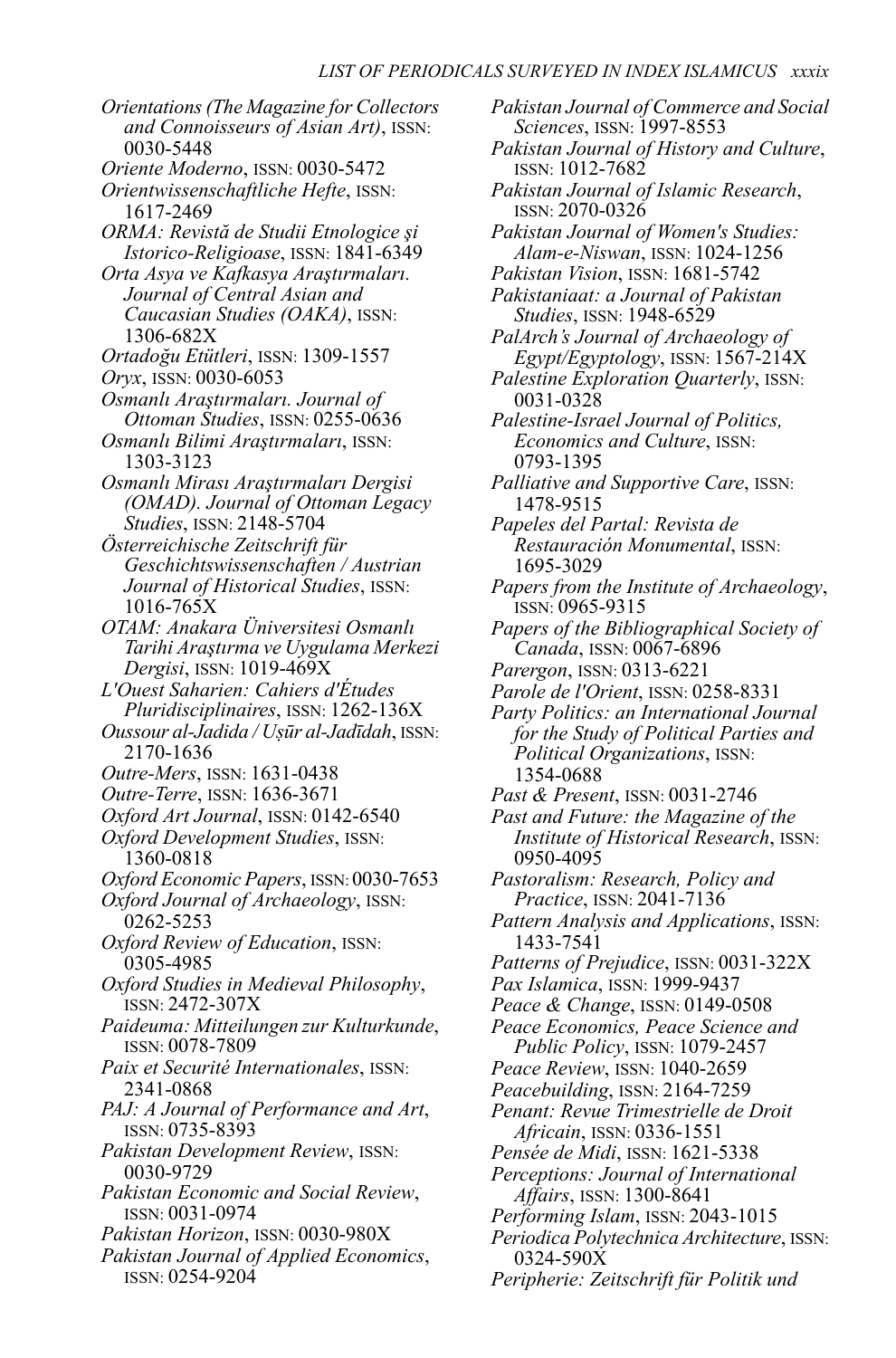*Ökonomie in der Dritten Welt*, ISSN: 0173-184X *Periplus: Jahrbuch für Aussereuropäische Geschichte*, ISSN: 0941-6218 *Persian Literary Studies Journal*, ISSN: 2557-2322 *Persica*, ISSN: 0079-0893 *Persona y Bioética*, ISSN: 0123-3122 *Personality and Individual Differences*, ISSN: 0191-8869 *Personality and Social Psychology Bulletin*, ISSN: 0146-1672 *Perspecta: the Yale Architectural Journal,* ISSN: 0079-0958 *Perspective: Actualités de la Recherche en Histoire de l'Art. La Revue de l'INHA*, ISSN: 1777-7852 *Perspectives: Teaching Islamic Studies in Higher Education*, ISSN: 2407-0320 *Perspectives on Global Development and Technology*, ISSN: 1569-1500 *Perspectives on Politics*, ISSN: 1537-5927 *Perspectives: Studies in Translatology*, ISSN: 0997-676X *Perspectives: the Central European Review of International Affairs*, ISSN: 1210-762X *Peshawar Islamicus*, ISSN: 2305-154X *Pharos: Research Journal of the Shaykh Zayed Islamic Centre, University of Peshawar*, ISSN: 1022-0011 *Philippine Studies*, ISSN: 0031-7837 *Philologia Hispalensis*, ISSN: 1132-0265 *Philological Encounters*, ISSN: 2451-9189 *Philosophy Compass*, ISSN: 1747-9991 *Philosophy East & West: a Quarterly of Comparative Philosophy*, ISSN: 0031-8221 *Philosophy & Social Criticism*, ISSN: 0191-4537 *Phonetica*, ISSN: 0031-8388 *Phonology*, ISSN: 0952-6757 *Photography & Culture*, ISSN: 1751-4517 *Physis: Rivista Internazionale di Storia della Scienza*, ISSN: 0031-9414 *Phytotherapy Research*, ISSN: 0951-418X *PJLIS: Pakistan Journal of Library & Information Science*, ISSN: 1680-4465 *Places: A Forum of Environmental Design*, ISSN: 0731-0455 *Planet*, ISSN: 0048-4288 *Planning Perspectives*, ISSN: 0266-5433 *PLoS One*, ISSN: 1932-6203 *Poetics Today*, ISSN: 0333-5372 *Policing & Society*, ISSN: 1043-9463 *Policy Perspectives*, ISSN: 1812-1829

*Policy Studies Journal*, ISSN: 0190-292X *Policy: a Journal of Public Policy and Ideas*, ISSN: 1032-6634 *Polis Bilimleri Dergisi. Turkish Journal of Police Studies*, ISSN: 1301-8779 *Politica & Società*, ISSN: 2240-7901 *Politica Antica*, ISSN: 2281-1400 *Política Exterior*, ISSN: 0213-6856 *Political Communication*, ISSN: 1058-4609 *Political Geography*, ISSN: 0962-6298 *Political Quarterly*, ISSN: 0032-3179 *Political Research Quarterly*, ISSN: 0043-4078 *Political Science Quarterly*, ISSN: 0032-3195 *Political Studies*, ISSN: 0032-3217 *Political Theory*, ISSN: 0090-5917 *Politics & Gender*, ISSN: 1743-923X *Politics & Policy*, ISSN: 1555-5623 *Politics & Society*, ISSN: 0032-3292 *Politics and Religion*, ISSN: 1755-0483 *Politics, Religion & Ideology*, ISSN: 2156-7689 *Politikon*, ISSN: 0258-9346 *Politique Africaine*, ISSN: 0244-7827 *Politique Etrangère*, ISSN: 0032-342X *Polity*, ISSN: 0032-3497 *Política y Sociedad*, ISSN: 1130-8001 *Popular Music*, ISSN: 0261-1430 *Population and Development Review*, ISSN: 0098-7921 *Population Review*, ISSN: 0032-471X *Population Studies*, ISSN: 0032-4728 *Population, Space and Place*, ISSN: 1544-8444 *Portuguese Studies*, ISSN: 0267-5315 *Post-Medieval Archæology*, ISSN: 0079-4326 *Post-Communist Economies*, ISSN: 1463-1377 *Post-Soviet Affairs*, ISSN: 1060-586X *Postcolonial Studies*, ISSN: 1368-8790 *Postcolonial Text*, ISSN: 1705-9100 *Postscripts: the Journal of Sacred Texts & Contemporary Worlds*, ISSN: 1743-887X *Poultry Science*, ISSN: 0032-5791 *Pouvoirs: Revue Française d'Études Constitutionnelles et Politiques*, ISSN: 0152-0768 *Povijesni Prilozi. Historical Contributions*, ISSN: 0351-9767 *Poznan Studies in Contemporary Linguistics*, ISSN: 0137-2459 *Pragmatics*, ISSN: 1018-2101

*Praxis Geographie*, ISSN: 0341-3861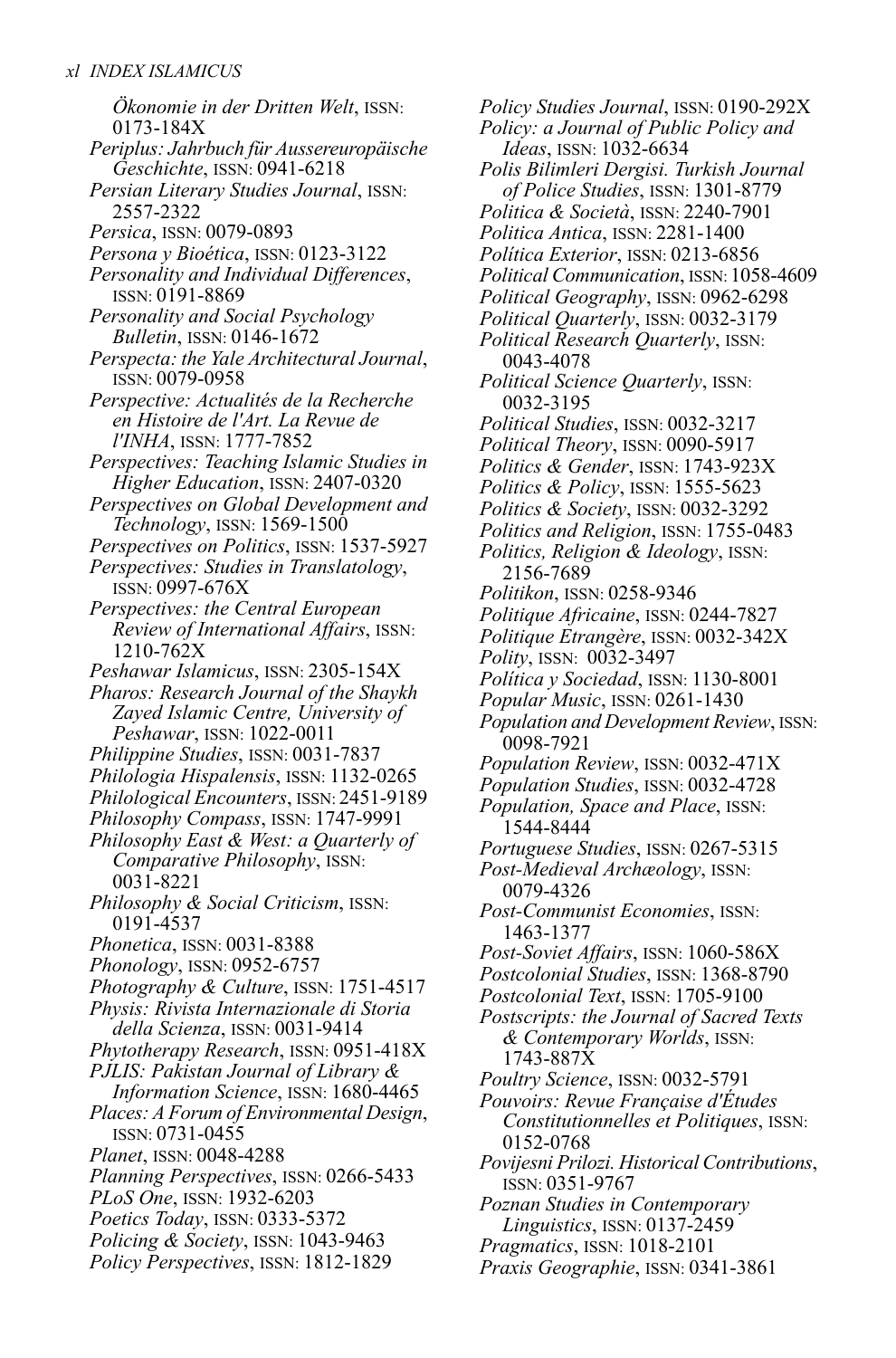*Preservation, Digital Technology & Culture*, ISSN: 2195-2957 *Prilozi za Orijentalnu Filologiju*, ISSN: 0555-1153 *Princeton Papers: Interdisciplinary Journal of Middle Eastern Studies*, ISSN: 1084-5666 *Print Quarterly*, ISSN: 0265-8305 *Printing History*, ISSN: 0192-9275 *Pro Georgia: Journal of Kartvelological Studies*, ISSN: 1230-1604 *Problems of Post-Communism*, ISSN: 1075-8216 *Procedia Engineering*, ISSN: 1877-7058 *Procedia - Social and Behavioral Sciences*, ISSN: 1877-0428 *Proceedings of the American Philosophical Society*, ISSN: 0003-049X *Proceedings of the Indian History Congress*, ISSN: 2249-1937 *Proceedings of the International Astronomical Union*, ISSN: 1743-9213 *Proceedings of the Seminar for Arabian Studies*, ISSN: 0308-8421 *Process Studies*, ISSN: 0360-6503 *Professional Geographer: Forum and Journal of the Association of American Geographers*, ISSN: 0033-0124 *Progress in Development Studies*, ISSN: 1464-9934 *Progress in Human Geography*, ISSN: 0309-1325 *Progress in Planning*, ISSN: 0305-9006 *Prologues: Revue Maghrébine du Livre / Muqaddimāt*, ISSN: 1113-2426 *Prooftexts: a Journal of Jewish Literary History*, ISSN: 0272-9601 *Prospects*, ISSN: 0033-1538 *Prospettiva: Rivista di Storia dell'Arte Antica e Moderna*, ISSN: 0394-0802 *Prostor: Znanstveni Časopis za Arhitekturu i Urbanizam*, ISSN: 1330-0652 *Przegląd Orientalistyczny*, ISSN:0033-2283 *Psicología Política*, ISSN: 1138-0853 *Psicologia Sociale*, ISSN: 1827-2517 *Psy-Écho: Annales de Psychologie*, ISSN: 1729-696X *Psychology and Developing Societies*, ISSN: 0971-3336 *Psychology of Aesthetics, Creativity, and the Arts*, ISSN: 1931-3896 *Psychology of Religion and Spirituality*, ISSN: 1941-1022 *Public Administration and Development*, ISSN: 0271-2075

*Public Culture*, ISSN: 0899-2363

*Public Health*, ISSN: 0033-3506 *Public Opinion Quarterly*, ISSN: 0033-362X *Public Relations Review*, ISSN: 0363-8111 *Puentes*, ISSN: 1695-3738 *Punishment & Society*, ISSN: 1462-4745 *Al-Qalam (Institute of Islamic Studies, University of the Punjab)*, ISSN: 2071-8683 *Al-Qanṭara: Revista de Estudios Arabes*, ISSN: 0211-3589 *QIJIS: Qudus International Journal of Islamic Studies*, ISSN: 2355-1895 *Quaderni Costituzionali*, ISSN: 0392-6664 *Quaderni Storici*, ISSN: 0301-6307 *Quaderni di Diritto e Politica Ecclesiastica*, ISSN: 1122-0392 *Quaderni di Scienza della Conservazione*, ISSN: 1592-6443 *Quaderni di Studi Arabi*, ISSN: 1121-2306 *Quaderni per la Storia dell'Università di Padova*, ISSN: 0300-175X *Quaderns de la Mediterrània. Cuadernos del Mediterráneo*, ISSN: 1577-9297 *Quaerendo*, ISSN: 0014-9527 *Quaestio: Annuario di storia della metafisica / Cahiers d'histoire de la métaphysique / Jahrbuch für die Geschichte der Metaphysik / Journal of the History of Metaphysics*, ISSN: 1379-2547 *Quaestio: Studi e ricerche per il disegno e la documentazione dei beni culturali*, ISSN: 2038-5528 *Quality & Quantity*, ISSN: 0033-5177 *Quarterly Bulletin of the NationalLibrary of South Africa*, ISSN: 1562-9392 *The Quarterly: the Journal of the British Association of Paper Historians*, ISSN: 0957-4506 *Queen's College Library Insight*, ISSN: 2049-8349 *Quidditas: The Journal of the Rocky Mountain Medieval and Rennaissance Association*, ISSN: 0195-8453 *Quintana: Revista do Departamento de Historia da Arte, Universidade de Santiago de Compostela*, ISSN: 1579-7414 *Quran & Medicine*, ISSN: 2251-6158 *Quranica - International Journal of Quranic Research*, ISSN: 2289-5396 *Race & Class*, ISSN: 0306-3968 *Race Ethnicity and Education*, ISSN: 1361-3324 *RAD*, ISSN: 1330-0768

*Radiation Protection Dosimetry*, ISSN: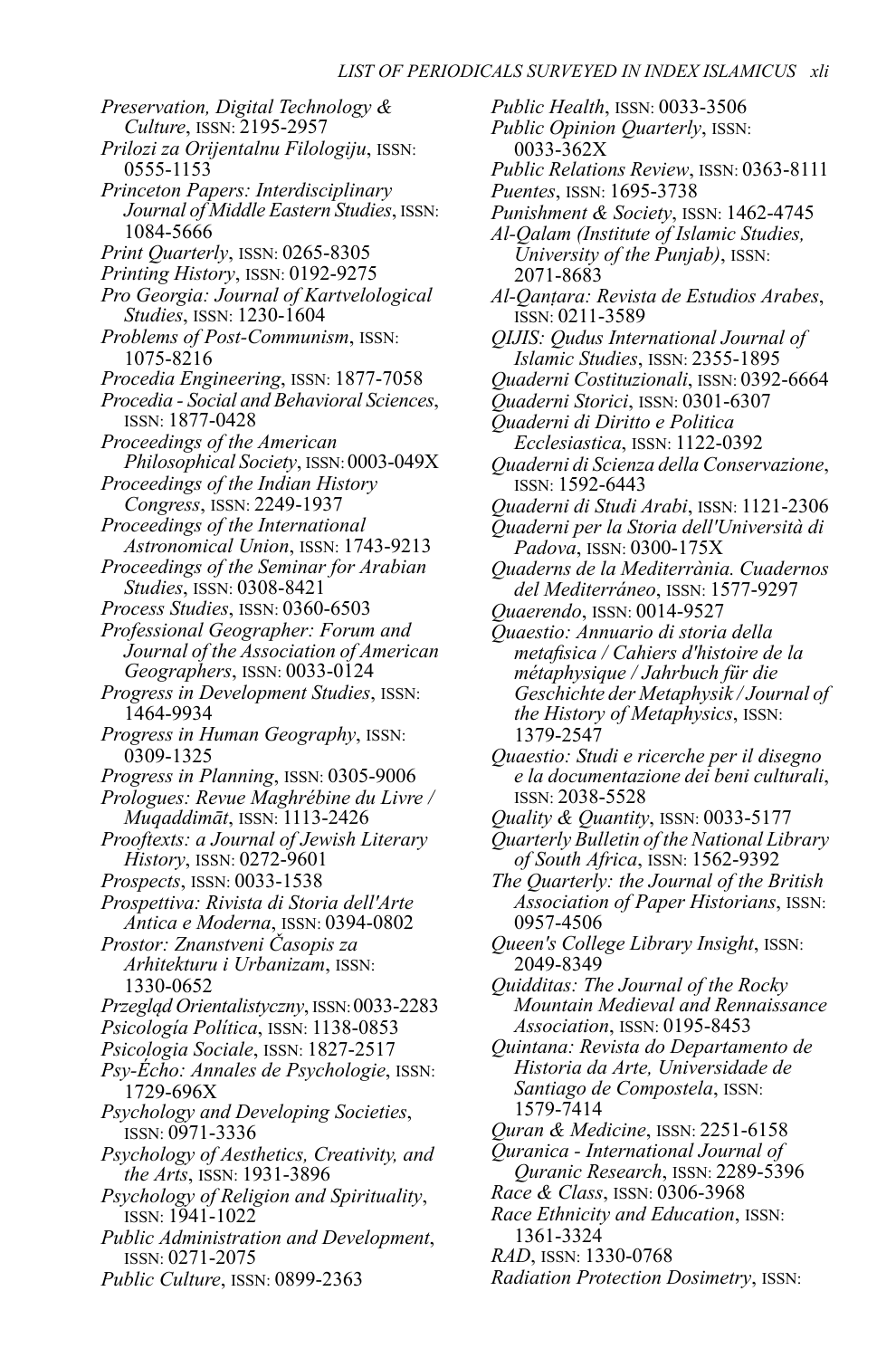0144-8420 *Radical History Review*, ISSN: 0163-6545 *Radical Philosophy*, ISSN: 0300-211X *Radovi Zavoda za povijesne znanosti HAZU u Zadru*, ISSN: 1330-0474 *Al-Raida*, ISSN: 0259-9953 *Ar-Raniry*, ISSN: 2355-7885 *Raritan*, ISSN: 0275-1607 *ReOrient*, ISSN: 2055-561X *Reading Medieval Studies*, ISSN: 0950-3129 *Reading and Writing: an Interdisciplinary Journal*, ISSN: 0922-4777 *Reales Sitios*, ISSN: 0486-0993 *Recerques del Museu d'Alcoi*, ISSN: 1135-2663 *Recherches & Travaux*, ISSN: 0151-1874 *Recherches de Théologie et Philosophie Médiévales. Forschungen zurTheologie und Philosophie des Mittelalters*, ISSN: 1370-7493 *Record of the Princeton University Art Museum*, ISSN: 0032-843X *Refugee Survey Quarterly*, ISSN:1020-4067 *Regional Studies: Journal of the Regional Studies Association*, ISSN: 0034-3404 *Relaciones Internacionales*, ISSN: 1699-3950 *RelationsInternationales*, ISSN: 0335-2013 *Relações Internacionais*, ISSN: 1645-9199 *Relief: Revue Électronique de Littérature Française*, ISSN: 1873-5045 *Religiologiques: Sciences humaines et religion*, ISSN: 1180-0135 *Religion*, ISSN: 0048-721X *Religion & Gender*, ISSN: 1878-5417 *Religion Compass*, ISSN: 1749-8171 *Religion and Human Rights*, ISSN: 1871-0318 *Religion and the Arts: a Journal from Boston College*, ISSN: 1079-9265 *Religion and Theology: A Journal of Contemporary Religious Discourse*, ISSN: 1023-0807 *Religion in Eastern Europe*, ISSN: 1069-4781 *Religion och Bibel*, ISSN: 0347-2302 *Religions- Open AccessTheology Journal*, ISSN: 2077-1444 *Religions: a Scholarly Journal*, ISSN: 2218-7480 *Religions of South Asia*, ISSN: 1751-2689 *Religious Studies Review*, ISSN: 0319-485X *Religious Studies and Theology*, ISSN: 0829-2922 *Religious Studies: an International Journal*

*for the Philosophy of Religion*, ISSN: 0034-4125 *REM: Revue de l'Economie Méridionale*, ISSN: 0987-3813 *Renaissance Quarterly*, ISSN: 0034-4338 *Renaissance (a Monthly Islamic Journal)*, ISSN: 1606-9382 *Renewable Energy: an International Journal*, ISSN: 0960-1481 *Representations*, ISSN: 0734-6018 *Res (Anthropology and Aesthetics)*, ISSN: 0277-1322 *Res Antiquae*, ISSN: 1781-1317 *Res Orientales*, ISSN: 1142-2831 *Res Philosophica*, ISSN: 2168-9105 *Research Journal Ulum-e-Islamia / Taḥqīqī Majallah ʿUlūm-i Islāmīya*, ISSN: 2073-5146 *Research Journal of International Studies*, ISSN: 1453-212X *Research in African Literatures*, ISSN: 0034-5210 *Research in Comparative and International Education*, ISSN: 1745-4999 *Resources Policy*, ISSN: 0301-4207 *Restaurator: International Journal for the Preservation of Library and Archival Material*, ISSN: 0034-5806 *Rethinking History*, ISSN: 1364-2529 *Rever: Revista de Estudos da Religião*, ISSN: 2236-580X *Review of African Political Economy*, ISSN: 0305-6244 *Review of Armenian Studies*, ISSN: 1303-5304 *Review of Central Asian Studies*, ISSN: 2005-9841 *Review of Central and East EuropeanLaw*, ISSN: 0925-9880 *Review of Contemporary Philosophy*, ISSN: 1841-5261 *Review of Economics and Political Science*, ISSN: 2631-3561 *Review of Faith & International Affairs*, ISSN: 1557-0274 *Review of International Political Economy*, ISSN: 0969-2290 *Review of International Studies*, ISSN: 0260-2105 *Review of Islamic Economics / Majallat Buḥūth al-Iqtiṣād al-Islāmī*, ISSN: 0962-2055 *Review of Middle East Economics and Finance*, ISSN: 1475-3685 *Review of Middle East Studies*, ISSN: 2151-3481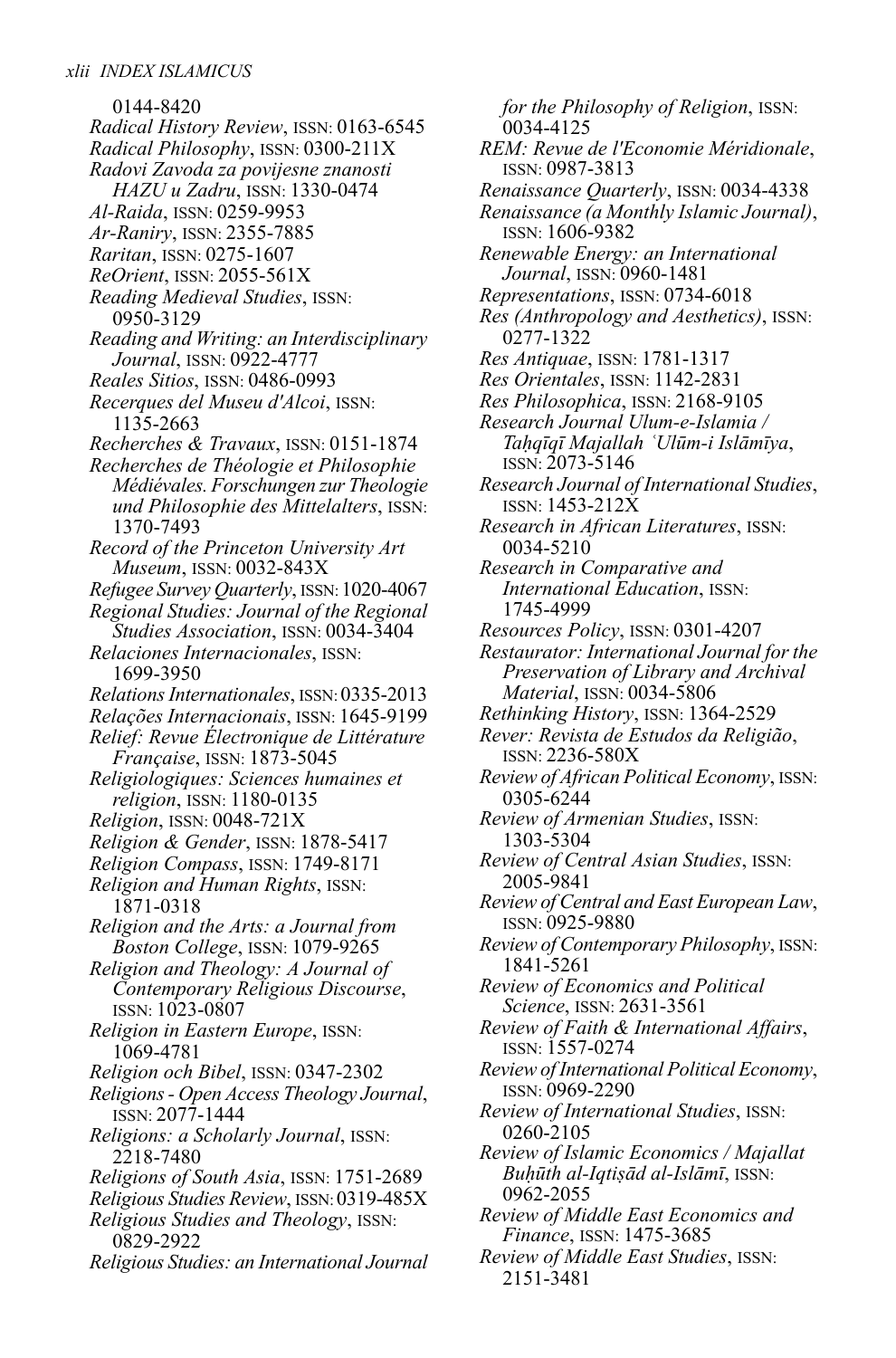*Review of Policy Research*, ISSN: 1541-132X *Review of Politics*, ISSN: 0034-6705 *Review of Rabbinic Judaism*, ISSN: 1568-4857 *Review of Radical Political Economics*, ISSN: 0486-6134 *Review of Religious Research*, ISSN: 0034-673X *Revista Brasileira de Política Internacional*, ISSN: 0034-7329 *Revista de Direito Internacional / Brazilian Journal of InternationalLaw*, ISSN: 2236-997X *Revista de Historiografía*, ISSN: 2445-0057 *Revista de la Safor*, ISSN: 1889-5735 *Revista d'Història Medieval*, ISSN: 1132-7612 *Revista Española de Desarrollo y Cooperación*, ISSN: 1137-8875 *Revista Española de Filosofía Medieval*, ISSN: 1133-0902 *Revista Española de Ciencia Política*, ISSN: 1575-6548 *Revista Historia Autónoma*, ISSN: 2254-8726 *Revista Internacional de Sociología*, ISSN: 0034-9712 *Revista Istorica*, ISSN: 1018-0443 *Revista Portuguesa de Arqueologia*, ISSN: 0874-2782 *Revista Portuguesa de História*, ISSN: 0870-4147 *Revista de Contabilidad - Spanish Accounting Review*, ISSN: 1138-4891 *Revista de Dialectologia y Tradiciones Populares*, ISSN: 0034-7981 *Revista de Estudios Extremeños*, ISSN: 0210-2854 *Revista de Estudios Hispánicos (Puerto Rico)*, ISSN: 0378-7974 *Revista de Estudios Hispánicos (Washington University)*, ISSN: 0034-818X *Revista de Estudios Internacionales*, ISSN: 0210-9794 *Revista de Estudios Internacionales Mediterráneos*, ISSN: 1887-4460 *Revista de Filología Española*, ISSN: 0210-9174 *Revista de Folklore*, ISSN: 0211-1810 *Revista de Hispanismo Filosófico*, ISSN: 1136-8071 *Revista de Historia Moderna*, ISSN: 0212-5862 *Revista de Historia TsT: Transportes, Servicios y Telecomunicaciones*, ISSN:

1578-5777 *Revista de Investigaciones Políticas y Sociológicas (RIPS)*, ISSN: 1577-239X *Revista de Musicología*, ISSN: 0210-1459 *Revista de Occidente*, ISSN: 0034-8635 *Revista del Centro de Estudios Históricos de Granada y su Reino*, ISSN:0213-7461 *Revista del Instituto Egipcio de Estudios Islámicos en Madrid / Majallat al-Maʿhad al-Miṣrī li-l-Dirāsāt al-Islāmīya fī Madrīd*, ISSN: 1132-3485 *Revista del Instituto Egipcio de Estudios Islámicos*, ISSN: 0541-8585 *Revue AcadémiqueLes Cahiers deL'Islam*, ISSN: 2269-1995 *Revue Arménienne des Questions Contemporaines*, ISSN: 1769-8316 *Revue Campus*, ISSN: 1112-783x *Revue Européenne des Migrations Internationales (REMI)*, ISSN: 0765-0752 *Revue Française d'Histoire duLivre*, ISSN: 0037-9212 *Revue Française de Science Politique*, ISSN: 0035-2950 *Revue Française de Sociologie*, ISSN: 0035-2969 *Revue Géographique de l'Est*, ISSN: 0035-3213 *Revue Historique*, ISSN: 0035-3264 *Revue Historique des Armées*, ISSN: 0035-3299 *Revue Internationale de Philosophie*, ISSN: 0048-8143 *Revue Internationale de Politique Comparée*, ISSN: 1370-0731 *Revue Internationale des Études du Developpement*, ISSN: 2554-3415 *Revue Mabillon*, ISSN: 0035-3620 *Revue Numismatique*, ISSN: 0484-8942 *Revue Philosophique de Louvain*, ISSN: 0035-3841 *Revue Roumaine d'Histoire*, ISSN: 0556-8072 *Revue Sciences Humaines / Majallat al-ʿUlūm al-Insānīyah*, ISSN:1111-505X *Revue Thomiste*, ISSN: 0035-4295 *Revue Traitement Automatique des Langues*, ISSN: 1965-0906 *Revue d'Histoire Diplomatique*, ISSN: 0035-2365 *Revue d'Histoire Maritime*, ISSN: 1283-873X *Revue d'Histoire du Théâtre*, ISSN: 1291-2530 *Revue d'Histoire du XIXe Siècle*, ISSN: 1265-1354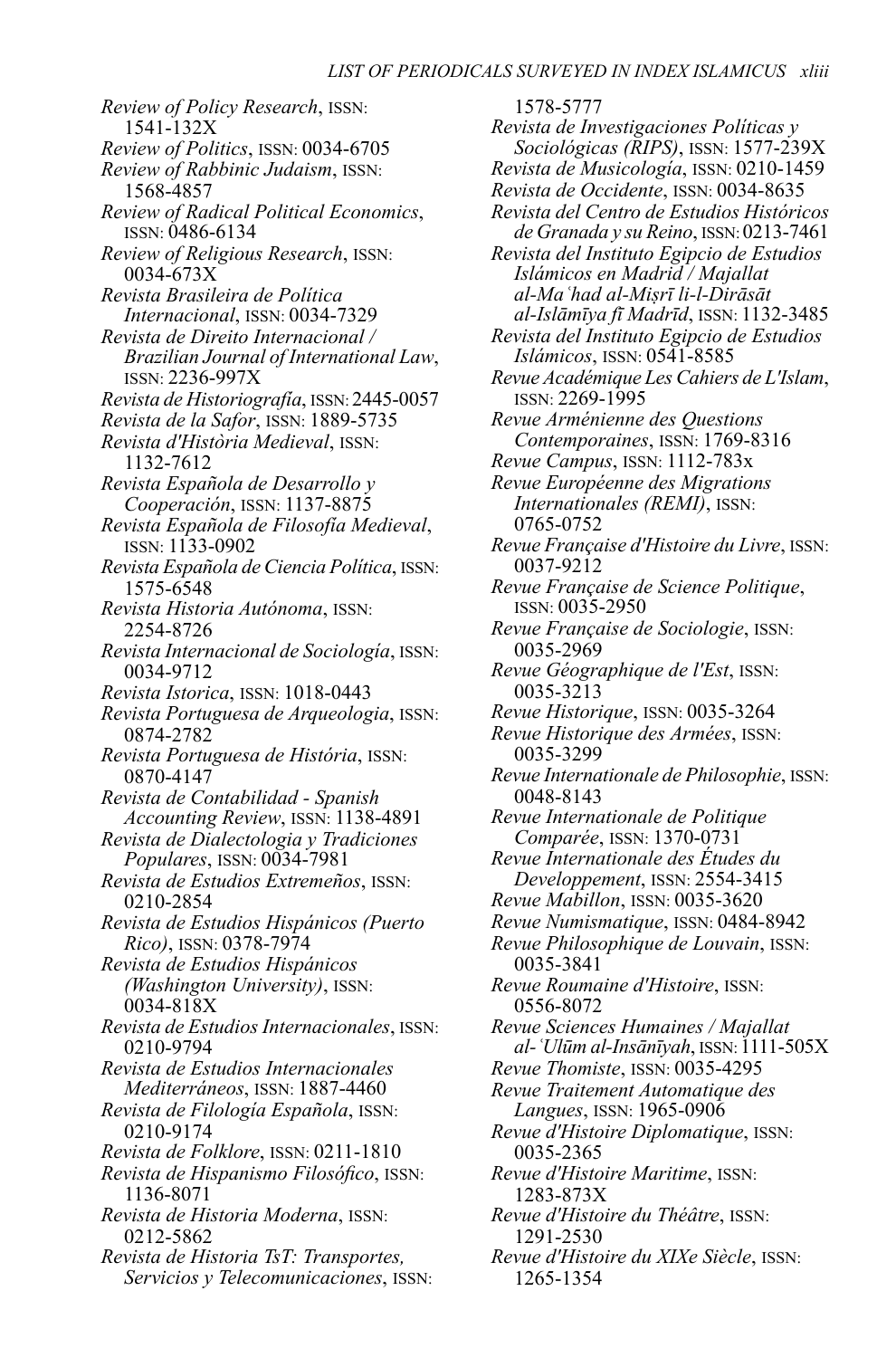*Revue d'Histoire et de Philosophie Religieuses*, ISSN: 0035-2403 *Revue d'Études Comparatives Est-Ouest*, ISSN: 0338-0599 *Revue d'Archéometrie*, ISSN: 0399-1237 *Revue d'Études Andalouses / Majallat Dirāsāt Andalusīya*, ISSN: 0330-7549 *Revue d'Etudes Palestiniennes*, ISSN: 0252-8290 *Revue d'Histoire Arménienne Contemporaine*, ISSN: 1259-4873 *Revue d'Histoire Maghrébine / Al-Majalla al-Tārīkhīya al-Maghāribīya*, ISSN: 0330-8987 *Revue d'Histoire des Sciences*, ISSN: 0151-4105 *Revue d'Histoire des Textes*, ISSN: 0373-6075 *Revue de Géographie Alpine*, ISSN: 0035-1121 *Revue de Littérature Comparée*, ISSN: 0035-1466 *Revue de Synthèse*, ISSN: 0035-1776 *Revue de l'Histoire des Religions*, ISSN: 0035-1423 *Revue des Études Byzantines*, ISSN: 0766-5598 *Revue des Études Juives*, ISSN: 0484-8616 *Revue des Études Slaves*, ISSN: 0080-2557 *Revue des Études Sud-Est Européennes: Journal of South-East European Studies*, ISSN: 0035-2063 *Revue des Mondes Musulmans et de la Méditerranée*, ISSN: 0997-1327 *Revue des Sciences Philosophiques et Théologiques*, ISSN: 0035-2209 *Revue des Traditions Musicales des Mondes Arabe et Méditerranéen*, ISSN: 2072-3431 *Revue duLouvre et des musées de France*, ISSN: 1962-4271 *Revue internationale des études du développement*, ISSN: 2554-3415 *Revue Nerval*, ISSN: 2554-2575 *Revue philosophique de la France et de l'étranger*, ISSN: 0035-3833 *Revue "Tidighin" des recherches amazighes et développement*, ISSN: 2028-9782 *RIBA Journal*, ISSN: 1463-9505 *RiCognizioni*, ISSN: 2384-8987 *Ricerche di Storia Politica*, ISSN: 1120-9526 *Ricerche di Storia dell'Arte*, ISSN: 0392-7202 *RIMA: Review of Indonesian and Malaysian Affairs*, ISSN: 0815-7251

*RiMe*, ISSN: 2035-794X *Rinascimento*, ISSN: 0080-3073 *Rives Méditerranéennes*, ISSN: 2103-4001 *Rives Nord-Méditerranéennes*, ISSN: 0986-8410 *Rivista Geografica Italiana*, ISSN: 0035-6697 *Rivista Italiana di Numismatica e Scienze Affini*, ISSN: 1126-8700 *Rivista Italiana di Scienza Politica*, ISSN: 0048-8402 *Rivista Storica Italiana*, ISSN: 0035-7073 *Rivista degli Studi Orientali*, ISSN: 0392-4866 *Rivista di Arablit*, ISSN: 2239-4168 *Rivista di Diritto Internazionale*, ISSN: 0035-6158 *Rivista di Storia della Filosofia*, ISSN: 0393-2516 *Rivista di Studi Indo-Mediterranei*, ISSN: 2279-7025 *Rivista di Studi Politici Internazionali*, ISSN: 0035-6611 *RM2E - Revue de la Méditerranée, édition électronique*, ISSN: 2274-9608 *Rocznik Orientalistyczny*, ISSN: 0080-3545 *Romance Philology*, ISSN: 0035-8002 *Romance Quarterly*, ISSN: 0883-1157 *Romanian Journal of Population Studies*, ISSN: 1843-5998 *Romano-Arabica*, ISSN: 1582-6953 *Romula: Arqueología antigua y medieval*, ISSN: 1695-4076 *Roua Fikria*, ISSN: 2437-0355 *RoundTable:The Commonwealth Journal of International Affairs*, ISSN: 0035-8533 *Rupkatha Journal on Interdisciplinary Studiesin Humanities*, ISSN: 0975-2935 *RUSI Journal*, ISSN: 0307-1847 *Russian History*, ISSN: 0094-288X *Russian Politics & Law*, ISSN: 1061-1940 *Région et Développement*, ISSN:1267-5059 *S + F: Sicherheit und Frieden*, ISSN: 0174-274X *Safety and Health at Work*, ISSN: 2093-7911 *Saitabi: Revista de la Facultat de Geografia i Història*, ISSN: 0210-9980 *Sanat Tarihi Dergisi (Journal of Art History)*, ISSN: 1300-5707 *Saudi Aramco World*, ISSN: 1530-5821 *Savings and Development*, ISSN:0393-4551 *Schede Medievali: Rassegna dell'Officina di Studi Medievali*, ISSN: 0382-5404 *Scholarly Editing*, ISSN: 2167-1257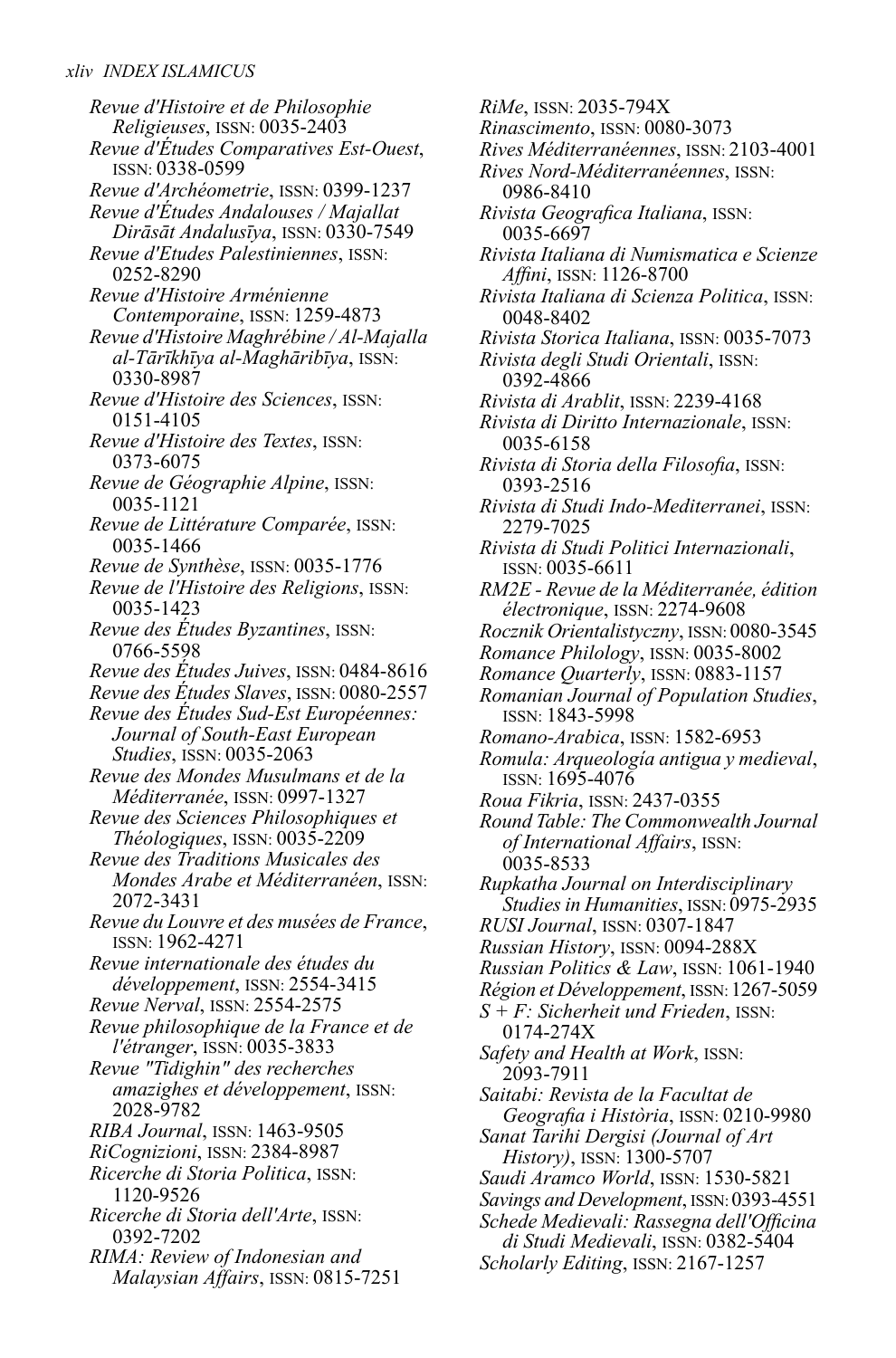- *Schweizerische Zeitschrift für Religionsund Kulturgeschichte. Revue suisse d'histoire religieuse et culturelle. Rivista svizzera di storia religiosa e culturale*, ISSN: 1661-3880
- *Sciamus: Sources and Commentaries in Exact Sciences*, ISSN: 1345-4617
- *Science in Context*, ISSN: 0269-8897
- *Science, Technology and Development*, ISSN: 0950-0707
- *Scientific Studies of Reading*, ISSN: 1088-8438
- *Scientometrics*, ISSN: 0138-9130
- *Scrinia Slavonica*, ISSN: 1332-4853
- *Scripta: an International Journal of Codicology and Palaeography*, ISSN: 1971-9027
- *Scripta Nova: Revista Electrónica de Geografía y Ciencias Sociales*, ISSN: 1138-9788
- *Scriptorium*, ISSN: 0036-9772
- *Security Dialogue*, ISSN: 0967-0106
- *Security and Human Rights*, ISSN: 1874-7337
- *Sefarad: Revista de Estudios Hebraicos, Sefardíes y de Oriente Próximo*, ISSN: 0037-0894
- *Selçuk Üniversitesi Sosyal Bilimler Enstitüsü Dergisi*, ISSN: 1302-1796
- *Semiotica: Journal of the International Association for Semiotic Studies; Revue de l'Association Internationale de Sémiotique*, ISSN: 0037-1998
- *Semitica*, ISSN: 0085-6037
- *Semitica et Classica*, ISSN: 2031-5937
- *Sendebar: Revista de la Facultad de Traducción e Interpretación (Granada)*, ISSN: 1130-5509
- *Senri Ethnological Studies*, ISSN: 0387-6004
- *Seoul Journal of Economics*, ISSN: 1225-0279
- *Settimane di Studio del Centro Italiano di Studi sull'Alto Medioevo*, ISSN: 0528-5666
- *Settler Colonial Studies*, ISSN: 2201-473X
- *Seventeenth-Century French Studies*, ISSN: 0265-1068
- *Sex Roles*, ISSN: 0360-0025
- *Sexualities: Studiesin Culture and Society*, ISSN: 1363-4607
- *SGMOIK / SSMOCI Bulletin: Schweizerische Gesellschaft Mittlerer Osten und Islamische Kulturen. Société Suisse Moyen Orient et Civilisation Islamique. Società Svizzera Medio Oriente e Civiltà Islamica*, ISSN:

2504-1649 *Al-Shajarah: Journal of the International Institute of Islamic Thought and Civilization (ISTAC)*, ISSN: 1394-6870 *Share: Jurnal Ekonomi dan Keuangan Islam*, ISSN: 2089-6239 *Sharia and Law Journal*, ISSN: 1608-1013 *Sharq al-Andalus: Estudios Mudéjares y Moriscos*, ISSN: 0213-3482 *Shii Studies Review*, ISSN: 2468-2462 *Shofar: an Interdisciplinary Journal of Jewish Studies*, ISSN: 0882-8539 *Signs: Journal of Women in Culture and Society*, ISSN: 0097-9740 *Silk Road (Silk Road Foundation)*, ISSN: 2152-7237 *Şırnak Üniversitesi İlahiyat Fakültesi Dergisi*, ISSN: 0347-2205 *Situations: Project of the Radical Imagination*, ISSN: 1082-7552 *Skepsis*, ISSN: 1105-1582 *Slavery and Abolition*, ISSN: 0144-039X *Slavia Meridionalis*, ISSN: 1233-6173 *Slavica Tergestina*, ISSN: 1592-0291 *Slavonic and East European Review*, ISSN: 0037-6795 *Small Wars & Insurgencies*, ISSN: 0959-2318 *SOAS Journal of Postgraduate Research*, ISSN: 2517-6218 *Social Analysis*, ISSN: 0155-977X *Social Anthropology: the Journal of the European Association of Social Anthropologists*, ISSN: 0964-0282 *Social Behavior and Personality*, ISSN: 0301-2212 *Social Compass: Revue Internationale de Sociologie de la Religion. International Review of Sociology of Religon*, ISSN: 0037-7686 *Social Dynamics*, ISSN: 0253-3952 *Social Epistemology: a Journal of Knowledge, Culture and Policy*, ISSN: 0269-1728 *Social Forces*, ISSN: 0037-7732 *Social History of Medicine*, ISSN: 0951-631X *Social Identities*, ISSN: 1350-4630 *Social Indicators Research*, ISSN: 0303-8300 *Social Justice*, ISSN: 1043-1578 *Social Media + Society*, ISSN: 2056-3051 *Social Policy and Administration*, ISSN: 0144-5596

*Social Politics: International Studies in Gender, State, and Society*, ISSN: 1072-4745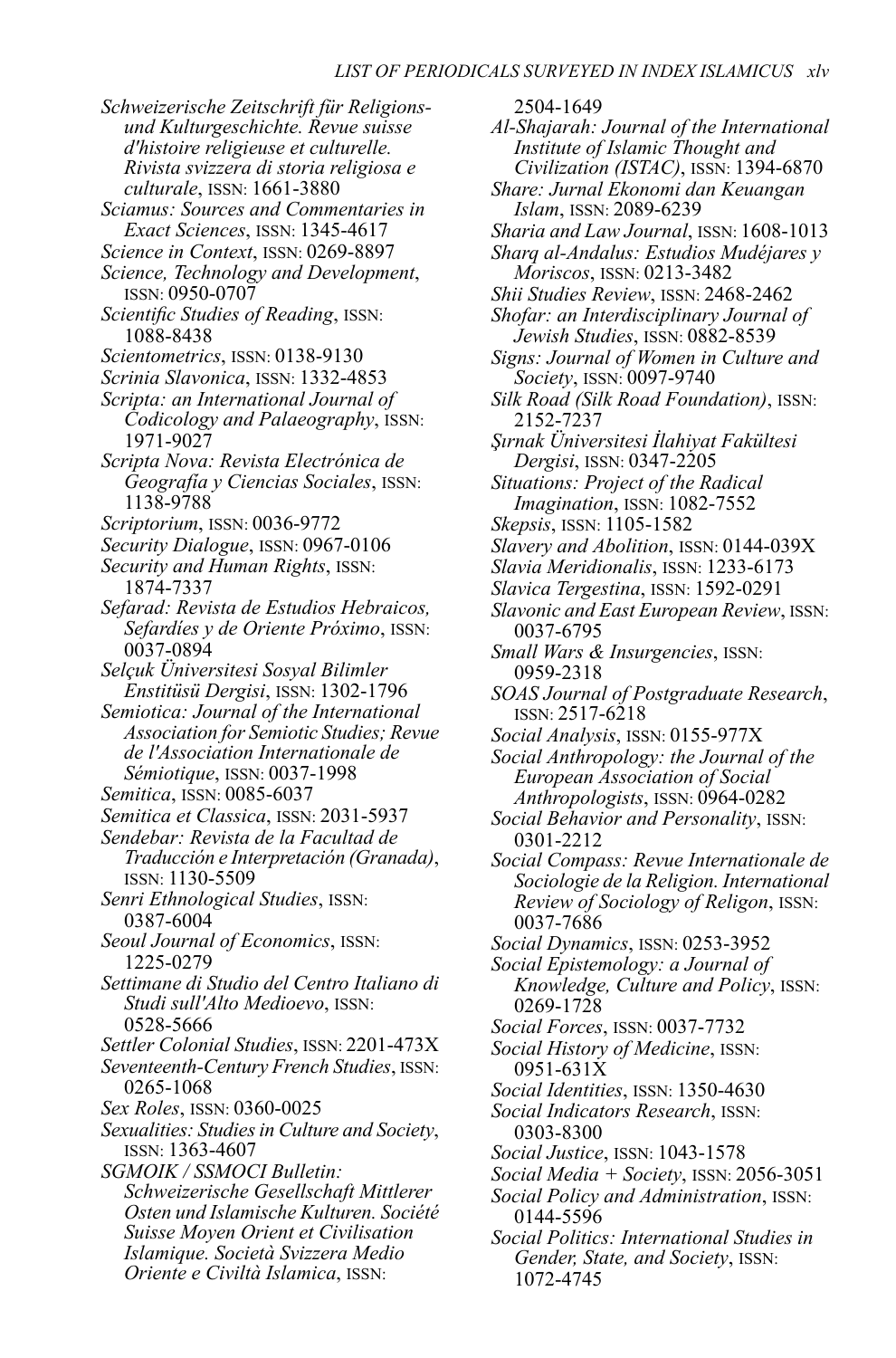*Social Problems*, ISSN: 0037-7791 *Social Research*, ISSN: 1944-768X *Social Science Computer Review*, ISSN: 0894-4393 *Social Science Information surles Sciences Sociales*, ISSN: 0539-0184 *Social Sciences (Basel)*, ISSN: 2076-0760 *Social Sciences and Missions*, ISSN: 1874-8937 *Social Scientist*, ISSN: 0970-0293 *Social Semiotics*, ISSN: 1035-0330 *Social Text*, ISSN: 0164-2472 *Social Work Education*, ISSN: 0261-5479 *Social and Personality Psychology Compass*, ISSN: 1751-9004 *Society*, ISSN: 0147-2011 *Società e Storia*, ISSN: 0391-6987 *Socio-Economic Planning Sciences*, ISSN: 0038-0121 *Sociologia Ruralis*, ISSN: 0038-0199 *Sociologica*, ISSN: 1971-8853 *Sociological Bulletin*, ISSN: 0038-0229 *Sociological Review*, ISSN: 0038-0261 *Sociologus*, ISSN: 0038-0377 *Sociology*, ISSN: 0038-0385 *Sociology Compass*, ISSN: 1751-9020 *Sociology of Islam*, ISSN: 2213-140X *Sociology of Islam & Muslim Societies Newsletter*, ISSN: 1942-7948 *Sociology of Religion*, ISSN: 1069-4404 *Sociétés Contemporaines*, ISSN: 1150-1944 *Sojourn: Journal of Social Issues in Southeast Asia*, ISSN: 0217-9520 *Solanus*, ISSN: 0038-0903 *Sophia*, ISSN: 0038-1527 *Sosyal Bilimler Enstitüsü Dergisi (Erciyes Üniversitesi)*, ISSN: 1300-1582 *Sosyoekonomi (Hacettepe University)*, ISSN: 1305-5577 *Soundings*, ISSN: 1362-6620 *Source: Notes in the History of Art*, ISSN: 0737-4453 *South African Historical Journal*, ISSN: 0258-2473 *South African Journal of African Languages*, ISSN: 0257-2117 *South African Journal of Art History*, ISSN: 0258-3542 *South Asia: Journal of South Asian Studies*, ISSN: 0085-6401 *South Asia Research*, ISSN: 0262-7280 *South Asian Diaspora*, ISSN: 1943-8192 *South Asian History and Culture*, ISSN: 1947-2498 *South Asian Popular Culture*, ISSN: 1474-6689

*South Asian Studies (University of the Punjab)*, ISSN: 1026-678X *South Asian Studies: Journal of the Society for South Asian Studies*, ISSN: 0266-6030 *South Asian Survey*, ISSN: 0971-5231 *South East Asia Research*, ISSN: 0967-828X *South European Society & Politics*, ISSN: 1360-8746 *Southeast AsiaLibrary Group Newsletter*, ISSN: 0308-4035 *Southeast Asian Affairs*, ISSN: 0377-5437 *Southeast Asian Studies*, ISSN: 2186-7275 *Southeast European and Black Sea Studies*, ISSN: 1468-3857 *Southeastern Europe. L'Europe du Sud-Est*, ISSN: 0094-4467 *Southerly: a literary magazine*, ISSN: 0038-3732 *Soviet and Post-Soviet Review*, ISSN: 1075-1262 *Space and Culture*, ISSN: 1206-3312 *Space and Polity*, ISSN: 1356-2576 *Spagna Contemporanea*, ISSN: 1121-7480 *Spectrum: a Journal of Multidisciplinary Research*, ISSN: 2278-0637 *Speculum: a Journal of Medieval Studies*, ISSN: 0038-7134 *Spektrum Iran: Zeitschrift für Islamisch-Iranische Kultur*, ISSN: 0934-358X *Spiegel Historiael*, ISSN: 0038-7487 *Spiritual Care*, ISSN: 2193-3804 *Die Sprache*, ISSN: 0376-401X *Sprache und Geschichte in Afrika*, ISSN: 0170-5946 *Srednie Veka*, ISSN: 0131-8780 *Stability: International Journal of Security & Development*, ISSN: 2165-2627 *St Andrews Journal of Art History and Museum Studies*, ISSN: 2041-1987 *Stato, Chiese e Pluralismo Confessionale*, ISSN: 1971-8543 *Stem Cell Reviews and Reports*, ISSN: 1550-8943 *Steppe: a Central Asian Panorama*, ISSN: 1752-2412 *Stochastic Environmental Research and Risk Assessment*, ISSN: 1436-3240 *Storia Urbana: Rivista di Studi sulle Trasformazioni della Città e del Territorio in Età Moderna*, ISSN: 0391-2248 *Storia del Pensiero Politico*, ISSN: 2279-9818

*Storia delle Relazioni Internazionali*, ISSN: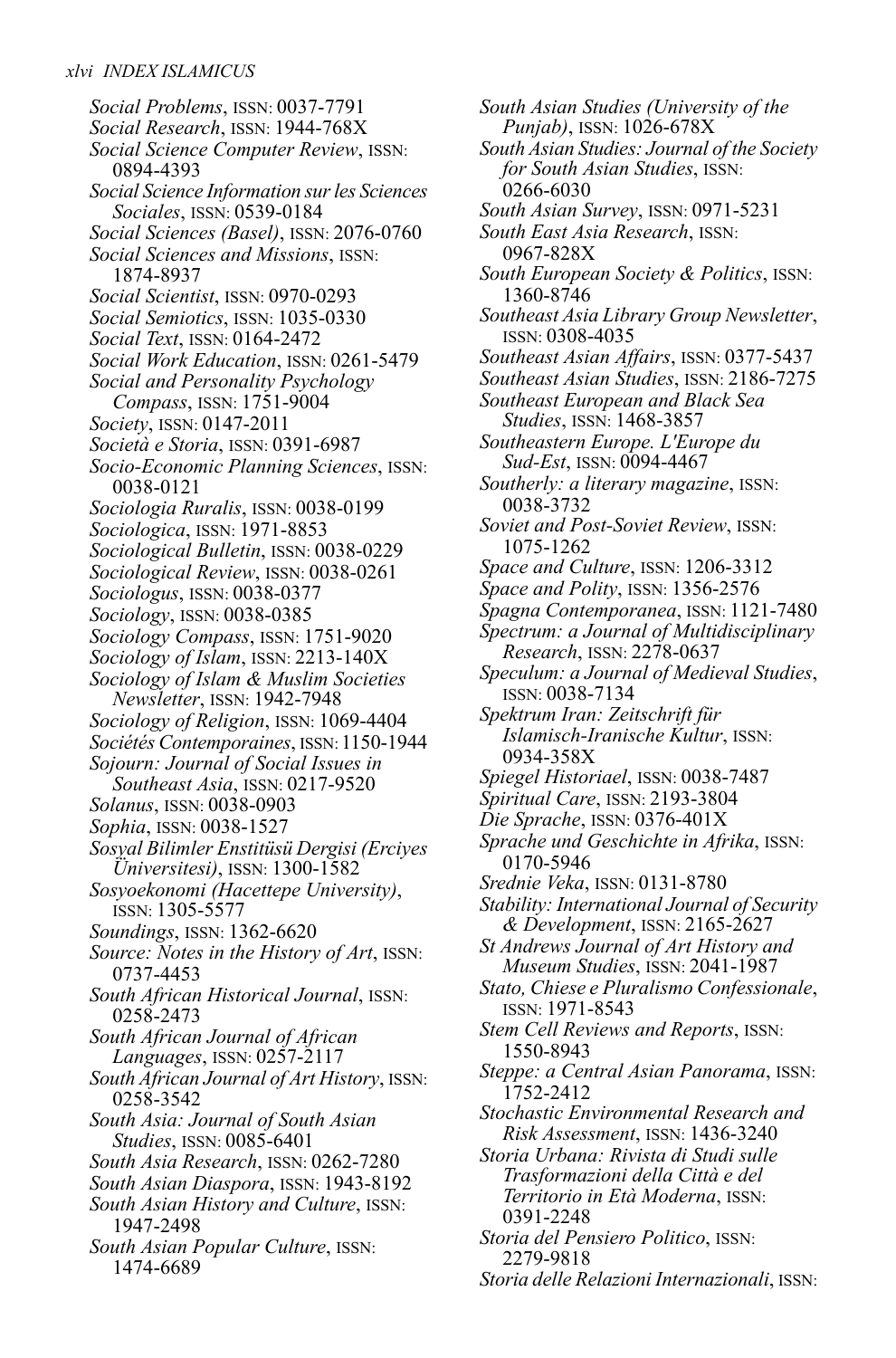1120-0677 *Strategic Analysis*, ISSN: 0970-0161 *Studi Classici e Orientali*, ISSN: 0081-6124 *Studi Culturali*, ISSN: 1824-369X *Studi Maġrebini*, ISSN: 0585-4954 *Studi Storici*, ISSN: 0039-3037 *Studia Africana (Barcelona)*, ISSN: 1130-5703 *Studia Arabistyczne i Islamistyczne: Majallat al-Dirāsāt al-ʿArabīya wa-'l-Islāmīya*, ISSN: 1231-3459 *Studia Graeco-Arabica*, ISSN: 2281-2687 *Studia Historica - Historia Medieval (Salamanca)*, ISSN: 0213-2060 *Studia Humana*, ISSN: 2299-0518 *Studia Iranica*, ISSN: 0221-5004 *Studia Islamica*, ISSN: 0585-5292 *Studia Islamika: Indonesian Journal for Islamic Studies*, ISSN: 0215-0492 *Studia Linguistica*, ISSN: 0039-3193 *Studia Orientalia Electronica*, ISSN: 2323-5209 *Studia Orientalia (Societas Orientalis Fennica)*, ISSN: 0039-3282 *Studia Theologica - Nordic Journal of Theology*, ISSN: 0039-338X *Studies in Arabic Narratology*, ISSN: 2676-7740 *Studies in Business and Economics*, ISSN: 1818-1228 *Studies in Christian Ethics*, ISSN: 0953-9468 *Studies in Comparative International Development*, ISSN: 0039-3606 *Studies in Conflict & Terrorism*, ISSN: 1057-610X *Studies in Conservation*, ISSN: 0039-3630 *Studies in Contemporary Islam*, ISSN: 1523-9888 *Studies in Educational Evaluation*, ISSN: 0191-491X *Studiesin Ethnicity and Nationalism*, ISSN: 1473-8481 *Studies in Family Planning*, ISSN: 0039-3665 *Studies in History*, ISSN: 0257-6430 *Studies in History and Philosophy of Science*, ISSN: 0039-3681 *Studies in Iconography*, ISSN: 0148-1029 *Studies in Interreligious Dialogue*, ISSN: 0926-2326 *Studies inLate Antiquity*, ISSN: 2470-6469 *Studies in People's History*, ISSN: 2348-4489 *Studiesin Philosophy and Education*, ISSN: 0039-3746

*Studies in Religion. Sciences Religieuses*, ISSN: 0008-4298 *Studies in South Asian Film and Media*, ISSN: 1756-4921 *Studies in the Decorative Arts: the Bard Graduate Center for Studies in the Decorative Arts, Design and Culture*, ISSN: 1069-8825 *Studies in the History of Gardens & DesignedLandscapes*, ISSN: 1460-1176 *Studies in the Novel*, ISSN: 0039-3827 *StudiesinTravel Writing*, ISSN: 1364-5145 *Studies of the Department of African Languages and Cultures*, ISSN: 0860-4649 *Studii şi Cercetări de Numismatică*, ISSN: 0081-8887 *Studii şi Cercetări Lingvistice*, ISSN: 0039-405X *Sudan & Nubia: the Sudan Archaeological Research Society Bulletin*, ISSN: 1369-5770 *Sudanese Journal of Public Health / al-Majalla al-Sūdānīya li-l-Ṣiḥḥa al-`Āmma*, ISSN: 1990-7567 *Sudhoffs Archiv: Zeitschrift für Wissenschaftsgeschichte*, ISSN: 0039-4564 *Südosteuropa: Zeitschrift für Politik und Gesellschaft - Journal of Politics and Society*, ISSN: 0722-480X *Sûfî Araştırmaları*, ISSN: 2146-1449 *Sufism: an Inquiry*, ISSN: 0898-3380 *Suhayl: International Journal for the History of the Exact and Natural Sciences in Islamic Civilisation*, ISSN: 1576-9372 *Süleyman Demirel Üniversitesi İlahiyat Fakültesi Dergisi*, ISSN: 1300-9672 *Sultan Qaboos University Medical Journal*, ISSN: 2075-051X *Suma: Revista sobre la Enseñanza y el Aprendizaje de las Matemáticas*, ISSN: 1130-488X *Survival: Global Politics and Strategy*, ISSN: 0039-6338 *Sustainable Development*, ISSN:0968-0802 *Swahili Forum*, ISSN: 1614-2373 *Symmetry: Culture & Science*, ISSN: 0865-4824 *Symposia: the Journal of Religion*, ISSN: 2368-9323 *Symposium: A Quarterly Journal in Modern Literatures*, ISSN: 0039-7709 *Synergies Afrique Centrale et de l'Ouest*, ISSN: 1951-6770

*Synergies Afrique des Grands Lacs*, ISSN: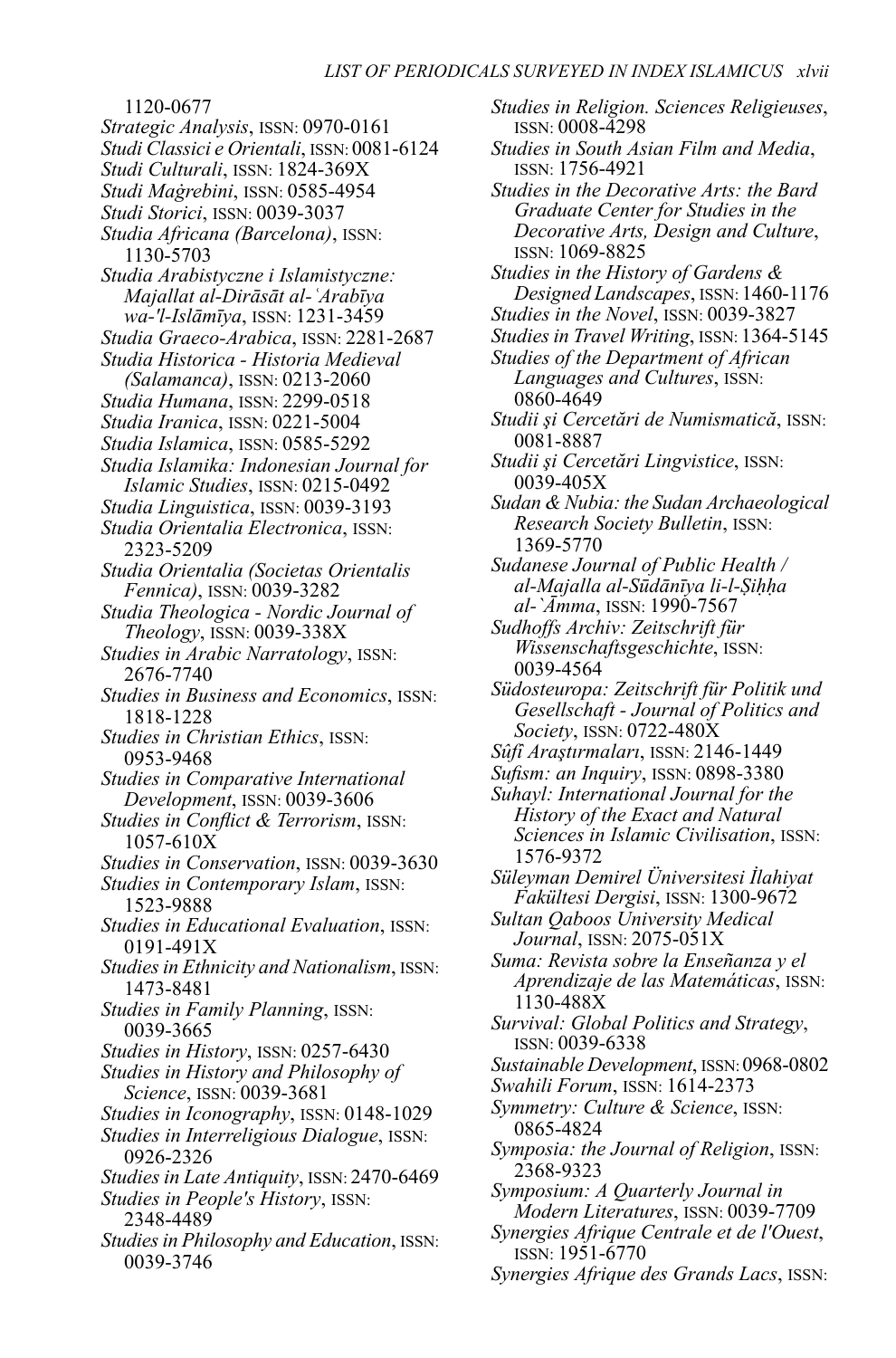2258-4307 *Synergies Algérie*, ISSN: 1958-5160 *Synergies Europe*, ISSN: 1951-6088 *Synergies France*, ISSN: 1766-3059 *Synergies Inde*, ISSN: 1951-6436 *Synergies Monde Arabe*, ISSN: 1766-2796 *Synergies Monde Méditerranéen*, ISSN: 2110-6126 *Synergies Roumanie*, ISSN: 1841-8333 *Synergies Sud-Est Européen*, ISSN: 1961-9367 *Synergies Tunisie*, ISSN: 2105-1054 *Synergies Turquie*, ISSN: 1961-9472 *Synthese: An International Journal for Epistemology, Methodology and Philosophy of Science*, ISSN: 0039-7857 *Synthesis (Bucharest)*, ISSN: 0256-7245 *Syria: Revue d'Art Oriental et d'Archéologie*, ISSN: 0039-7946 *Syria Studies*, ISSN: 2056-3175 *System Dynamics Review*, ISSN: 0883-7066 *Systèmes de Pensée en Afrique Noire*, ISSN: 0294-7080 *TAFHIM: IKIM Journal of Islam and the Contemporary World*, ISSN: 2231-7015 *Al-Tafseer / Al-Tafsīr*, ISSN: 1815-5389 *Taiwan Journal of Democracy*, ISSN: 1815-7238 *Takurunna*, ISSN: 2253-6191 *TAP: Trans-Asia Photography Review*, ISSN: 2158-2025 *Tarih Araştırmaları Dergisi*, ISSN: 1015-1826 *Tarih Kültür ve Sanat Araştırmaları. Journal of History Culture and Art Research*, ISSN: 2147-0626 *Tarih Okulu Dergisi. Journal of the History School*, ISSN: 1308-5298 *Tarih İncelemeleri Dergisi*, ISSN: 0257-4152 *Tarihçi / Historian*, ISSN: 2757-7201 *Tarikh-e Elm*, ISSN: 1735-0573 *Tasmeem*, ISSN: 2221-9048 *Tatarica*, ISSN: 2311-2042 *Tawarikh: International Journal for Historical Studies*, ISSN: 2085-0980 *TDR:The Drama Review*, ISSN: 1054-2043 *Teaching Theology & Religion*, ISSN: 1368-4868 *Techniques & Culture*, ISSN: 0248-6016 *Technology and Culture*, ISSN: 0040-165X *Tel Aviv: Journal of the Tel Aviv University Institute of Archaeology*, ISSN: 0334-4355 *Tel Aviver Jahrbuch für deutsche Geschichte*, ISSN: 0932-8408

*Temenos (Helsinki)*, ISSN: 0497-1817 *Tempora: Annales d'Histoire et d'Archéologie*, ISSN: 1729-6927 *Temps Modernes*, ISSN: 0040-3075 *Tenzone*, ISSN: 1576-9216 *Teosofia: Indonesian Journal of Islamic Mysticism*, ISSN: 2302-8017 *Teresianum*, ISSN: 0392-4556 *Terrain: Revue d'Ethnologie de l'Europe*, ISSN: 0760-5668 *Terrorism and Political Violence*, ISSN: 0954-6553 *Texas StudiesinLiterature andLanguage*, ISSN: 0040-4691 *Text & Talk*, ISSN: 1860-7330 *Text: for the Study of Textile Art, Design and History*, ISSN: 1366-476X *Textile History*, ISSN: 0040-4969 *Textile Museum Journal*, ISSN: 0083-7407 *Textile: the Journal of Cloth and Culture*, ISSN: 1475-9756 *Textual Cultures: Texts, Contexts, Interpretation*, ISSN: 1559-2936 *Textual Practice*, ISSN: 0950-236X *The Arabist: Budapest Studies in Arabic*, ISSN: 0239-1619 *The Dialogue: a Quarterly Research Journal*, ISSN: 1819-6470 *The Quarterly: the Journal of the British Association of Paper Historians*, ISSN: 0957-4506 *Theatre Journal*, ISSN: 0192-2882 *Theatre Research International*, ISSN: 0307-8833 *Theatre Survey*, ISSN: 0040-5574 *Theoretical Inquiries in Law*, ISSN: 1565-1509 *Theoretical Medicine and Bioethics*, ISSN: 1386-7415 *Theoretical and Applied Climatology*, ISSN: 0177-798X *Theory and Society*, ISSN: 0304-2421 *Third Text*, ISSN: 0952-8822 *Third World Quarterly*, ISSN: 0143-6597 *Revue "Tidighin" des recherches amazighes et développement*, ISSN: 2028-9782 *Tidsskrift for Islamforskning*, ISSN: 1901-9580 *Tiempo de Paz*, ISSN: 0212-8926 *Tiers Monde*, ISSN: 1293-8882 *Tijdschrift voor Economische en Sociale Geografie (TESG). Journal of Economic and Social Geography*, ISSN: 0040-747X

*Time & Society*, ISSN: 0961-463X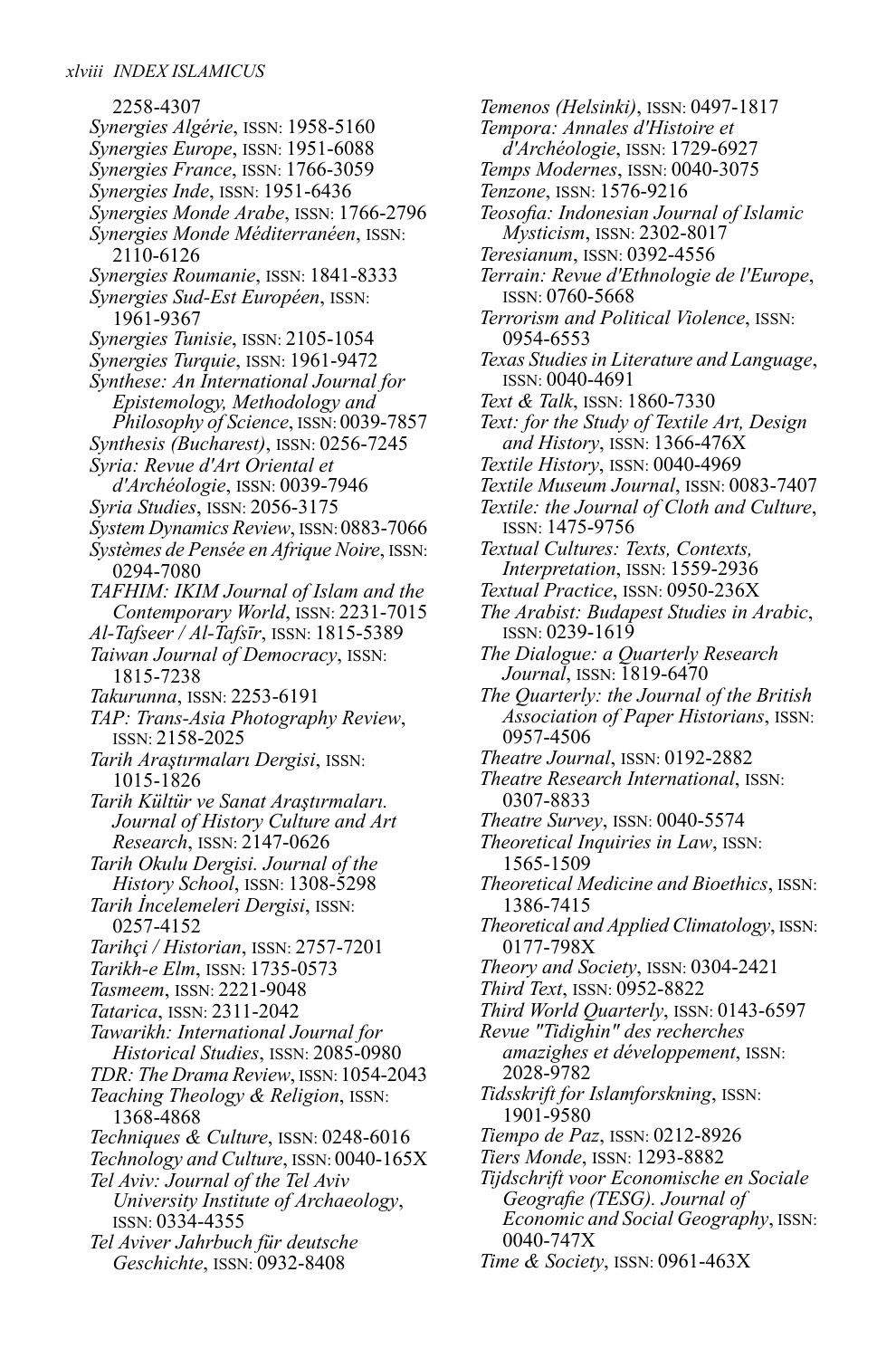*Tiyatro Araştırmaları Dergisi*, ISSN: 1300-1523 *Tiyatro Eleştirmenliği ve Dramaturji Bölüm Dergisi. Journal of Theatre Criticism and Dramaturgy Department*, ISSN: 1303-8605 *Topics in Middle Eastern and African Economies*, ISSN: 2028-9782 *Toruńskie Studia o Sztuce Orientu. Toruń Studies on Oriental Art*, ISSN: 1733-4985 *Totalitarian Movements and Political Religions*, ISSN: 1469-0764 *Tourism Management*, ISSN: 0261-5177 *Tourism Management Perspectives*, ISSN: 2211-9736 *Tourism Review*, ISSN: 1660-5373 *Tourist Studies*, ISSN: 1468-7976 *Toxicology and Industrial Health*, ISSN: 0748-2337 *Traditio: Studies in Ancient and Medieval History, Thought, and Religion*, ISSN: 0362-1529 *Traditional Dwellings and Settlements Review*, ISSN: 1050-2092 *Traditiones*, ISSN: 0352-0447 *Trakia Journal of Sciences*, ISSN: 1313-7050 *Trans: Internet-Zeitschrift für Kulturwissenschaften*, ISSN: 1560-182X *TRANS: Revista de Traductología*, ISSN: 1137-2311 *Transactions of the Cambridge Bibliographical Society*, ISSN: 0068-6611 *Transactions of the Institute of British Geographers*, ISSN: 0020-2754 *Transactions of the Oriental Ceramic Society*, ISSN: 0306-0926 *Transactions of the Philological Society*, ISSN: 0079-1636 *Transactions of the Royal Historical Society*, ISSN: 0080-4401 *Transafrican Journal of History*, ISSN: 0251-0391 *Transcendent Philosophy: an International Journal for Comparative Philosophy and Mysticism*, ISSN: 1471-3217 *Transcontinentales: Sociétés, Idéologies, Système Mondial*, ISSN: 1950-1684 *Transcultural Studies: A Journal in Interdisciplinary Research*, ISSN: 1930-6253 *Transfer: Revista Electrónica sobre Traducción e Interculturalidad*, ISSN: 1886-5542 *Translation Studies in the New*

*Millennium*, ISSN: 1304-2688 *Translator: Studies in Intercultural Communication*, ISSN: 1355-6509 *Transoxiana: Journal Libre de Estudios Orientales*, ISSN: 1666-7050 *Transport Policy*, ISSN: 0967-070X *Tribus: Jahrbuch des Linden-Museums*, ISSN: 0082-6413 *Trivium: Revue franco-allemande de sciences humaines et sociales / Deutsch-französische Zeitschrift für Geistes-und Sozialwissenschaften*, ISSN: 1963-1820 *Tsafon*, ISSN: 1149-6630 *Tudmīr: Revista del Museo Santa Clara, Murcia*, ISSN: 1889-5786 *Tulaytula: Revista de Divulgación Histórica de Toledo*, ISSN: 1575-653X *Tulsa Studies in Women'sLiterature*, ISSN: 0732-7730 *Turcica: Revue d'Études Turques*, ISSN: 0082-6847 *Turiaso*, ISSN: 0211-7207 *Turjumān: Revue de Traduction et d'Interprétation. Journal ofTranslation Studies*, ISSN: 1113-1292 *Türk Dili Araştırmaları Yıllığı: Belleten*, ISSN: 0564-5050 *Türk Dilleri Araştırmaları*, ISSN: 1300-5316 *Turkic Languages*, ISSN: 1431-4983 *Turkish Area Studies Review*, ISSN: 1474-0125 *Turkish Historical Review*, ISSN: 1877-5454 *Turkish Journal of Music Education*, ISSN: 1307-3389 *Turkish Journal of Politics*, ISSN: 2146-1988 *Turkish Online Journal of Design Art and Communication*, ISSN: 2146-5193 *Turkish Online Journal of Distance Education*, ISSN: 1302-6488 *Turkish Policy Quarterly*, ISSN: 1303-5754 *Turkish Review (Istanbul)*, ISSN:1309-9647 *Turkish Studies*, ISSN: 1468-3849 *Turkish Studies Association Journal*, ISSN: 0275-6048 *Turkish Studies. Türkoloji Araştırmaları: International Periodical for the Languages, Literature and History of Turkish or Turkic*, ISSN: 1308-2140 *Türkiyat Araştırmaları: Hacettepe Üniversitesi Türkiyat Araştırmaları Dergisi*, ISSN: 1305-5992

*Türkiye Ortadoğu Çalışmaları Dergisi / Turkish Journal of Middle Eastern*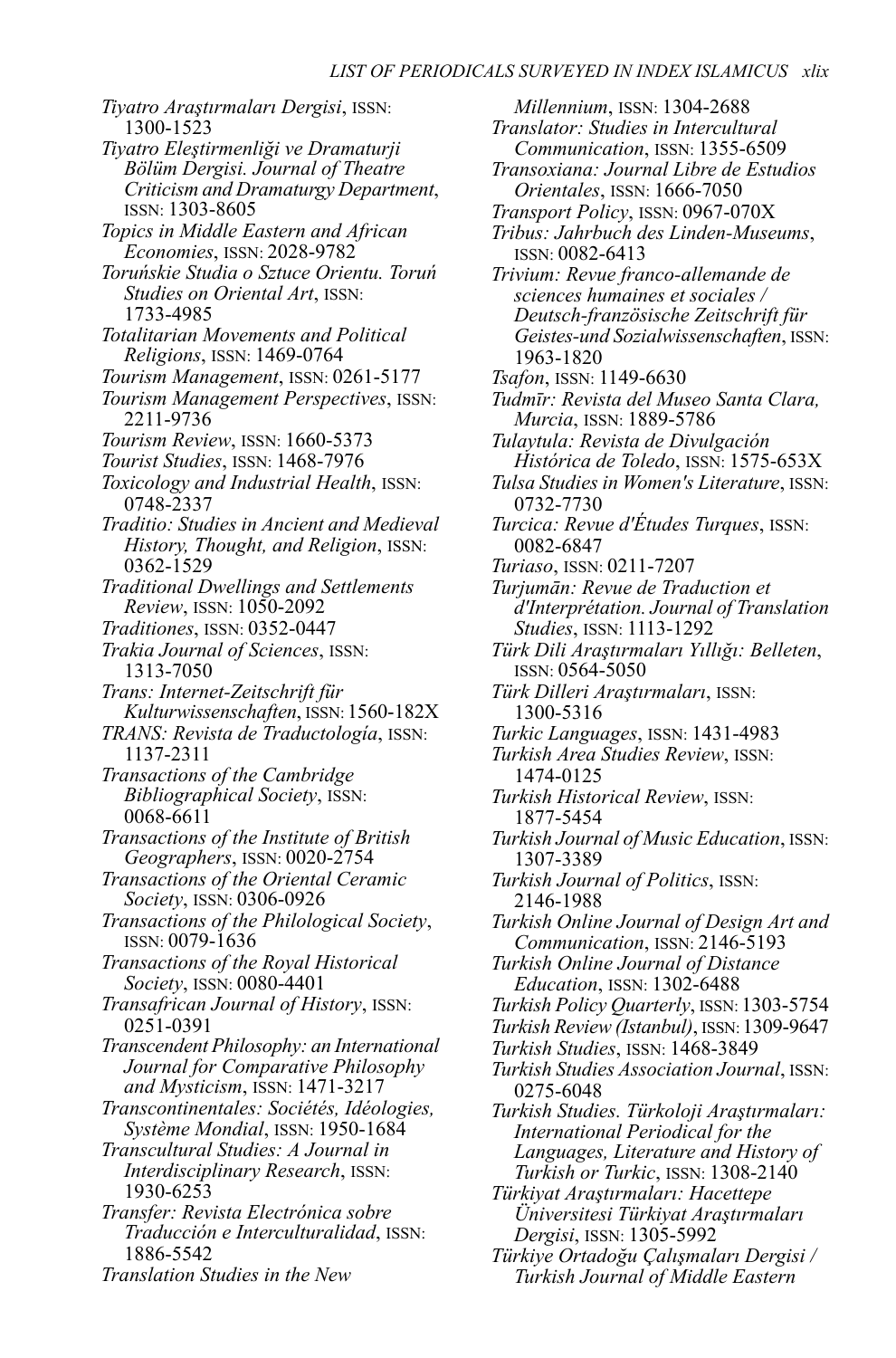*Studies*, ISSN: 2147-7523 *Twentieth Century British History*, ISSN: 0955-2359 *Twentieth Century Literature*, ISSN: 0041-462X *Tyche: Beiträge zur Alten Geschichte, Papyrologie und Epigraphik*, ISSN: 1010-9161 *Tyragetia*, ISSN: 1857-0240 *UCLA Journal of Islamic and Near Eastern Law*, ISSN: 1536-5107 *Ufahamu*, ISSN: 0041-5715 *Ukranian Archaeology*, ISSN: 0235-3490 *Uloom-e Islamiyah International*, ISSN: 1994-2397 *Uludağ Üniversitesi Fen-Edebiyat Fakültesi Sosyal Bilimler Dergisi. The Social Sciences Review of the Faculty of Sciences and Letters, University of Uludağ*, ISSN: 1302-2423 *ʿUlum Islamiyyah: the Malaysian Journal of Islamic Sciences / ʿUlūm Islāmīya*, ISSN: 1675-5936 *ULUM Journal of Religious Inquiries*, ISSN: 2645-9132 *Ulumuddin - Journal of Islamic Legal Studies*, ISSN: 1410-5608 *Uluslararası Ekonomik Sorunlar Dergisi*, ISSN: 1306-8431 *Uluslararası Hukuk & Politika. Review of International Law and Politics*, ISSN: 1305-5208 *Uluslararası İlişkiler*, ISSN: 1304-7310 *Uluslararası Sosyal Araştırmalar Dergisi. Journal of International Social Research*, ISSN: 1307-9581 *Uluslararası Suçlar ve Tarih*, ISSN: 1306-9136 *Uluslararası Uygur Araştırmaları Dergisi / International Journal of Uyghur Studies*, ISSN: 2458-827X *UNISCI*, ISSN: 2386-9453 *UNISCI Discussion Papers*, ISSN: 1696-2206 *Urban Anthropology and Studies of Cultural Systems and World Economic Development*, ISSN: 0894-6019 *Urban History*, ISSN: 0963-9268 *Urban Morphology*, ISSN: 1027-4278 *Urban Studies*, ISSN: 0042-0980 *USAK Yearbook of International Politics and Law*, ISSN: 1308-0334 *Al-ʿUsur al-Wusta: the Bulletin of Middle East Medievalists*, ISSN: 1068-1051 *V&A Conservation Journal*, ISSN: 0967-2273

*V&A Magazine*, ISSN: 1465-8291

*Verdolay: Revista del Museo Arqueológico de Murcia*, ISSN: 1130-9776 *Verge: Studies in Global Asias*, ISSN: 2373-5058 *Vernacular Architecture*, ISSN: 0305-5477 *Viator: Medieval and Renaissance Studies*, ISSN: 0083-5897 *Victorian Literature and Culture*, ISSN: 1060-1503 *Victorian Periodicals Review*, ISSN: 0709-4698 *Vigía deTierra: Revista de Publicaciones*, ISSN: 1135-6995 *Viking and Medieval Scandinavia*, ISSN: 1782-7183 *Vínculos de Historia*, ISSN: 2254-6901 *Vingtième Siècle*, ISSN: 0294-1759 *Violence against Women*, ISSN: 1077-8012 *Virginia Journal of International Law*, ISSN: 0042-6571 *Visual Anthropology*, ISSN: 0894-9468 *Visual Anthropology Review*, ISSN: 1058-7187 *Visual Communication*, ISSN: 1470-3572 *Visual Resources: an International Journal of Documentation*, ISSN: 0197-3792 *Vivarium: an International Journal for the Philosophy and Intellectual Life of the Middle Ages and Renaissance*, ISSN: 0042-7543 *Wacana Seni: Journal of Arts Discourse*, ISSN: 1675-3410 *Wad-al-Hayara*, ISSN: 0214-7092 *War & Society*, ISSN: 0729-2473 *War in History*, ISSN: 0968-3445 *Washington Quarterly*, ISSN: 0163-660X *Wear: an International Journal on the Science and Technology of Friction, Lubrication and Wear*, ISSN: 0043-1648 *Webology*, ISSN: 1735-188X *Welt des Islams: International Journal for the Study of Modern Islam*, ISSN: 0043-2539 *Welt des Orients*, ISSN: 0043-2547 *West 86th: a Journal of Decorative Arts, Design History & Material Culture*, ISSN: 2153-5531 *Wiener Slawistischer Almanach*, ISSN: 0258-6819 *Wiener Zeitschrift für die Kunde des Morgenlandes*, ISSN: 0084-0076 *Wilson Quarterly*, ISSN: 0363-3276 *Woman's Art Journal*, ISSN: 0270-7993 *Women & Performance: a Journal of Feminist History*, ISSN: 0740-770X

*Women Living under Muslim Laws: Dossier*, ISSN: 1018-1342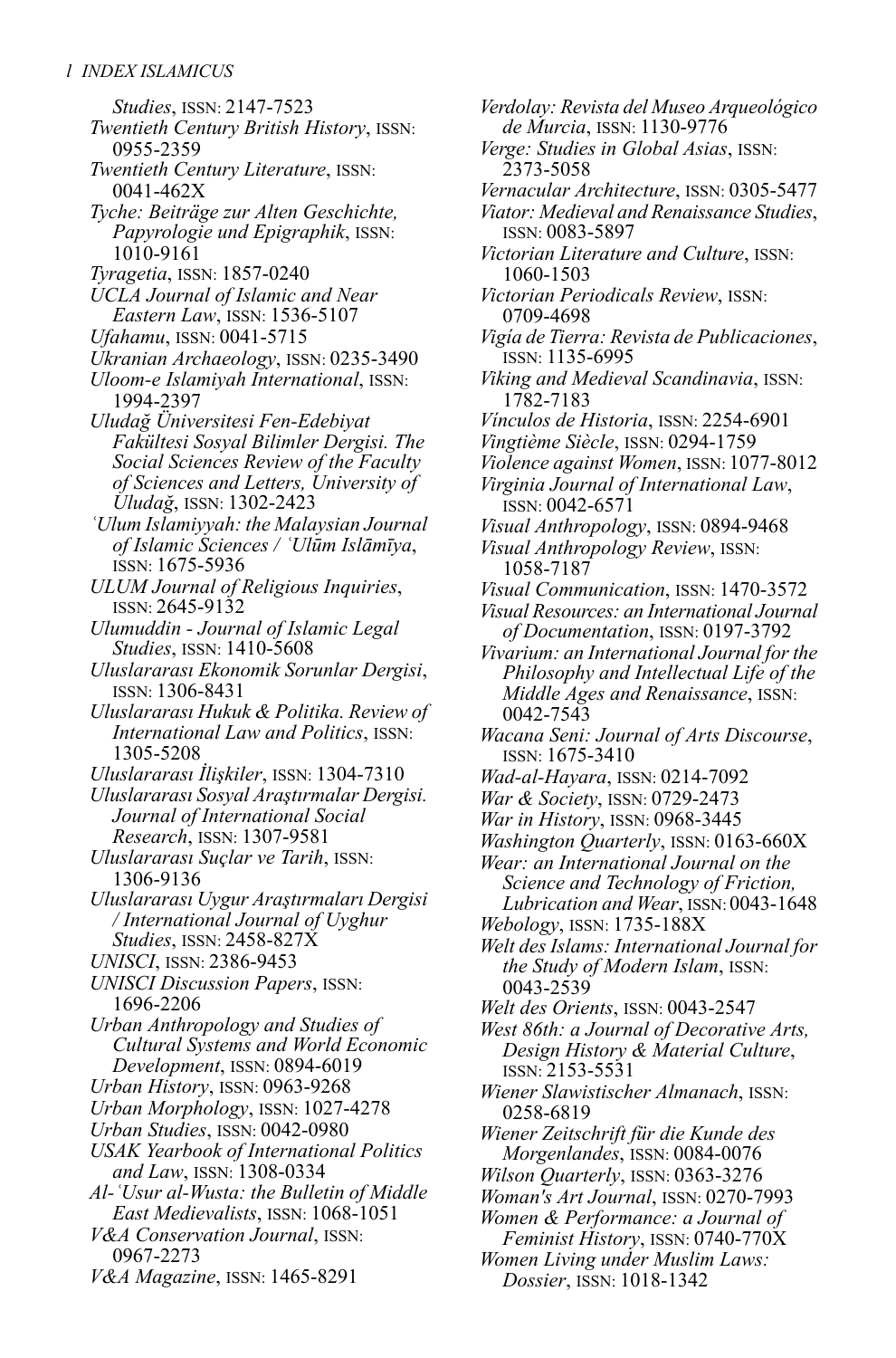*Women's History Review*, ISSN: 0961-2025 *Women's Studies International Forum*, ISSN: 0277-5395 *Women: a Cultural Review*, ISSN: 0957-4042 *Word*, ISSN: 0043-7956 *Word & Image: a Journal of Verbal/Visual Enquiry*, ISSN: 0266-6286 *World Art*, ISSN: 2150-0894 *World Bank Economic Review*, ISSN: 0258-6770 *World Bank Research Observer*, ISSN: 0257-3032 *World Development*, ISSN: 0305-750X *World Economy*, ISSN: 0378-5920 *World Heritage*, ISSN: 1020-4202 *World Journal of Islamic History and Civilization*, ISSN: 2225-0883 *WorldLiterature Studies*, ISSN: 1337-9275 *World Literature Today*, ISSN: 0196-3570 *World Neurosurgery*, ISSN: 1878-8750 *World Political Science*, ISSN: 2363-4774 *World Politics*, ISSN: 0043-8871 *World of Music*, ISSN: 0043-8774 *Worldviews*, ISSN: 1363-5247 *Writing Systems Research*, ISSN: 1758-6801 *WSQ: Women's Studies Quarterly*, ISSN: 0732-1562 *Würzburger Medizinhistorische Mitteilungen*, ISSN: 0177-5227 *Xelb: Revista de Arqueologia, Arte, Etnologia e História*, ISSN: 0872-1319 *X-Ray Spectrometry*, ISSN: 0049-8246 *Yale French Studies*, ISSN: 0044-0078 *Yale Journal of International Affairs*, ISSN: 1936-2633 *Yale Review*, ISSN: 0044-0124 *Yale University Art Gallery Bulletin*, ISSN: 0084-3539 *Yearbook for Traditional Music*, ISSN: 0740-1558 *Yearbook of Islamic and Middle Eastern Law*, ISSN: 1384-2935 *Yearbook of Muslims in Europe*, ISSN: 1877-1432 *Yod*, ISSN: 0338-9316 *Yönetim Bilimleri Dergisi. Journal of Administrative Sciences*, ISSN: 1304-5318 *Zbornik Odsjeka za Povijesne Znanosti Zavoda za Povijesne i Drustvene Znanosti Hrvatske Akademije Znanosti i Umjetnosti*, ISSN: 1330-7134 *Zbornik Radova Fakulteta Islamskih Nauka u Sarajevu*, ISSN: 1512-7648

*Zeitschrift der Deutschen Morgenländischen Gesellschaft*, ISSN: 0341-0137 *Zeitschrift des Deutschen Palästina-Vereins*, ISSN: 0012-1169 *Zeitschrift für Arabische Linguistik*, ISSN: 0170-026X *Zeitschrift für Ethnologie*, ISSN: 0044-2666 *Zeitschrift für Geschichte der Arabisch-Islamischen Wissenschaften / MajallatTārīkh al-ʿUlūm al-ʿArabīya wa-'l-Islāmīya*, ISSN: 0179-4639 *Zeitschrift für Kulturaustausch*, ISSN: 0044-2976 *Zeitschrift für Religions- und Geistesgeschichte*, ISSN: 0044-3441 *Zeitschrift für die Welt der Türken / Journal of World of Turks*, ISSN: 1869-2338 *Zeitschrift für Indologie und Südasienstudien*, ISSN: 2193-9144 *Zeitschrift für Papyrologie und Epigraphik*, ISSN: 0084-5388 *Zeitschrift für Recht und Islam*, ISSN: 2566-7858 *Zeitschrift für Romanische Philologie*, ISSN: 0049-8661 *Zeitschrift für die Alttestamentliche Wissenschaft*, ISSN: 0044-2526 *Zeitsprünge. Forschungen zur Frühen Neuzeit - Studies in Early Modern History, Culture and Science*, ISSN: 1431-7451 *Zia-e-Tahqeeq / Żiyā'-i Taḥqīq*, ISSN: 2225-613X *Život Umjetnosti*, ISSN: 0514-7794 *Zygon: Journal of Religion and Science*, ISSN: 0591-2385 *Вестник КазНУ. Серия востоковедения / Journal of Oriental Studies*, ISSN: 1563-0226 *Вестник КазНУ. Серия религиоведения / Eurasian Journal of Religious Studies*, ISSN: 2413-3558 *Вестник Московского Университета. Востоковедение / Vestnik Moskovskogo Universiteta: Vostokovedenie*, ISSN: 0320-8095 *Восток: Афро-Азиатские Общества: История и Современность / Vostok: Afro-Aziatskie Obshchestva: Istoriya i Sovremennost'*, ISSN: 0869-1908 *Государство, религия, церковь в России и за рубежом / State, religion, Church in Russia and abroad*, ISSN: 2073-7203 *Зборник Радова Византолошког Института / Zbornik Radova*